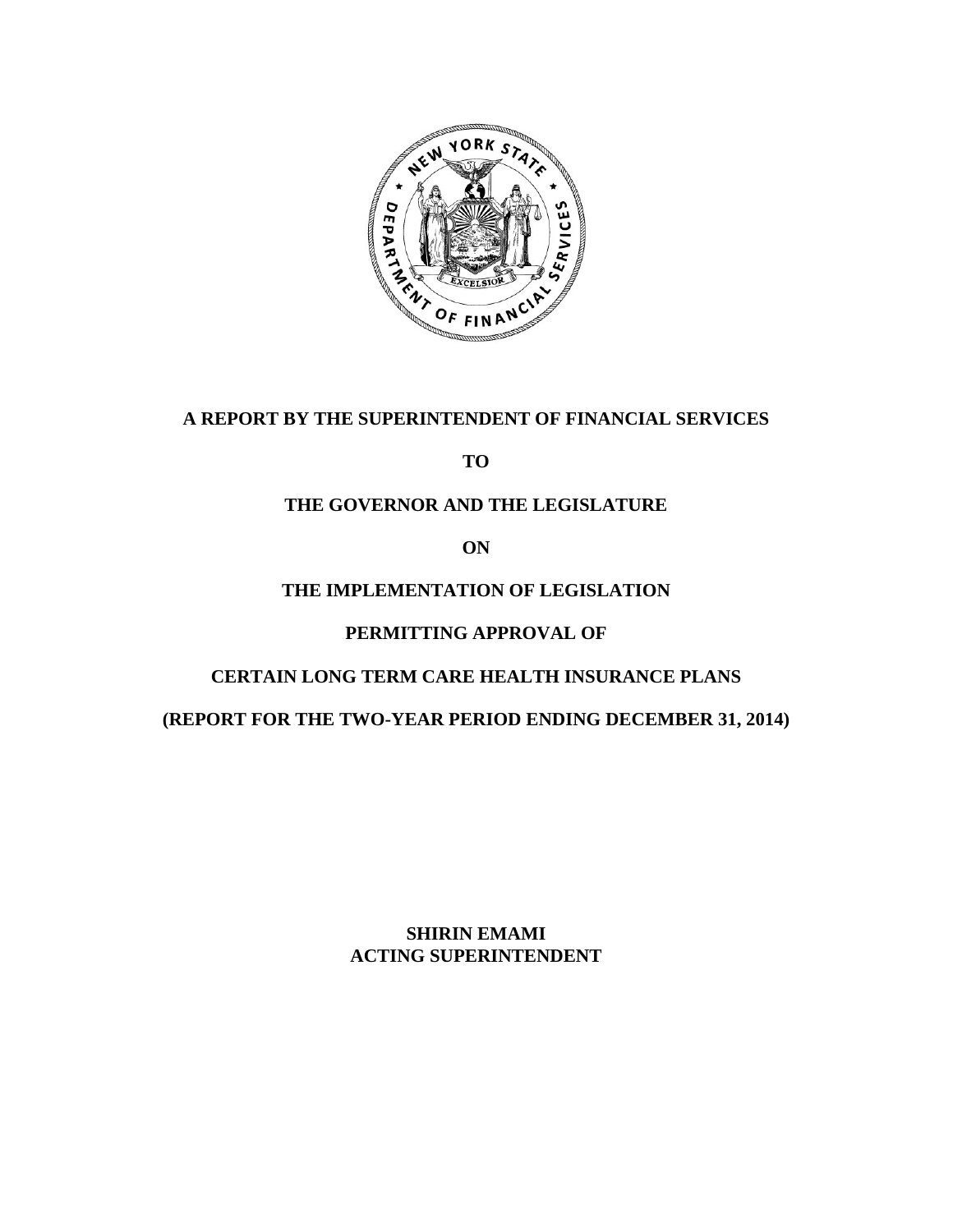

Andrew M. Cuomo Shirin Emami Governor **Acting Superintendent Contract Contract Contract Contract Contract Contract Contract Contract Contract Contract Contract Contract Contract Contract Contract Contract Contract Contract Contract Contract Contract** 

To Governor Andrew M. Cuomo and the Legislature:

A report and recommendations of the Superintendent of Financial Services on the implementation of Chapter 245 of the Laws of 1986 permitting approval of certain long term care health insurance plans is herewith submitted in accordance with the provisions of such act. The current report is for the two-year period ending December 31, 2014.

Respectfully submitted,

Shirin Emami Acting Superintendent of Financial Services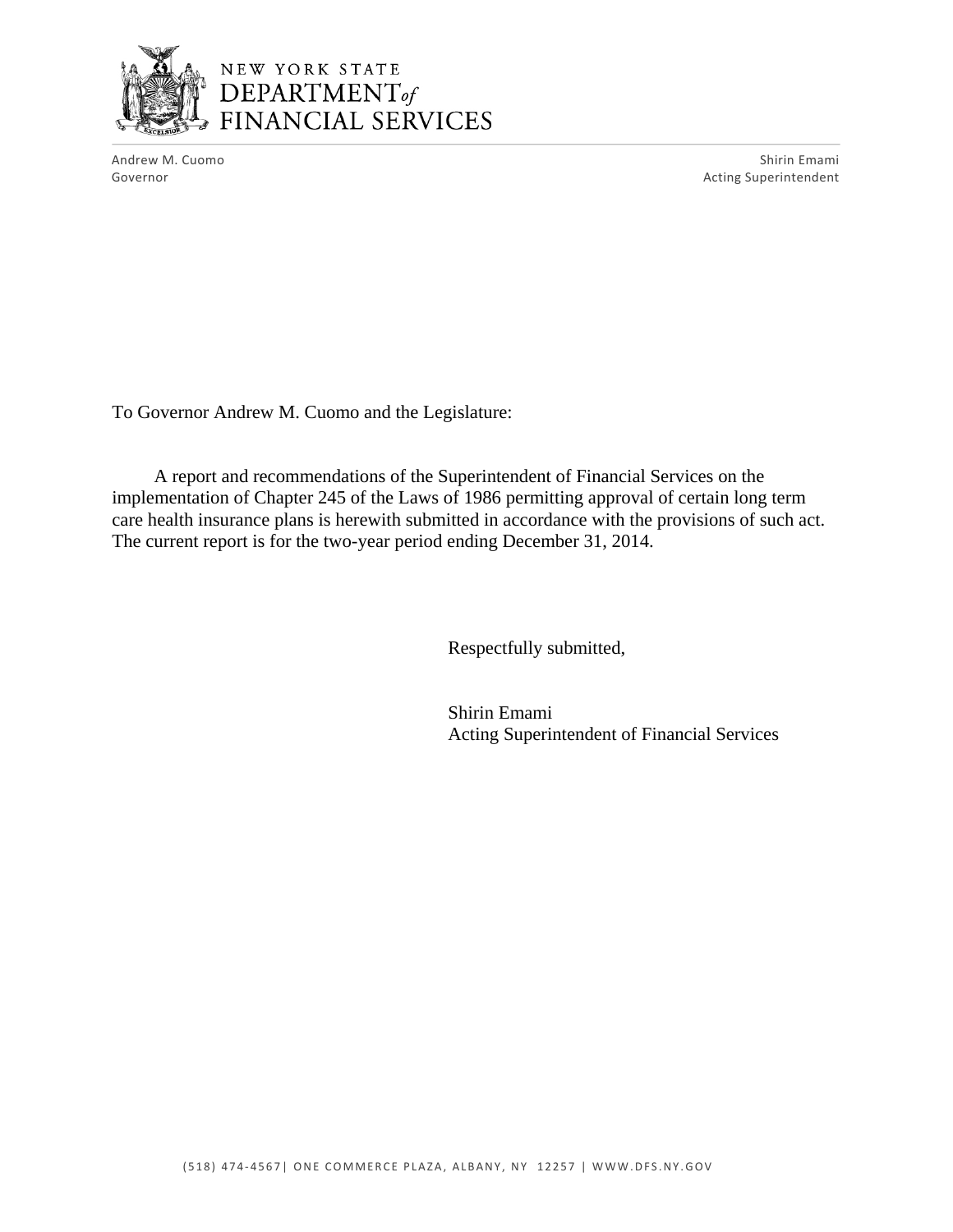## **TABLE OF CONTENTS**

| State and Federal Legislation to Encourage the Development of Long Term Care Plans  10 |
|----------------------------------------------------------------------------------------|
|                                                                                        |
| Factors Contributing to or Impeding the Development of Long Term Care Plans  17        |
|                                                                                        |

# Appendices

| 4 - Number of Partnership AND Non-Partnership Long Term Care Policies as of 12/31/14  42 |  |
|------------------------------------------------------------------------------------------|--|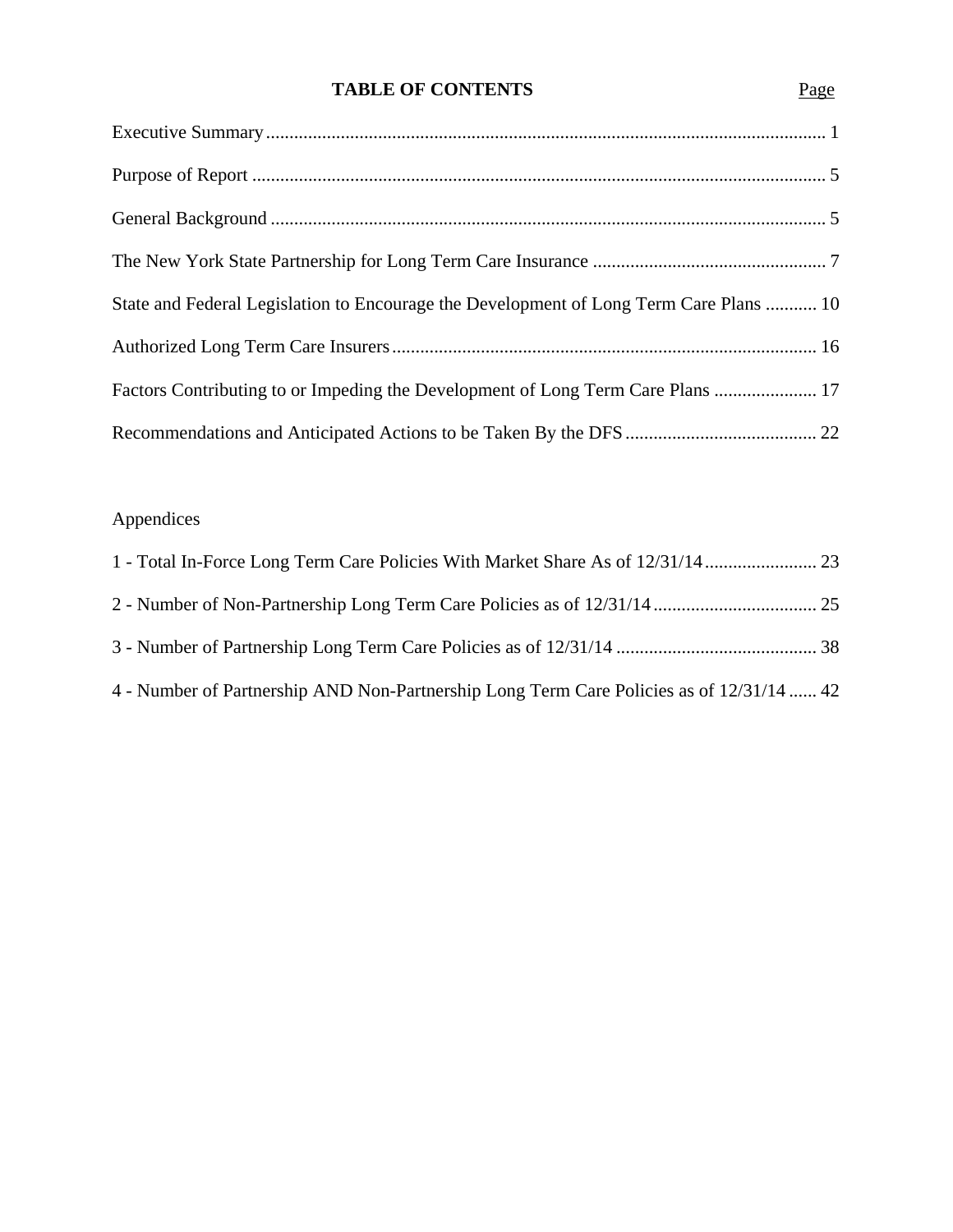### **Executive Summary**

#### <span id="page-3-0"></span>Purpose of this Report

Pursuant to Chapter 245 of the Laws of 1986, the Superintendent of Financial Services (Superintendent) is required to make this biennial report to the Governor and the Legislature regarding long term care (LTC) insurance, including but not limited to a description of the plans authorized to issue LTC insurance, factors contributing to or impeding the development of the enrollment in such plans, the adequacy of consumer information in relation to insurance coverage for LTC services, and such recommendations as the Superintendent may deem appropriate. The current report is for the two-year period ending December 31, 2014.

#### General Background

The predecessor agency to the New York State Department of Financial Services (DFS), the New York State Insurance Department (Insurance Department), approved the first LTC plans in 1986. For the first twenty-five years, the number of insurers offering such coverage remained steady. However, over the last five years, the number of insurers offering LTC coverage has slightly declined. As of the end of the reporting period, eleven insurers write individual LTC policies and two insurers write group LTC policies in New York State (NYS). The total enrollment in LTC insurance policies decreased slightly since the last report (December 31, 2013). As of December 31, 2014, there were 71,925 persons enrolled in NYS Partnership for LTC (Partnership) policies and 346,286 persons enrolled in non-Partnership policies.

#### New York State Partnership for Long Term Care Insurance

In an effort to encourage more New Yorkers to purchase LTC insurance, NYS established the Partnership program in 1989. Under the Partnership program, NYS residents who purchase qualified LTC insurance policies will, upon exhaustion of the policy benefits, be able to protect all or part of their assets in qualifying for Medicaid assistance. The NYS Partnership program is different from other states' Partnership programs which have been established under the federal Deficit Reduction Act of 2005 (DRA). The NYS program, the first of its kind in the nation, pre-dated the DRA programs by sixteen years.

#### State and Federal Legislation to Encourage the Development of Long Term Care Plans

In 1996, the federal government enacted the Health Insurance Portability and Accountability Act (HIPAA) which, in part, provided federal tax incentives for purchasing LTC insurance. Pursuant to the law, benefits received by a chronically ill individual under a "qualified" LTC insurance policy are excludable from income if the payments are based on actual expenses incurred.

In 1997, NYS passed a law providing favorable state income tax treatment for those persons purchasing LTC policies that qualify for the federal income tax deduction. Also in 1997, NYS passed a law aimed at promoting the development of a broader and more integrated continuum of LTC, financed by a range of private, public and public/private options, including the development of continuing care retirement communities (CCRCs).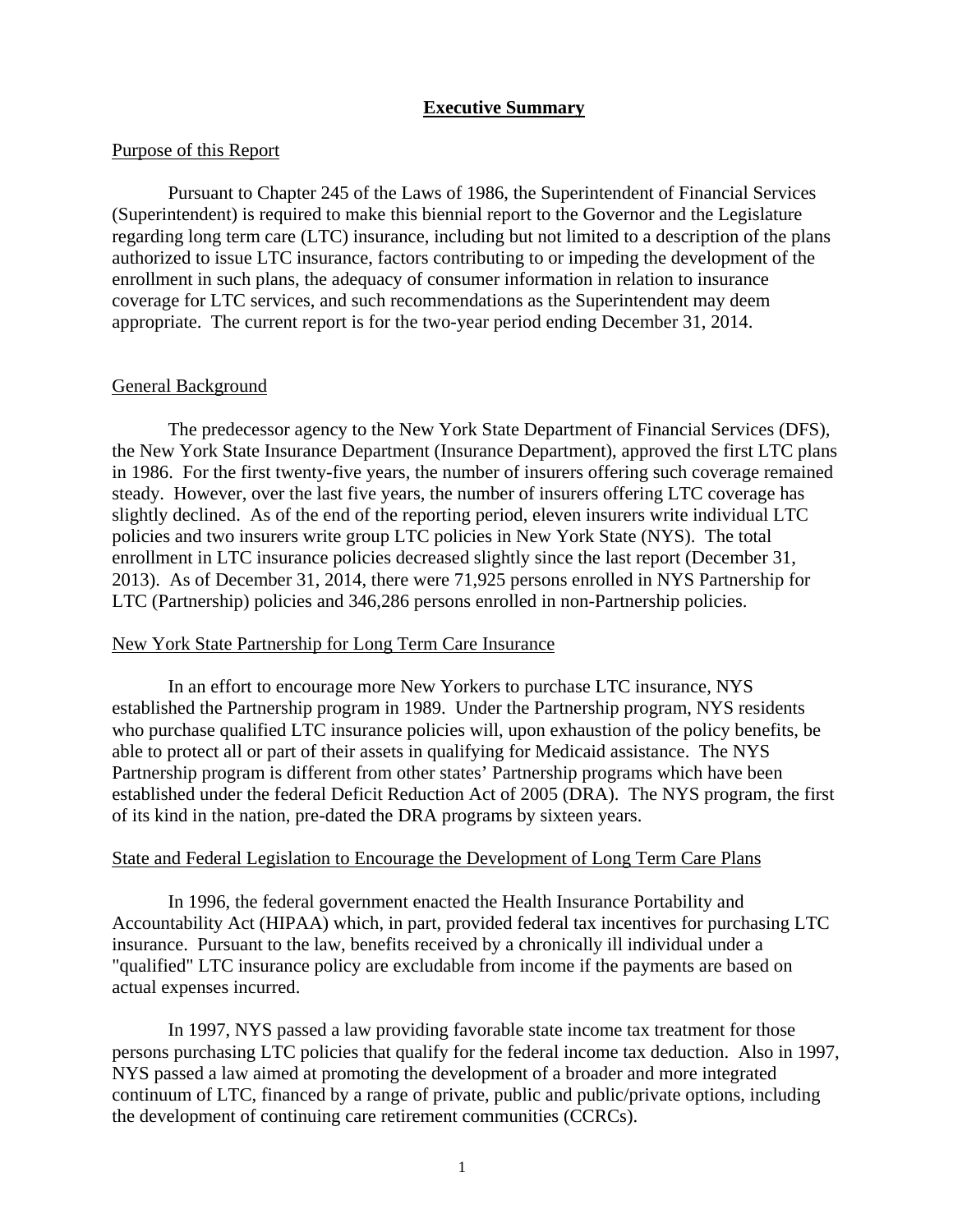In 2000, NYS increased the tax deduction caps by allowing businesses and individuals to take a tax credit equal to 10% of their LTC insurance premiums. The Legislature extended the tax credit in 2002 to NYS residents covered under a federally qualified out-of-state group LTC insurance contract. In 2004, NYS's tax credit for the purchase of LTC insurance increased from 10% to 20% of premiums.

To further encourage the purchase of LTC insurance, NYS in 2002 enacted the New York Public Employee and Retiree Long Term Care Insurance Plan (NYPERL). The NYPERL offers LTC coverage to State employees, retirees and eligible family members under a group policy issued to NYS. The full cost of the plan, including coverage of eligible family members, is paid by the employee or insured person and can be deducted from the employee's salary. Local governments and other public and quasi-public employers may participate in the NYPERL if the employer is eligible for the NYS's health insurance program and the governing body elects to participate.

In 2005, the Insurance Department promulgated regulations that provided for three new LTC insurance product designs for the Partnership in addition to the original product design. After that 2005 promulgation, two product designs provided dollar for dollar asset protection and two product designs provided total asset protection.

In 2011, in an effort to add an important consumer protection, the DFS promulgated the Forty-Third Amendment to Insurance Regulation 62 (11 NYCRR 52), establishing an internal appeal process for LTC insurance. The internal appeal procedure permits an insured to request a review by the insurer of a claim denial for payment of benefits under the policy.

under another state's Medicaid program. On June 1, 2012, in accordance with the findings of Governor Andrew M. Cuomo's Medicaid Re-Design Team, the DFS promulgated the Third Amendment to Insurance Regulation 144 (11 NYCRR 39). The amendment makes the Partnership more affordable by establishing a new 3.5% annual compound inflation benefit option and by establishing a lower cost minimum Partnership insurance plan design that enables the insured to protect all assets upon Medicaid eligibility. Consumers have increasingly purchased these lower cost options. The amendment also makes the Partnership more marketable by requiring consumer protections for NYS Partnership insureds who move from NYS and subsequently become eligible for asset protection

On October 23, 2013, the DFS promulgated the Fourth Amendment to Insurance Regulation 144 (11 NYCRR 39) which sets forth the minimum daily benefit amounts for the five Partnership plan designs from January 1, 2014 through December 31, 2023.

#### Factors Contributing to or Impeding the Development of Long Term Care Plans

The six key factors directly affecting the development of the enrollment in LTC insurance policies in NYS are consumer awareness, experience and pricing data, underwriting and policy design, the regulatory environment, marketing concerns, and the cost of coverage.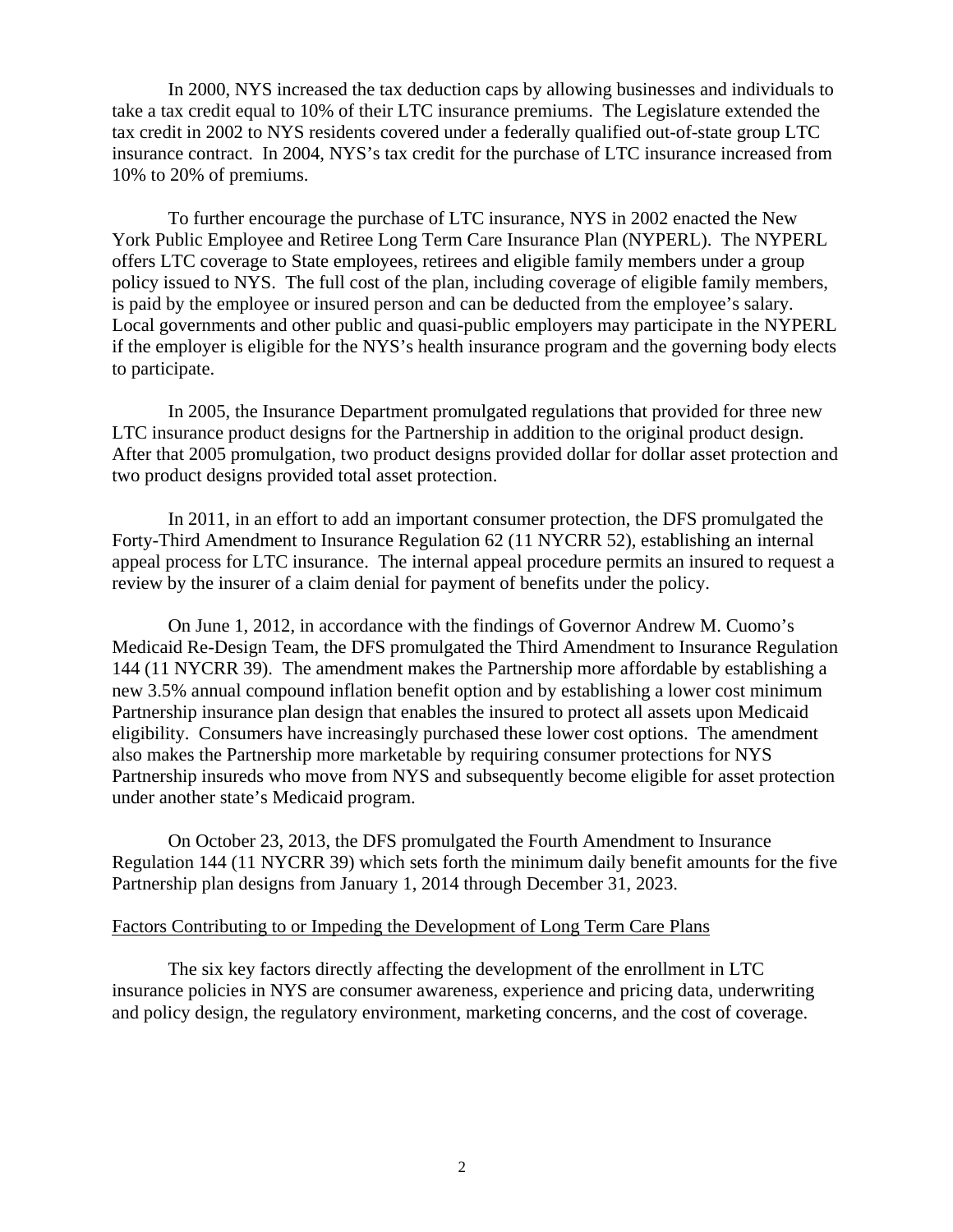### Recommendations and Anticipated Actions to be Taken by the Department of Financial Services

LTC insurance is an alternative to Medicaid for consumers seeking to finance LTC services. It has developed into a viable product that provides asset protection and peace of mind to consumers.

To further encourage the development and purchase of such policies, DFS makes the following recommendations:

- DFS, the NYS Department of Health, and the NYS Office for the Aging should continue efforts to encourage the purchase of LTC policies qualifying under the Partnership; and
- NYS should increase its efforts to educate the public that NYS's tax credit for LTC premiums provides a substantial tax benefit. Essentially, NYS will support and encourage its tax payers to plan for future LTC expenses by paying 20% of the bill for LTC insurance premiums. This credit is available to any NYS tax payer paying LTC insurance premiums, including children who pay for coverage on behalf of their parents.
- The federal government should be encouraged to:
	- allow an above-the-line deduction or tax credit for LTC insurance premiums; and
	- allow LTC insurance to qualify as part of a Cafeteria Plan under Section 125 of the Internal Revenue Code to allow a before-tax deduction for insurance premiums.
- The LTC insurance industry should be encouraged to:
	- **EXECUTE:** emphasize the marketing and sale of basic LTC type coverage that would be affordable for more middle-class New Yorkers; and
	- offer innovative LTC products designed to keep premiums affordable while still providing meaningful LTC benefits for middle-class New Yorkers.

Further, DFS will:

- Continue to review the minimum standards for the form, content and sale of LTC insurance and amend the standards as necessary to incentivize the sale of meaningful LTC insurance to as many New Yorkers as possible;
- Continue to encourage the submission of innovative LTC product designs which keep premiums affordable and provide meaningful LTC benefits to as many New Yorkers as possible;
- Periodically update DFS's "A Consumer Guide to Long Term Care Insurance in New York";
- Continue to work with the NYS Department of Health and the NYS Office for the Aging in publicizing and answering questions from the public on the Partnership;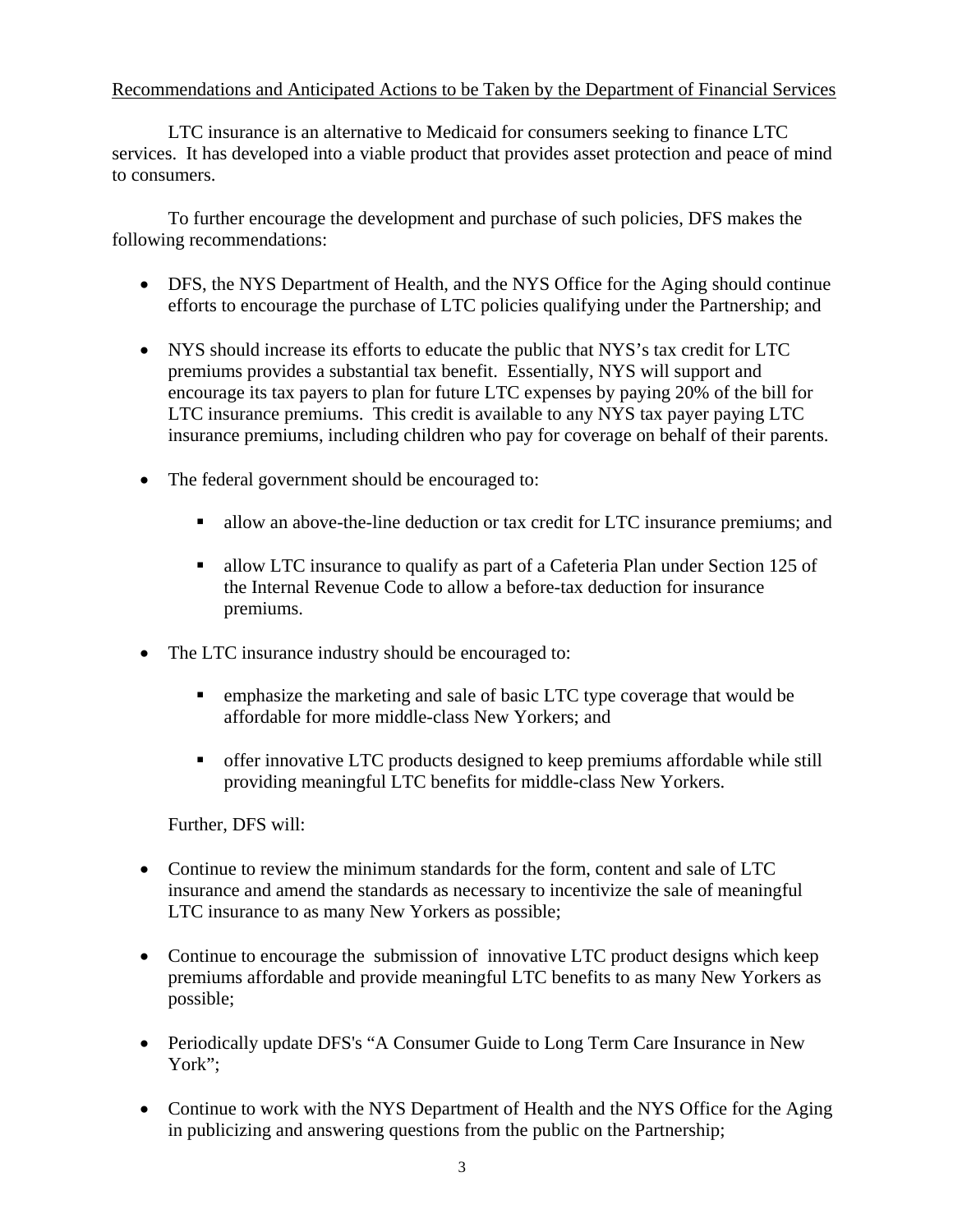- Continue to provide information and assistance to senior citizens concerning LTC insurance and other coverage available to the elderly, such as Medicare supplement insurance; and
- Continue to provide guidance to the industry with regard to the marketing of LTC insurance.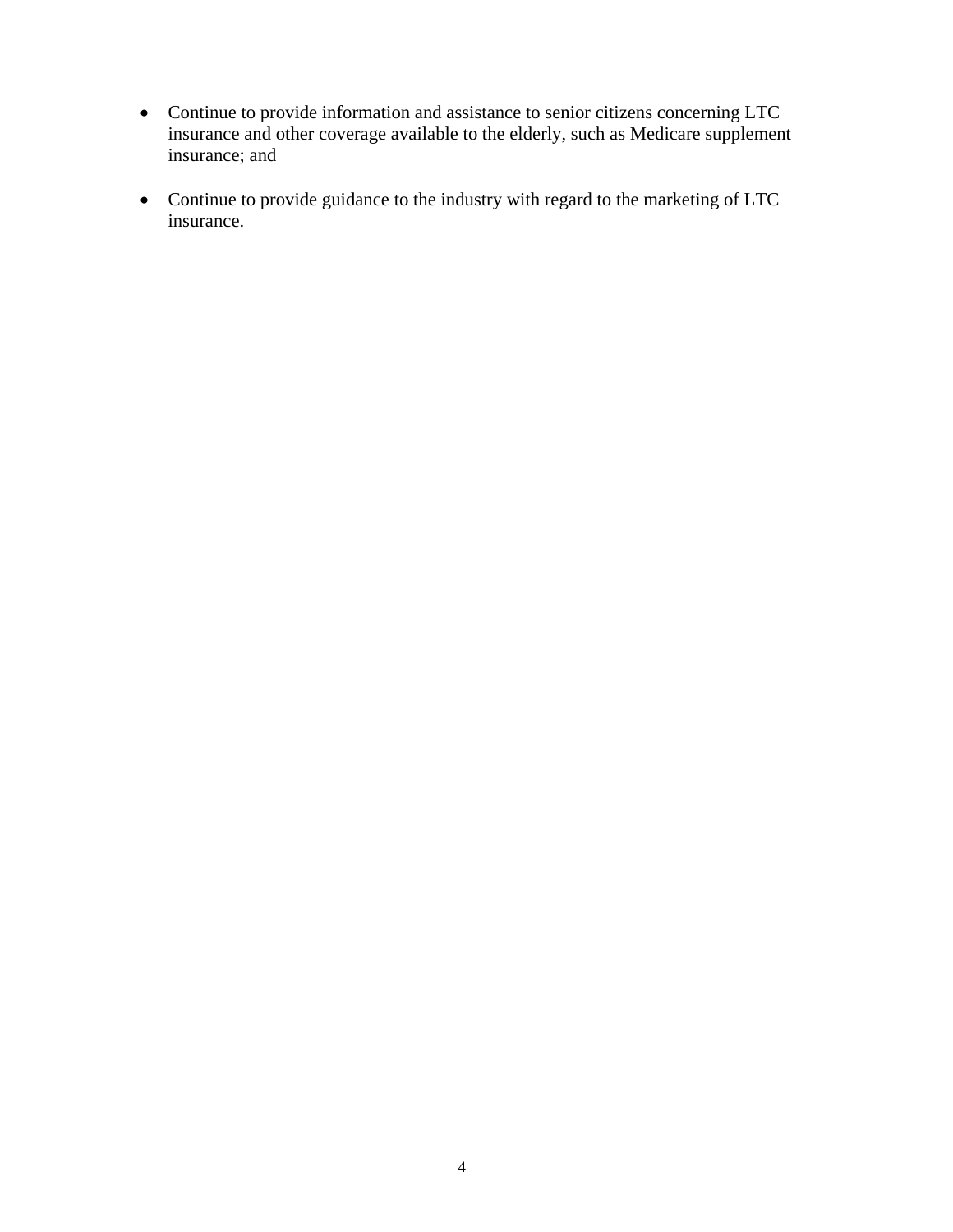### **Purpose of Report**

<span id="page-7-0"></span>Chapter 245 of the Laws of 1986 added Section 1117 to the NYS Insurance Law to permit certain insurers authorized by the Superintendent to issue policies providing benefits for LTC. In pertinent part, the act provides that "on or before January first, nineteen hundred eightyeight, and biannually thereafter, the superintendent of insurance shall report to the governor and the legislature on the implementation of this act, including but not limited to a description of the plans authorized pursuant to this act, factors contributing to or impeding the development of the enrollment in such plans, the adequacy of consumer information in relation to insurance coverage for long term care services, and such recommendations as the superintendent may deem appropriate." The current report is for the two-year period ending December 31, 2014.

### **General Background**

The predecessor agency to the DFS, the NYS Insurance Department first approved LTC insurance plans in 1986. In 1991, the Insurance Department promulgated the Sixteenth Amendment to Insurance Regulation 62 (11 NYCRR 52), which established minimum standards and set forth disclosure requirements for LTC insurance. The regulations took effect on January 1, 1992.

In order to allow insurers some flexibility in designing benefit packages to meet the varying needs of the public, and to provide meaningful coverage that is affordable to the greatest number of consumers, the Insurance Department established four categories of insurance policies providing LTC type benefits:

- 1. **LTC Insurance** provides at least 24 months of coverage which meets one of the following options:
	- Coverage of all levels of care in a nursing home of at least \$100 per day for policies sold in the New York City metropolitan area (i.e., the counties of Bronx, Kings, Nassau, New York, Queens, Richmond, Suffolk, Rockland and Westchester) and \$70 per day for all other parts of NYS; home care coverage of at least 50% of the daily indemnity amount provided for care in a nursing home;
	- Coverage of all levels of care in a nursing home and coverage of home care, both at no less than 60% of the reasonable charge; and
	- Coverage of all levels of care in a participating nursing home (one which has contracted with an insurer to provide services to their policyholders) at no less than 75% of the negotiated rate. For non-participating nursing homes, payment must be no less than 50% of the reasonable charge or \$55 per day, whichever is less. Coverage of home care by a participating home care provider at no less than 75% of the negotiated rate. For non-participating home care providers, payment must be no less than 50% of the reasonable charge or \$30 per day, whichever is less.
- 2. **Nursing Home and Home Care Insurance** provides at least 12 months of coverage for custodial care services of at least \$50 a day while confined in a nursing home and coverage for custodial care services in a private home of at least \$25 per day.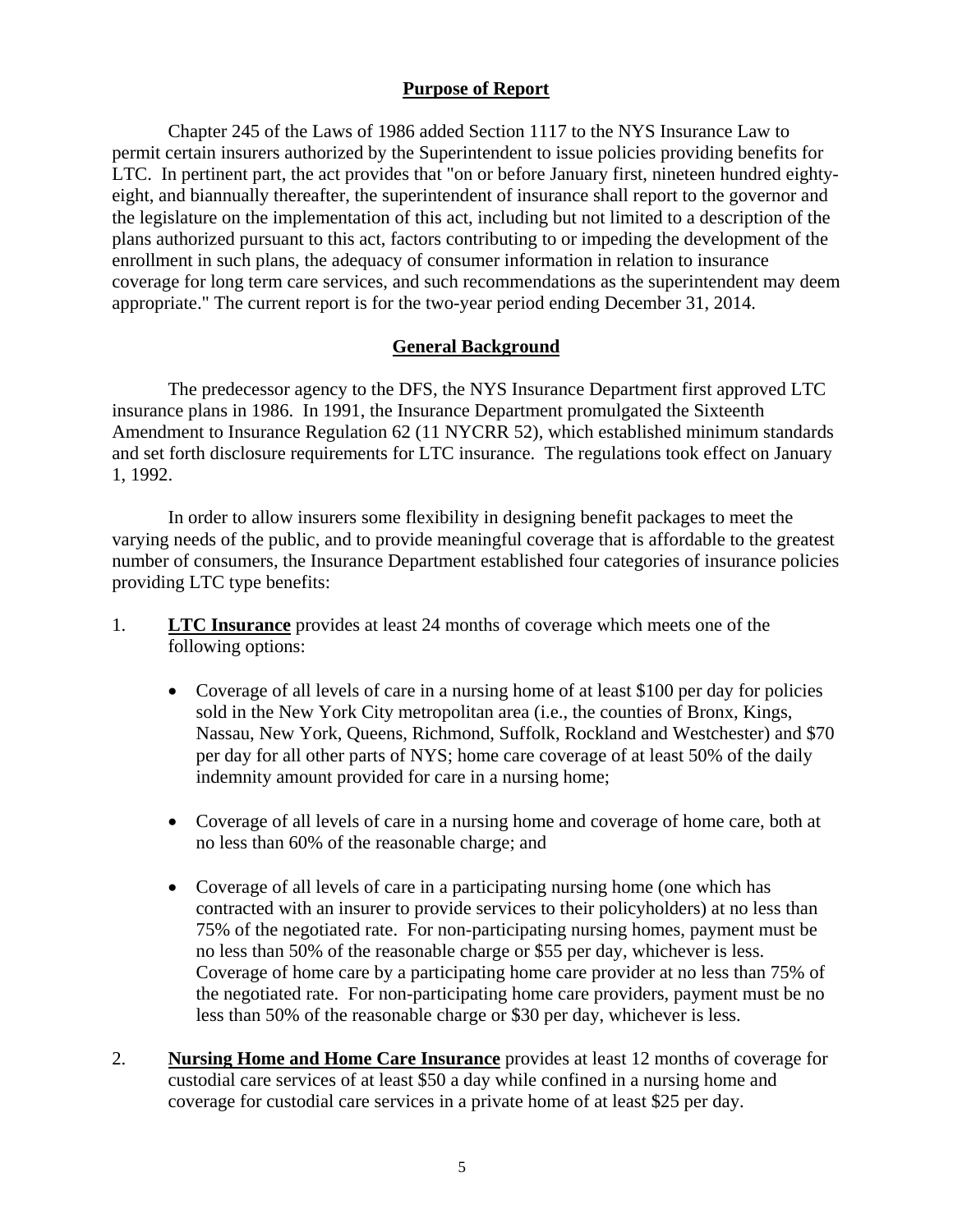- 3. **Nursing Home Insurance Only** provides at least 12 months of coverage for custodial care services of at least \$50 per day in a nursing home.
- 4. **Home Care Insurance Only** provides at least 12 months of coverage for custodial care services of at least \$25 per day in a private home.

For all categories, the Insurance Department mandated other benefits as well:

- An inflation protection benefit, which must be offered with all types of policies. The insurer must offer either increased benefit levels of five percent or in proportion to the increase in the Consumer Price Index for All Urban Consumers published by the Bureau of Labor Statistics, compounded annually. The insurer may also guarantee to the insured individual the right to periodically increase benefit levels without providing evidence of insurability or health status so long as the option has not been declined for three consecutive times; and
- A nonforfeiture benefit, which must be offered with LTC insurance policies. The insurer must offer reduced paid-up insurance, whereby the insured still retains a LTC insurance policy, with the benefits reduced by a percentage stated in the policy or certificate.

In 1993, one year after promulgation of the regulation, ten insurers were writing individual LTC insurance policies and four insurers were writing group LTC insurance policies in NYS. As of the end of the reporting period, eleven insurers write individual LTC insurance policies and two insurers write group LTC insurance policies in NYS. (See page 16 for details)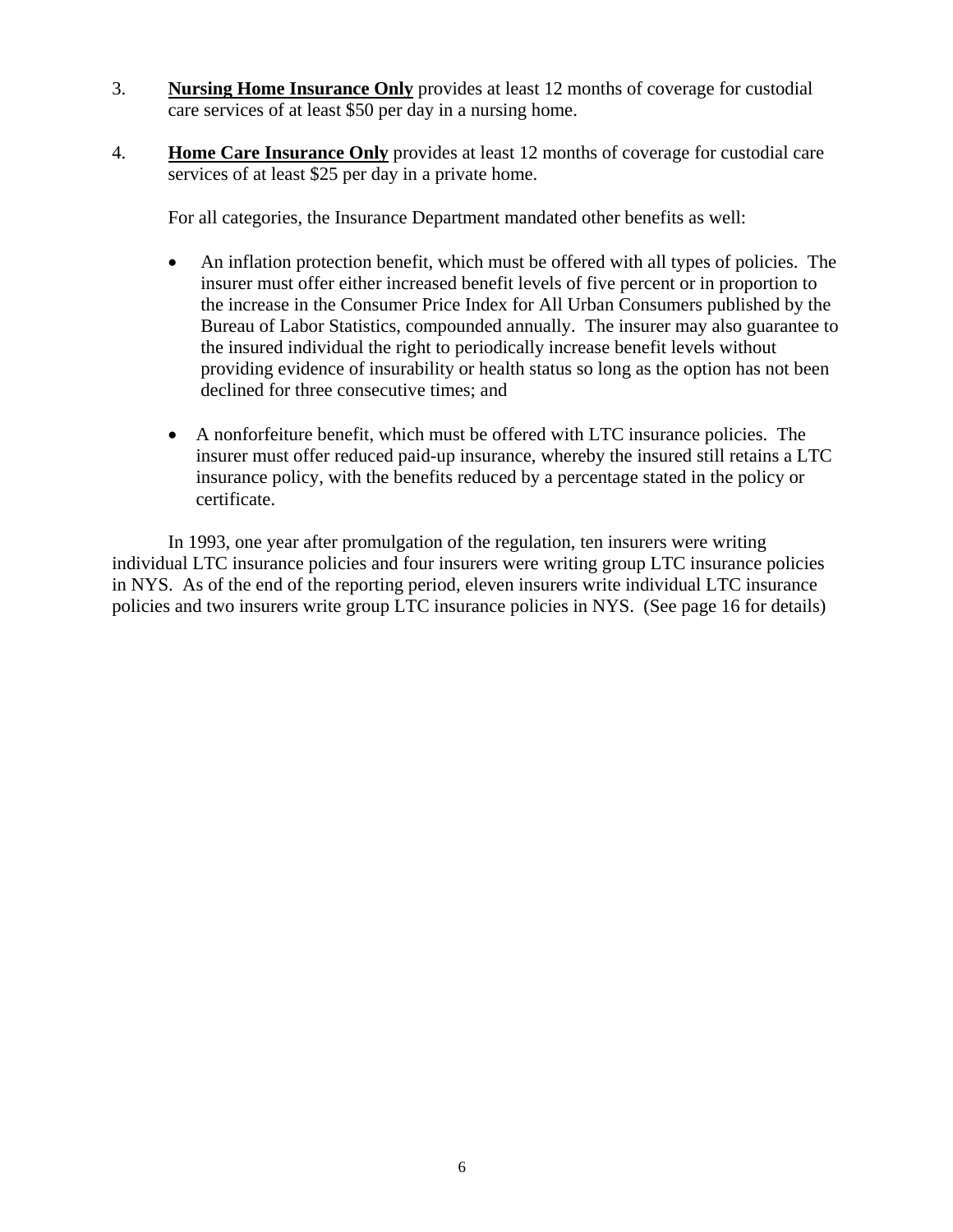### **The New York State Partnership for Long Term Care Insurance**

<span id="page-9-0"></span>In an effort to encourage more New Yorkers to purchase LTC insurance, NYS established the NYS Partnership for Long Term Care Program (Partnership) in 1989. The Partnership became operational in March, 1993. The Partnership originally provided that NYS residents who purchased a qualified policy or certificate providing LTC insurance would, once the benefits from the policy or certificate were exhausted, become eligible for Medicaid assistance without spending down their assets. Income, however, would still be contributed toward the cost of care, in accordance with regular NYS Medicaid rules.

Under the original Partnership, the Insurance Department promulgated Insurance Regulation 144 (11 NYCRR 39), which established minimum standards for a qualified policy or certificate under the program.

The minimum standards and benefit levels under the Partnership are more stringent than the minimum standards for non-Partnership policies, in order to protect the viability of the NYS Medicaid program, which is legally bound to provide benefits on a special eligibility basis after the benefits of the qualified LTC policy or certificate are exhausted.

The Insurance Department promulgated a Second Amendment to Insurance Regulation 144 (11 NYCRR 39) amending the minimum standards in 2005 in response to a desire by LTC insurers participating in the Partnership to expand the products available under the Partnership to include other product designs. The LTC policies now offered under the Partnership may have maximum policy benefits which are expressed either in the number of days or years of nursing home and home care benefits, or can be expressed as an overall dollar amount which is determined by multiplying the daily benefit amount chosen by the number of days benefits are to be provided.

The DFS working closely with the NYS Department of Health, NYS State Office for the Aging and participating insurers, promulgated a Third Amendment to Insurance Regulation 144 (11 NYCRR 39) on June 1, 2012, to reflect proposals recommended by Governor Andrew M. Cuomo's Medicaid Re-Design Team. The Third Amendment modifies the inflation protection benefit for all plan designs by adding a new 3.5% option and adds a new total asset plan design that provides two years of nursing home care and four years of home and community-based care at 50% of the nursing home care rate. Consumers have increasingly purchased these new lower cost options. In 2014, approximately 70% of NY purchasers chose the new 3.5% inflation option and 40% chose the new 2/4/50 plan design. The Third Amendment also adds consumer disclosures relating to reciprocity, where a Partnership insured may access Medicaid Extended Coverage in another reciprocal state. The NYS Department of Health maintains a map of reciprocal states which can be found on their website at: http://www.nyspltc.org/reciprocitymap.htm.

The amended regulations require that, in order to be approved under the Partnership, LTC insurance policies must contain, as minimums, the following benefits:

A lifetime maximum nursing home benefit of at least  $1\frac{1}{2}$  or 2 years providing coverage of all levels of care in a nursing home of at least \$284 per day for 2015, and increasing by at least 3.5% (with an insured option to choose 5%) compounded annually (known as the 1.5/3/50 and 2/4/50 plans respectively). If the policy is purchased at age 80 or older, the 3.5% or 5% compound annual increase is optional. The insured must be allowed to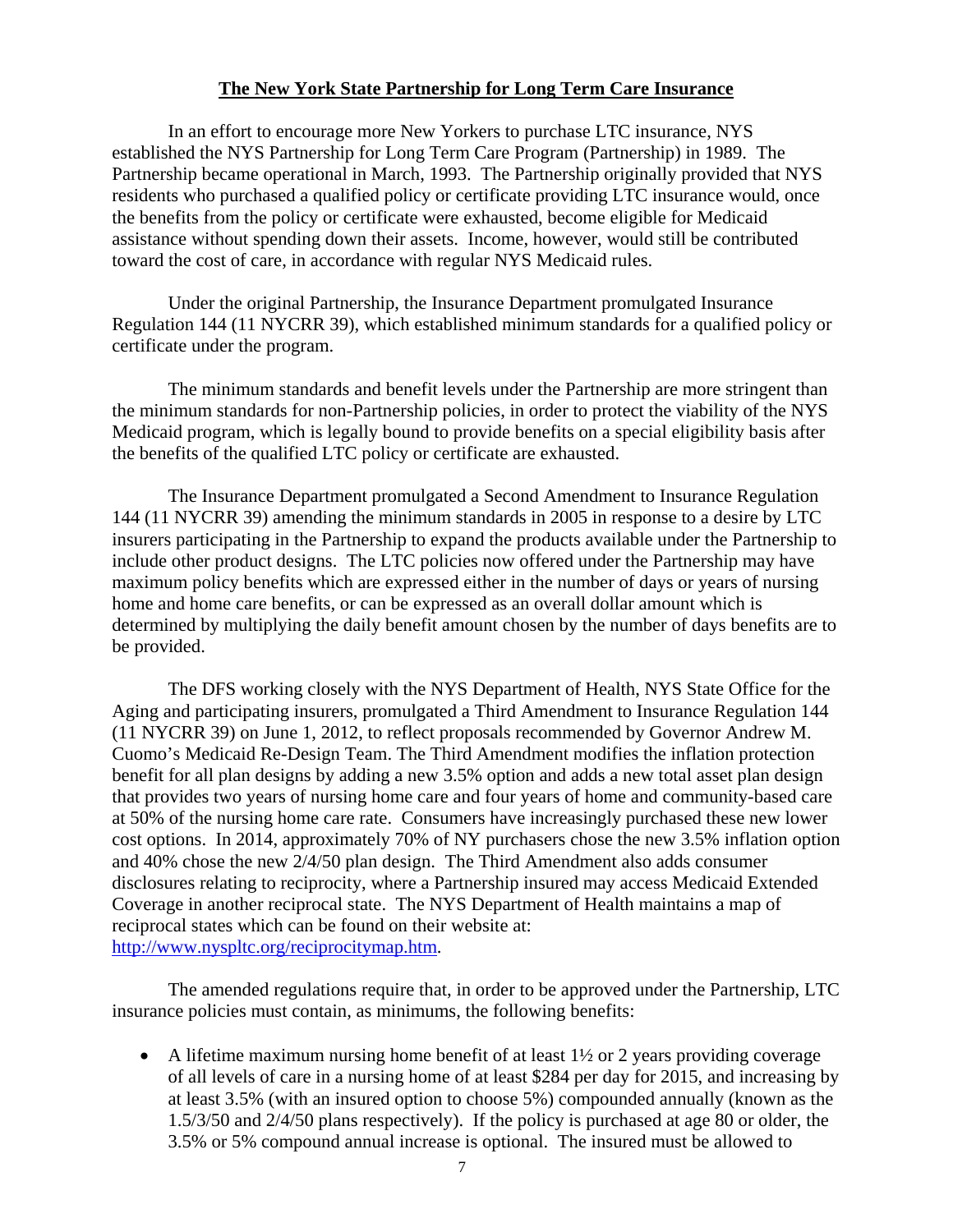substitute home care benefits on the basis of two home care days for one nursing home day.

Home care coverage must be provided in an amount that is 50% of the minimum required nursing home care benefit (\$142 per day in 2015) and is payable when services are provided in the insured's home, in a group setting such as an adult day care center, or where human assistance is needed to aid the insured in necessary travel, such as to a physician's office. The home care benefit must cover skilled nursing care, home health care, personal care and assisted living care.

 A lifetime maximum of either 2 or 4 years, which can be expressed as an overall dollar amount by multiplying the daily benefit amount (\$284 for 2015) times the total number of days (either 730 or 1,460 days) of benefits (known as the  $2/2/100$  and  $4/4/100$  plans respectively).

The nursing home and home care daily benefit amounts must be at least \$284 for 2015 and increasing by at least 3.5% (with an insured option to choose 5%) compounded annually. If the policy is purchased at age 80 or older, the 3.5% or 5% compound annual increase is optional. The nursing home benefit must provide coverage of all levels of care in a nursing home. Coverage in an assisted living facility includes nursing care, maintenance or personal care, therapy services and room and board accommodations. The home care daily benefit amount is the same as the nursing home benefit rather than 50% of the nursing home benefit as described in the first option above. The home care benefit must provide coverage for services provided in the insured's home, in a group setting such as an adult day care center, or where human assistance is needed to aid the insured in necessary travel, such as to a physician's office. The home care benefit must cover skilled nursing care, home health care, personal care and assisted living care.

All of these policies must also provide bed reservation benefits, respite care, hospice care, care management and alternate care. Waiting periods for the 1½ or 2 year plans providing dollar for dollar asset protection cannot exceed 60 days, and waiting periods for the 2 or 4 year plans providing total asset protection cannot exceed 100 days. Certain other optional benefits are available depending on the plan chosen.

Total asset protection is now available with Partnership policies providing 2 or 4 years of benefits. Upon exhaustion of the benefits in the 2 or 4 year total asset plan designs, the insured is able to apply for Medicaid and protect all of their assets. Dollar for dollar Partnership policies that provide  $1\frac{1}{2}$  or 2 years of nursing home benefits provide dollar for dollar asset protection which means that for every dollar of benefits covered under those policies, a dollar of assets will be protected. For all Partnership plan designs, income must be contributed toward the cost of LTC services in accordance with Medicaid rules.

The  $1\frac{1}{2}$ , 2 and 4 year plans must all be written to qualify for favorable federal and NYS income tax treatment. The original 3 year plan may be written as qualifying for favorable federal and NYS income tax treatment, or it may be written as non-tax qualified (3 year plans issued before January 1, 1997 were issued before tax qualification standards existed, and thus they may be considered tax qualified if federal requirements are met).

The DFS promulgated the Fourth Amendment to Insurance Regulation 144 (11 NYCRR 39) on October 23, 2013, updating the minimum daily benefit amounts for the five Partnership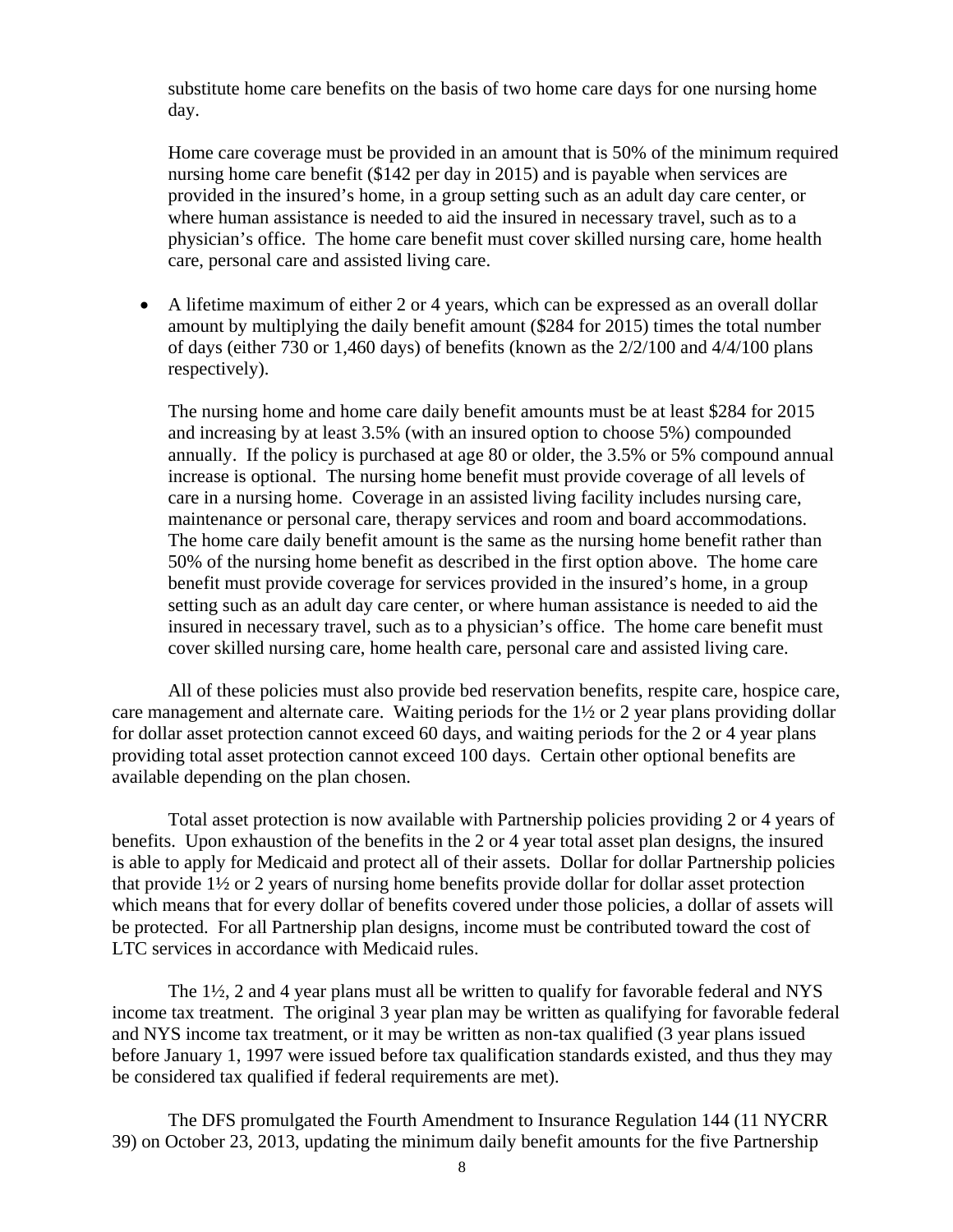insurance plan designs effective January 1, 2014 through December 31, 2023. For the first time, the minimum daily benefit amounts are inflated at the new lower 3.5% annual compound inflation rate. Inflating the minimum daily benefit amounts at the new lower 3.5% annual compound inflation rate makes the five Partnership insurance plan designs more affordable for New Yorkers. For any consumer who purchases a 5% option, the benefits will be increased at the 5% annual compound inflation rate.

As of the end of the reporting period, 83% of the total market for long term care insurance is non-Partnership policies and 17% is Partnership policies.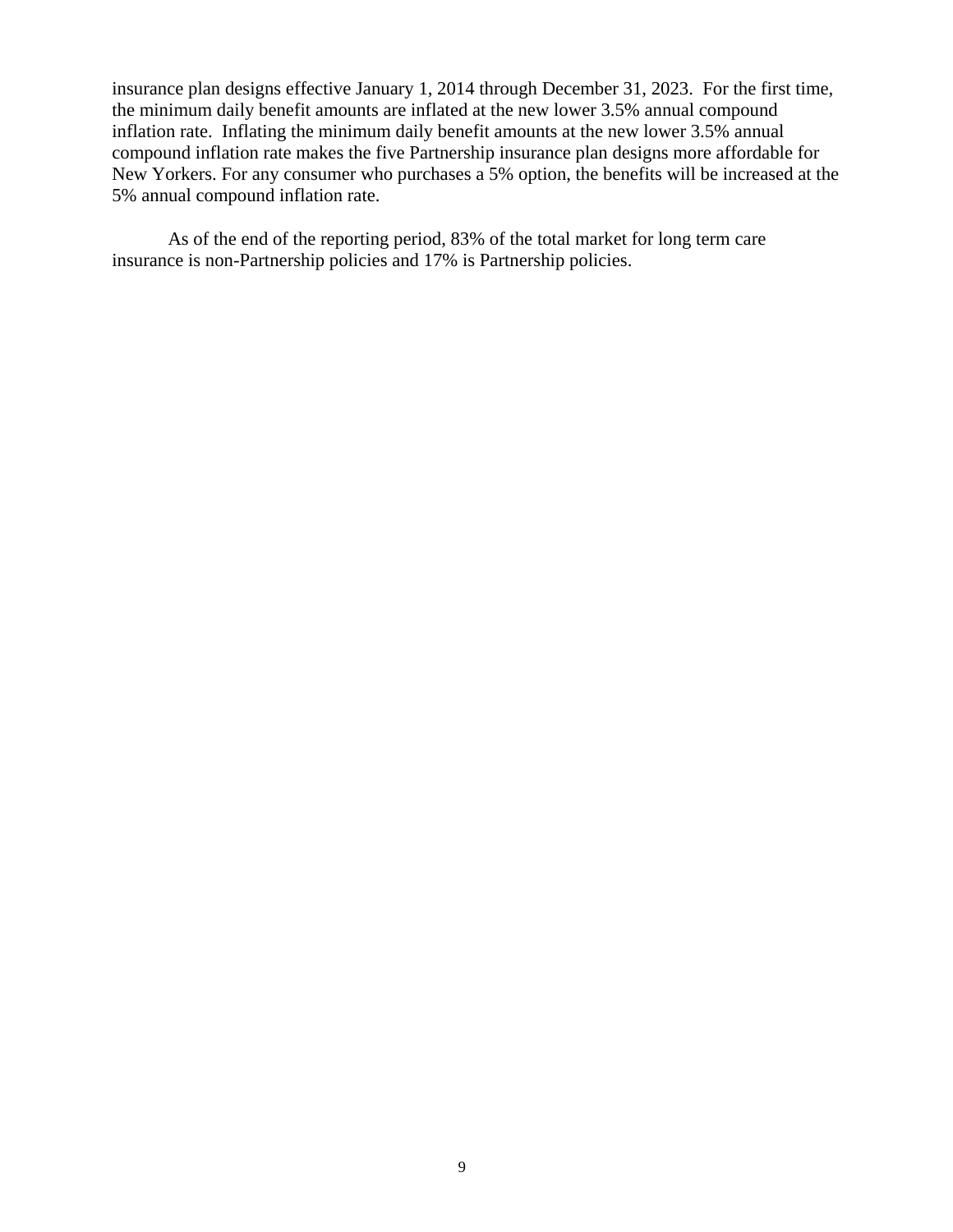### **State and Federal Legislation to Encourage the Development of Long Term Care Plans**

### Tax Incentives

In 1996, the federal government enacted the Health Insurance Portability and Accountability Act (HIPAA) which, in part, provided federal tax incentives for purchasing LTC insurance. Pursuant to the law, benefits received by a chronically ill individual under a "qualified" LTC insurance policy are excludable from income if the payments are based on actual expenses incurred.

Generally, for 2015, benefits received under "qualified" policies that pay on an indemnity basis are excludable from income as long as the benefit payments do not exceed \$340 per day and are not in excess of the actual expenses. These caps will be indexed for inflation. Payments in excess of the cap are excludable from income only to the extent of actual costs incurred for LTC services. Amounts received in excess of the dollar cap for which no actual costs were incurred for LTC services are fully includable in income.

Taxpayers who itemize should be aware that, under HIPAA, premiums for "qualified" LTC insurance policies up to the following specified dollar limits are treated as medical expenses for purposes of itemized deductions (medical expenses must be more than 7.5 or 10%, depending on the taxpayer's age, of adjusted gross income to qualify for the deduction). The maximum amounts deductible in 2015 are below.

| In the case of an individual with an attained<br>age before the close of the taxable year of: | The annual limitation is: |
|-----------------------------------------------------------------------------------------------|---------------------------|
| 40 or less                                                                                    | \$380                     |
| 41 to 50                                                                                      | \$710                     |
| 51 to 60                                                                                      | \$1,430                   |
| 61 to 70                                                                                      | \$3,800                   |
| 71 & Over                                                                                     | \$4,750                   |

Under HIPAA, in order for a LTC insurance policy to qualify for the favorable tax treatment, the policy must meet the following requirements:

- Provide only coverage of qualified LTC services;
- Generally not pay or reimburse expenses incurred for services or items that would be reimbursed under Medicare, except where Medicare is a secondary payer, or where the contract makes per diem or other periodic payments without regard to expenses subject to federal interpretation of special rules in HIPAA;
- Be guaranteed renewable;
- Provide that refunds (other than refunds on the death of the insured or complete surrender or cancellation of the policy) and dividends under the policy must be used only to reduce future premiums or increase future benefits; and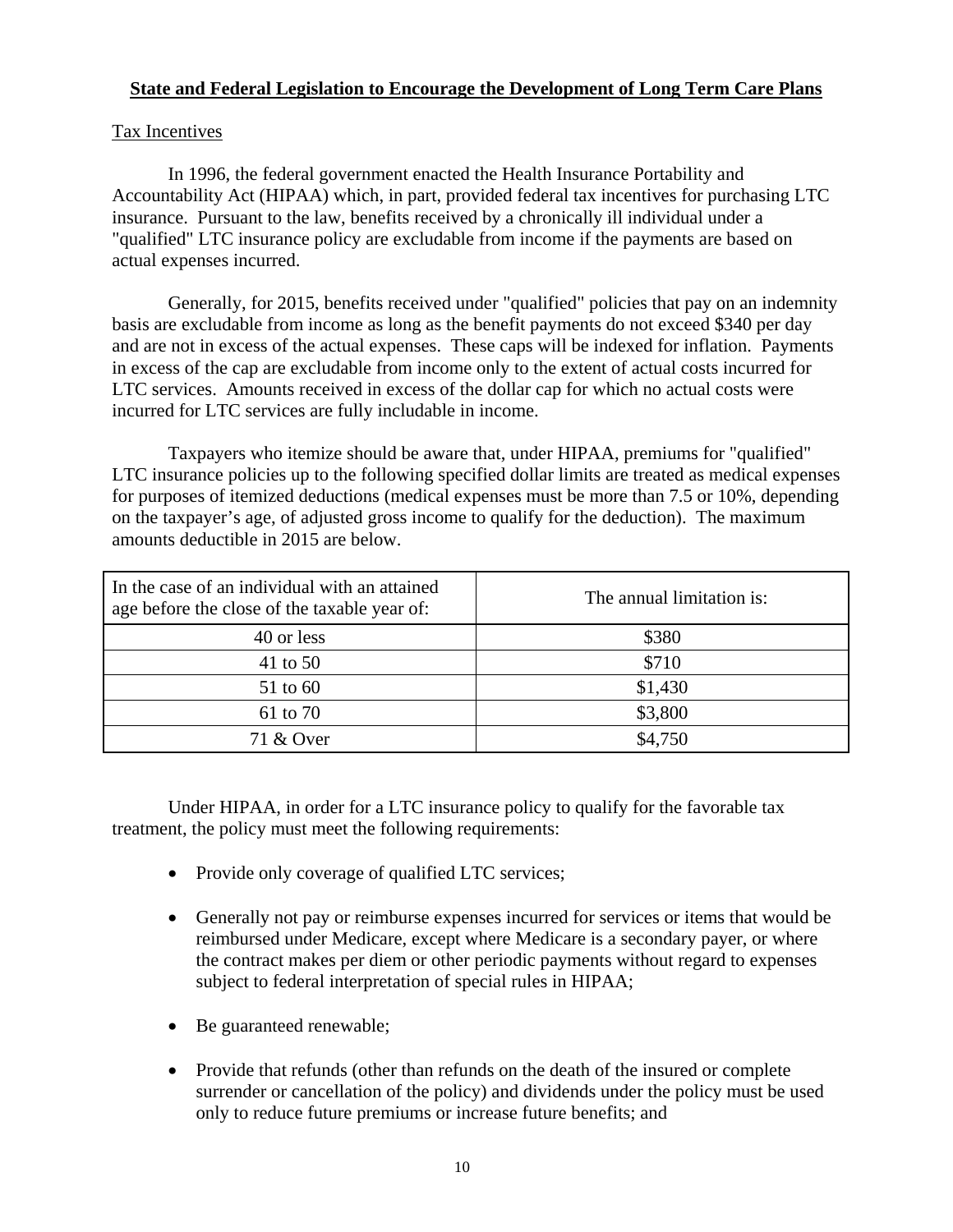Not provide for a cash surrender value or other money that can be paid, assigned, pledged or borrowed.

HIPAA also provides that any policy issued before January 1, 1997, which meets the LTC insurance requirements of the state in which the policy was located at the time it was issued, will be treated as a "qualified" LTC insurance policy for federal tax purposes, and services provided under the policy will be treated as qualified LTC services. The "grandfather" status for policies issued before January 1, 1997 will continue so long as there is no "material change" in the policy on or after January 1, 1997 within the meaning of federal law.

NYS has also encouraged the purchase of LTC insurance by enacting legislation that provides favorable state income tax treatment for those persons purchasing LTC policies that qualify for the federal income tax deduction. Under a 1997 state law, premiums paid for "qualified" LTC policies were deductible to the same extent as under the federal law. The deduction in NYS was taken from federal adjusted gross income. This deduction, therefore, was available even to those taxpayers who did not itemize their deductions. Benefits received under federally "qualified" LTC policies were excluded from income on the same basis as under the federal law.

In 2000, NYS repealed this tax deduction for LTC insurance premiums and instead provided for a tax credit equal to 10% of LTC insurance premiums for taxable years beginning January 1, 2002. Also, in 2002, NYS amended its Tax and Insurance Laws to permit NYS residents covered under a federally qualified out-of-state group LTC insurance contract to deduct or receive a tax credit equal to 10% of the premium paid on their state income tax returns. Prior to this legislation, in order to deduct or receive the tax credit, a NYS resident's premium payment had to be for the purchase of a LTC insurance policy approved by the Superintendent of Insurance in NYS. In 2004, legislation was passed increasing the tax credit for LTC insurance premiums from 10% to 20% for taxable years beginning in 2004.

Thus, a NYS resident who pays \$2,000 in premiums for a tax qualified LTC insurance policy in taxable year 2015 would receive a NYS income tax credit in the amount of \$400 on his/her 2015 NYS income tax return. This tax credit translates into a direct dollar-for-dollar reduction of the amount of income tax owed to NYS.

### Continuing Care Retirement Communities (CCRCs)

In an effort to promote the development of a broader and more integrated continuum of LTC, financed by a range of private, public and public/private options, NYS enacted laws in 1997 that redefined life care communities as a type of continuing care retirement community (CCRC). These laws allow CCRCs the flexibility to offer more cost-conscious options of contracts beyond the lifetime guarantee for nursing facility care option. In addition to establishing a process for approval of CCRCs, the laws also provided for the following:

- Streamlining the approval process for residential health care facility beds and licensed home care service agencies operated as part of a CCRC;
- Establishing a comprehensive and flexible statutory and regulatory framework for an increased number of demonstration programs providing managed care for the elderly and chronically ill population who would not otherwise be served in a special needs plan or other managed care program;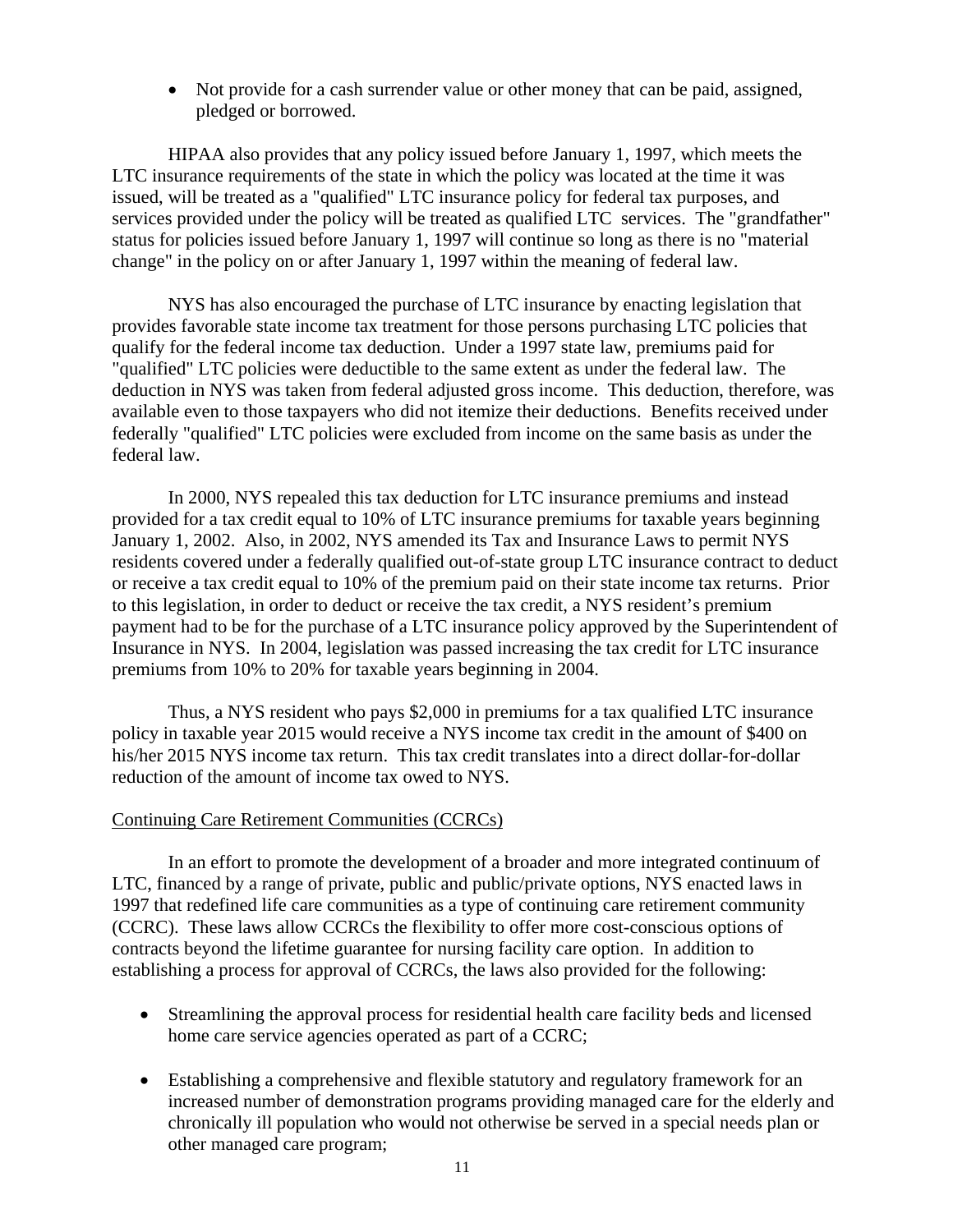- Making the LTC security demonstration program permanent; and
- Permitting accelerated payment of death benefits under a life insurance policy when the insured is chronically ill and requiring LTC services for the duration of his or her life.

CCRCs in NYS offer three different types of life care contracts for their residents. Type A is all-inclusive, Type B provides modified services, and Type C requires fee for service:

- Type A contracts provide housing, residential services, many amenities and unlimited, specific health-related services, including LTC services. If the resident's health deteriorates to the point that they need LTC services or admission to the nursing home, all of the services covered under the contract are provided without an increase in the monthly fee (except for normal operating costs and inflation adjustments). The monthly fee also will not increase due to the amount of services the resident requires.
- Type B contracts provide housing, residential services and many amenities. This contract differs from the Type A contract in the amount of LTC services that will be provided before an adjustment is made in the amount of the monthly fee paid by the resident. For example, under this type of contract, the CCRC could allow residents a specified number of days in a nursing home without a change in the monthly fee. Once this limit is reached, the resident could be required to pay for continued nursing home services on a full per diem basis or a discounted per diem basis.
- Type C contracts cover housing, residential services and amenities under the entrance fee and/or monthly fee in the same way as Type A and B contracts. This contract differs from the other two types of contracts in that all other health related services, including nursing home care, are paid for by the resident as they are needed on a fee for service basis. Under this type of contract, the resident pays lower fees upon entry, but in turn accepts the risk of paying for the care needed.

Chapter 523 of the Laws of 2011, signed into law on September 23, 2011, amended Article 46 of the Public Health Law to allow CCRCs authorized under Article 46 the flexibility to begin offering Type C contracts. This enhanced flexibility gives consumers more options and should increase Article 46 CCRC occupancy rates. Previously, CCRCs authorized under Article 46 could offer Type A and Type B contracts but were not allowed to offer a Type C contract option. Type C contracts were only available from CCRCs organized under Article 46-A of the Public Health Law.

Chapter 549 of the Laws of 2014 (later amended by Chapter 7 of the Laws of 2015, signed into law on March 13, 2015), amended Article 46 of the Public Health Law to allow CCRCs authorized under Article 46 the flexibility to offer continuing care at home as a contract option. A continuing care at home contract would allow a person to receive services in his or her private residence prior to moving onto the CCRC campus if necessary to receive higher levels of care.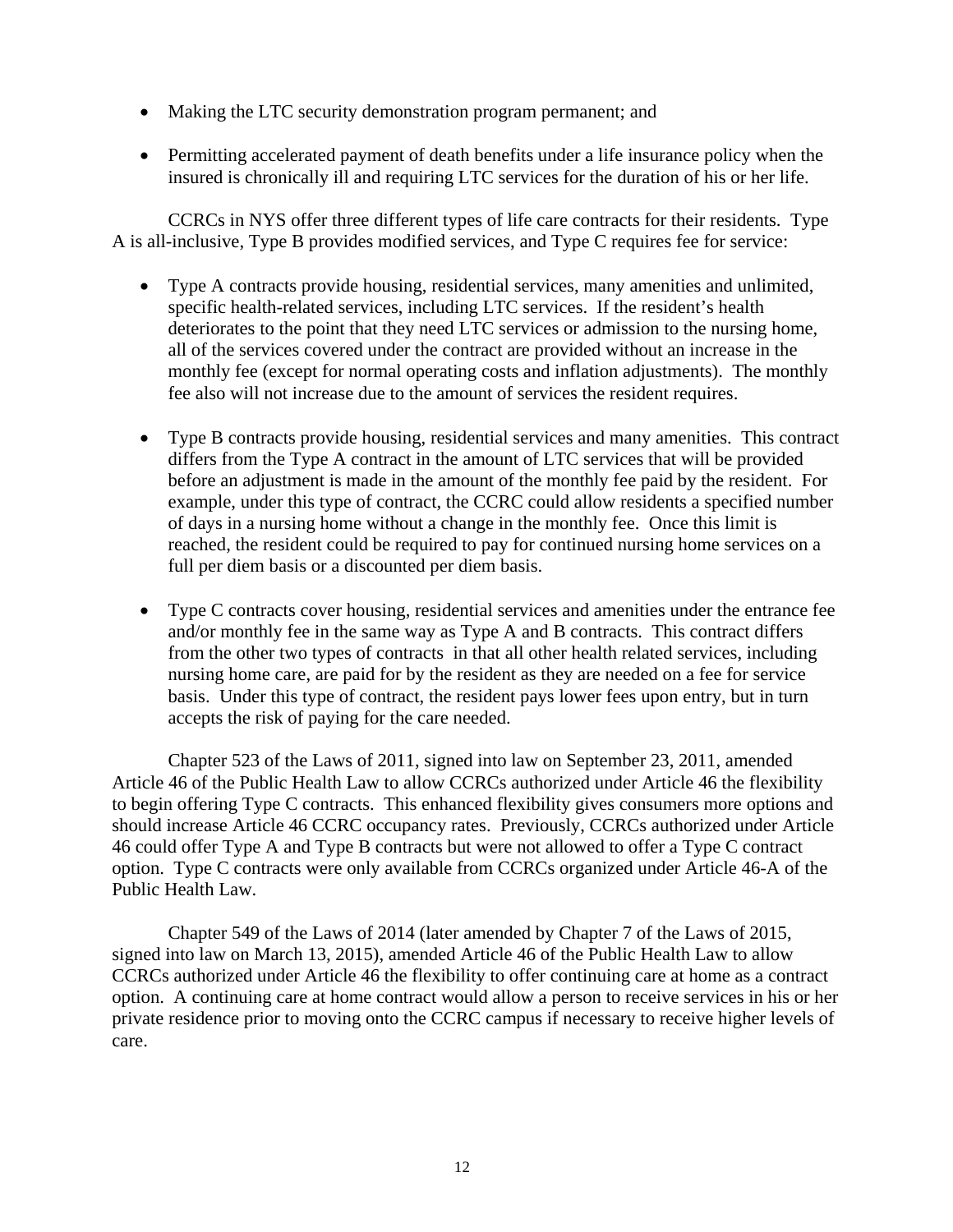As of the end of the reporting period, eleven CCRCs have received a Certificate of Authority from the Commissioner of Health and are operating under Article 46 of the Public Health Law:

| Name                                                                                                                                     | County      | <b>Living Facilities</b>                                                  |
|------------------------------------------------------------------------------------------------------------------------------------------|-------------|---------------------------------------------------------------------------|
| The Amsterdam at Harborside<br><b>300 East Overlook</b><br>Port Washington, NY 11050<br>516-472-6610<br>www.theamsterdamatharborside.com | Nassau      | Independent living units,<br>enriched housing units,<br>nursing home beds |
| Canterbury Woods<br>705 Renaissance Dr.<br>Williamsville, New York 14221<br>716-929-5817<br>www.canterburywoods.org/home.html            | Erie        | Independent living units,<br>enriched housing units,<br>nursing home beds |
| Fox Run at Orchard Park<br>One Fox Run Lane<br>Orchard Park, NY 14127<br>716-662-5001<br>www.foxrunorchardpark.com                       | Erie        | Independent living units,<br>enriched housing units,<br>nursing home beds |
| Glen Arden, Inc.<br>214 Harriman Drive<br>Goshen, NY 10924<br>800-914-4051<br>www.glenardenny.com                                        | Orange      | Independent living units,<br>enriched housing units,<br>nursing home beds |
| Jefferson's Ferry<br>1 Jefferson Ferry Drive<br>S. Setauket, NY 11720-9800<br>888-233-1330<br>www.jeffersonsferry.org                    | Suffolk     | Independent living units,<br>enriched housing units,<br>nursing home beds |
| Kendal on Hudson<br>1010 Kendal Way<br>Sleepy Hollow, NY 10591<br>914-922-1000<br>www.kohud.kendal.org                                   | Westchester | Independent living units,<br>enriched housing units,<br>nursing home beds |
| Kendal at Ithaca<br>2230 N. Triphammer Road<br>Ithaca, NY 14850<br>800-253-6325<br>www.kai.kendal.org                                    | Tompkins    | Independent living units,<br>enriched housing units,<br>nursing home beds |
| Peconic Landing at Southold, Inc.<br>1500 Brecknock Road<br>Greenport, NY 11944<br>888-273-2664<br>www.peconiclanding.org                | Suffolk     | Independent living units,<br>enriched housing units,<br>nursing home beds |
| Summit at Brighton<br>2000 Summit Circle Drive<br>Rochester, NY 14618<br>585-442-4500<br>www.summitbrighton.org                          | Monroe      | Independent living units,<br>enriched housing units,<br>nursing home beds |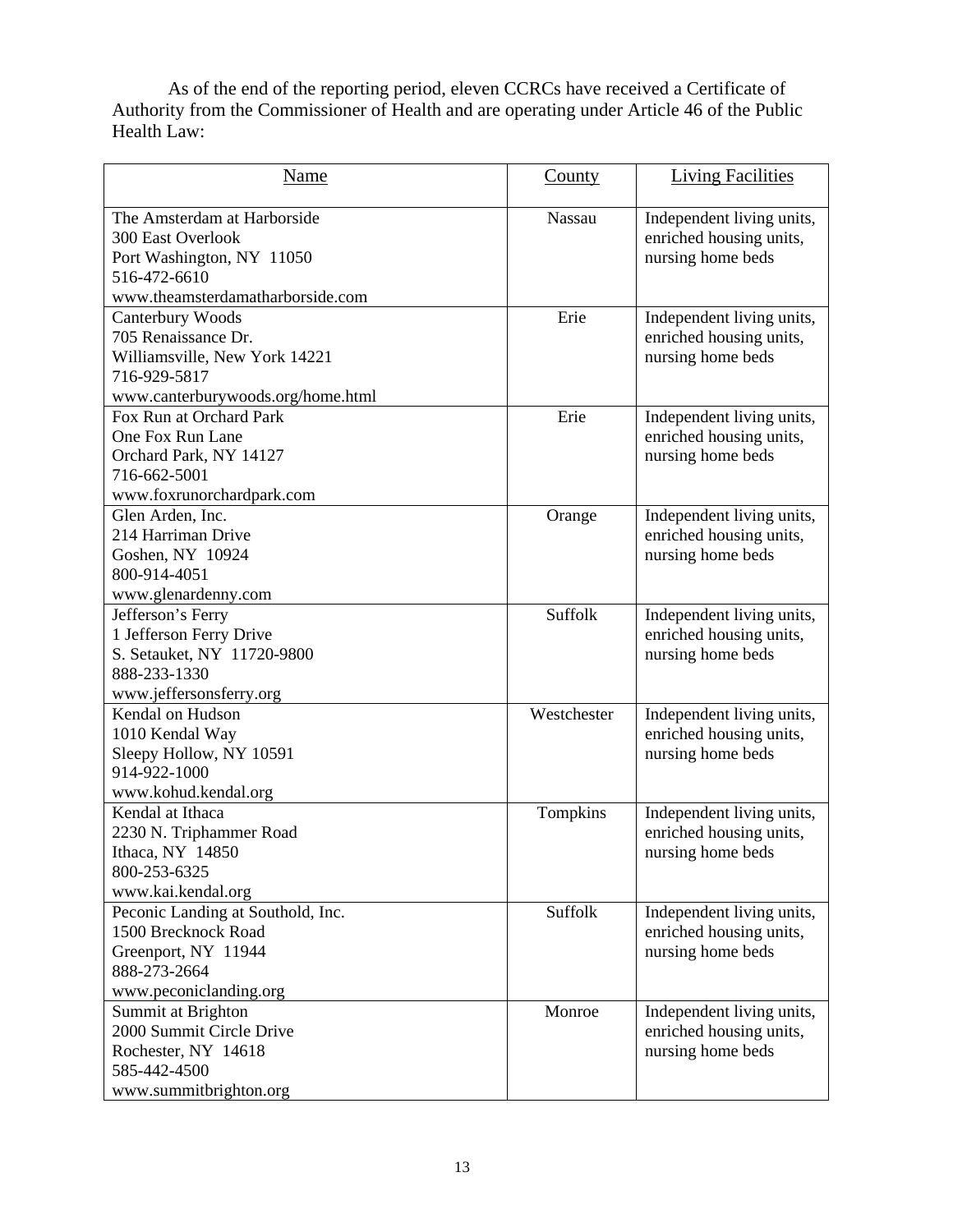| Name                                                                                                 | County      | <b>Living Facilities</b>                                                  |
|------------------------------------------------------------------------------------------------------|-------------|---------------------------------------------------------------------------|
| <b>Westchester Meadows</b><br>55 Grasslands Road<br>Valhalla, New York 10595<br>914-989-7800         | Westchester | Independent living units,<br>enriched housing units,<br>nursing home beds |
| www.westchestermeadows.org                                                                           |             |                                                                           |
| <b>Woodland Pond at New Paltz</b><br>100 Woodland Pond Circle<br>New Paltz, NY 12561<br>877-505-9800 | Ulster      | Independent living units,<br>enriched housing units,<br>nursing home beds |
| www.wpatnp.org                                                                                       |             |                                                                           |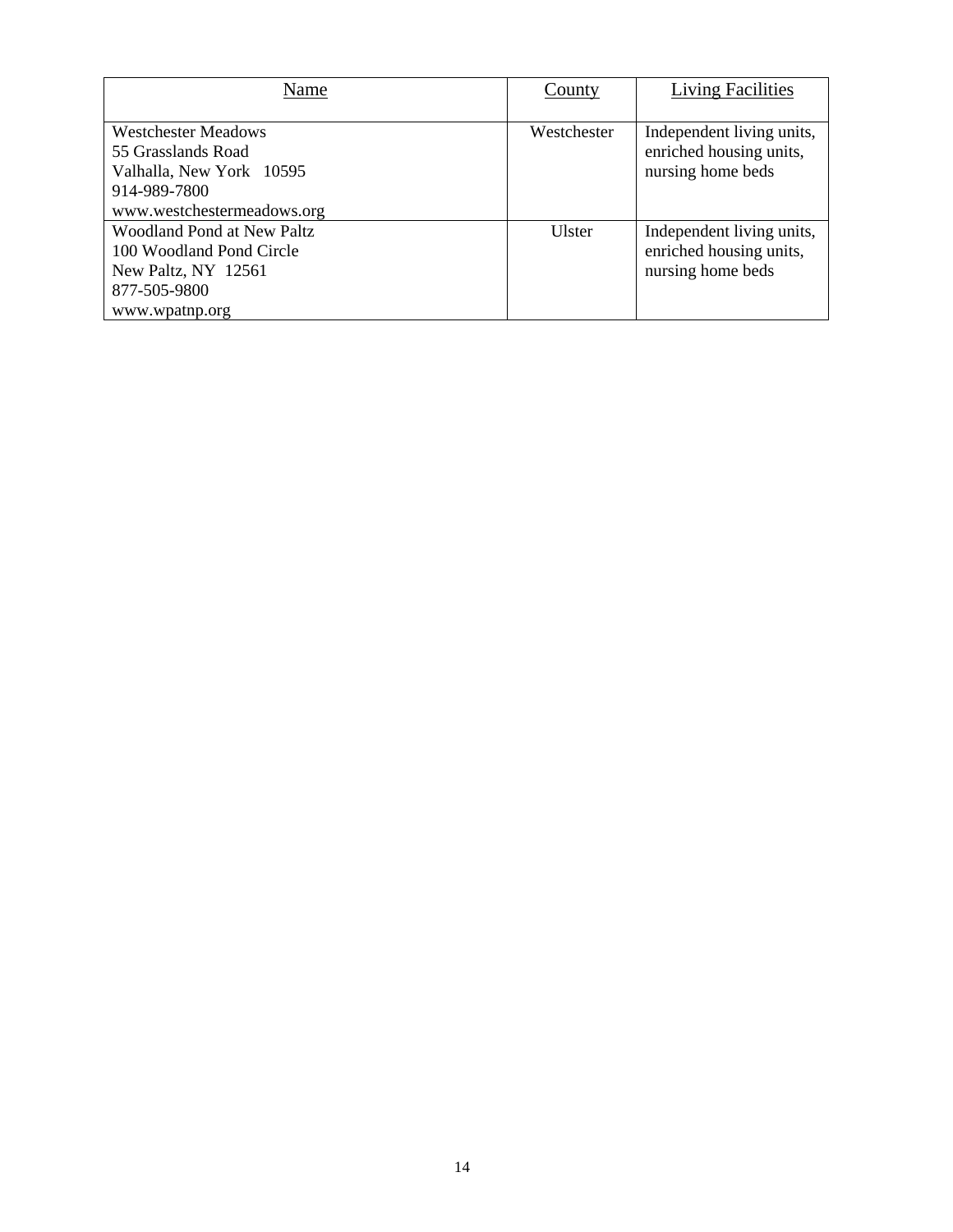### Accelerated Death Benefits and Combination Life/LTC and Annuity/LTC Products

In 2005, the Insurance Department promulgated an amendment to Insurance Regulation 143 (11 NYCRR 41) that allows insurers to offer consumers the option of accelerating the death benefit under a life insurance policy when the insured is chronically ill and may need additional financial resources to assist with meeting LTC needs and expenses. Access to existing resources such as the death benefit of a life insurance policy and the ability for insurers to provide for alternate ways to meet consumer's increasing LTC needs have become critical. The standards set forth by the regulation provide proper disclosure to consumers and ensure the favorable federal tax treatment for payment of the benefits. A few insurers have also explored whether to add a LTC rider to pay additional LTC benefits after the accelerated death benefit rider has been exhausted. These combination products provide more LTC benefits after the death benefit of the life insurance policy is exhausted. As of the end of the reporting period, two insurers have received approval for a joint life insurance policy with an accelerated death benefit rider and additional LTC insurance rider.

Additionally, under the federal Pension Protection Act of 2006, the same favorable federal tax treatment granted to stand-alone LTC insurance was extended to combination annuity and LTC insurance products. The DFS has received a few inquiries from insurers expressing interest in offering a combination annuity/LTC insurance product. As of the end of the reporting period, the DFS has approved one combination annuity/LTC insurance product.

### New York Public Employee and Retiree Long Term Care Insurance Plan (NYPERL)

 In 1998, NYS established the New York Public Employee and Retiree Long Term Care Insurance Plan (NYPERL). The NYPERL offers two tax-qualified benefit designs: the Partnership option, which after the exhaustion of either a two or three year nursing home benefit provides for coverage of LTC expenses under the State's Medicaid program, and a non-Partnership option, which provides benefits based upon a three-year or five-year benefit period that is selected by the insured at the time of application. The NYPERL is a group LTC insurance policy administered by the NYS Department of Civil Service with coverage provided by MedAmerica Insurance Company of New York.

Participation in the plan is at the option of the employee. All State employees and retirees who are eligible or become eligible for participation in the New York State Health Insurance Plan are also eligible to participate in the NYPERL. Local governments and other public and quasi-public employers may participate in the NYPERL if the employer is eligible for the State's health insurance program and the governing body elects to participate. Coverage remains in effect for employees who terminate employment while participating in the plan as long as they continue paying premiums. The full cost of the plan, including coverage of eligible family members, is paid by the employee or insured person and can be deducted from the employee's salary. Employees who terminate employment while participating in the plan will have the option to continue the coverage or convert it to an individual policy. As of December 31, 2014, the NYPERL had 4,610 enrollees, of which 3,365 selected the non-Partnership policy and 1,245 selected the Partnership policy.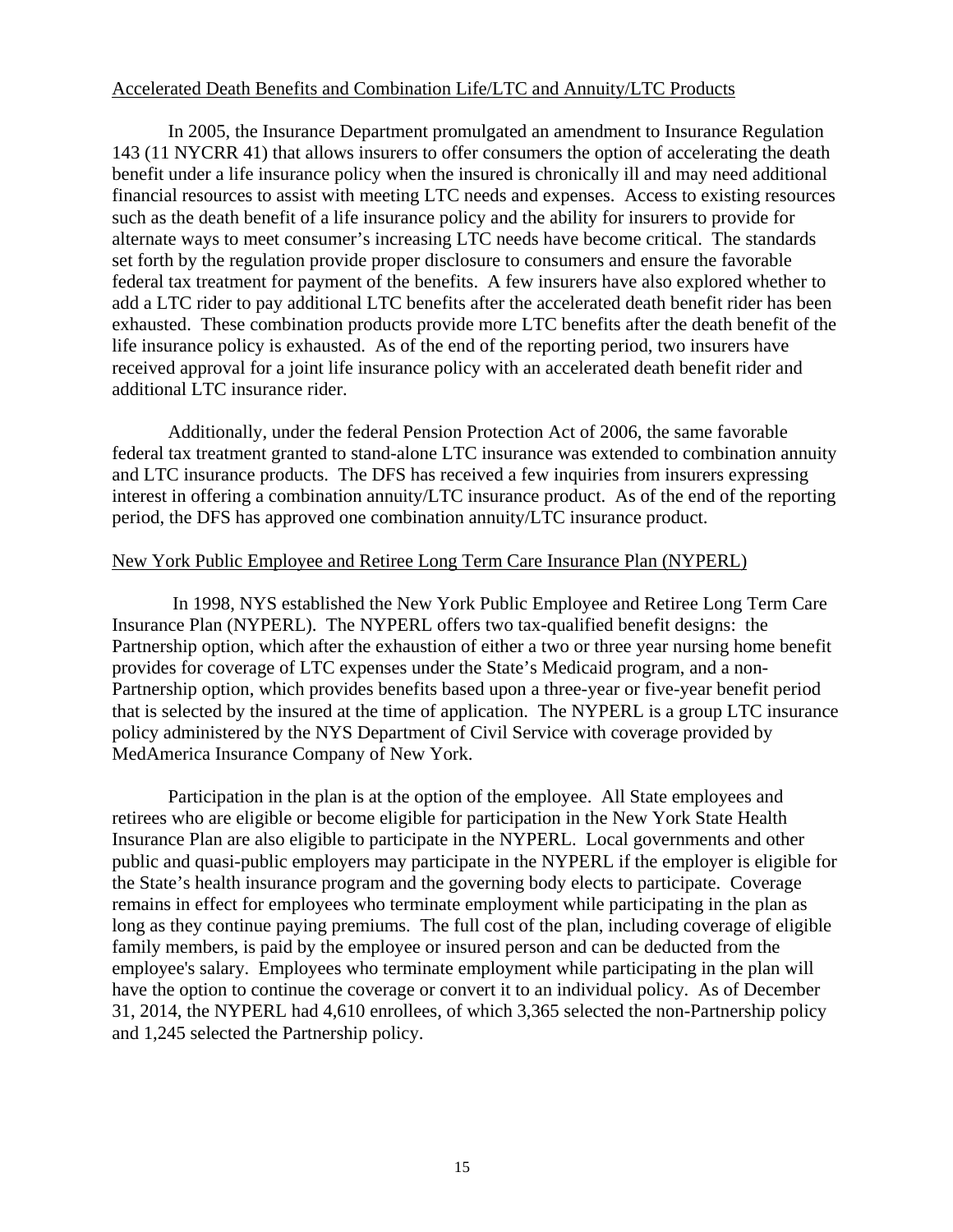## **Authorized Long Term Care Insurers**

Insurers continue to offer a variety of benefit packages in connection with the four types of LTC coverage (see pages 5-6 above). The following chart identifies the insurers offering LTC type coverage to New Yorkers in 2015:

|                                                                                                                                                           | <b>Individual</b> |   | Group     |   |  |
|-----------------------------------------------------------------------------------------------------------------------------------------------------------|-------------------|---|-----------|---|--|
| <b>Insurer</b>                                                                                                                                            | NP                | P | <b>NP</b> | P |  |
| Bankers Conseco Life Insurance Company *                                                                                                                  | X                 |   |           |   |  |
| Genworth Life Insurance Company of New York                                                                                                               | X                 | X | X         |   |  |
| John Hancock Life & Health Insurance Company                                                                                                              | X                 |   |           |   |  |
| Knights of Columbus                                                                                                                                       | X                 |   |           |   |  |
| Massachusetts Mutual Life Insurance Company                                                                                                               | X                 | X |           |   |  |
| MedAmerica Insurance Company of New York                                                                                                                  | X                 | X | X         | X |  |
| Mutual of Omaha Insurance Company                                                                                                                         | X                 |   |           |   |  |
| New York Life Insurance Company                                                                                                                           | X                 |   |           |   |  |
| Northwestern Long Term Care Insurance Company                                                                                                             | X                 |   |           |   |  |
| State Farm Mutual Automobile Insurance Company                                                                                                            | X                 |   |           |   |  |
| Transamerica Financial Life Insurance Company                                                                                                             | X                 |   |           |   |  |
| * Bankers is the only company to offer non-tax qualified coverage (Individual, NP)<br>$P =$<br>Partnership coverage<br>$NP =$<br>Non-partnership coverage |                   |   |           |   |  |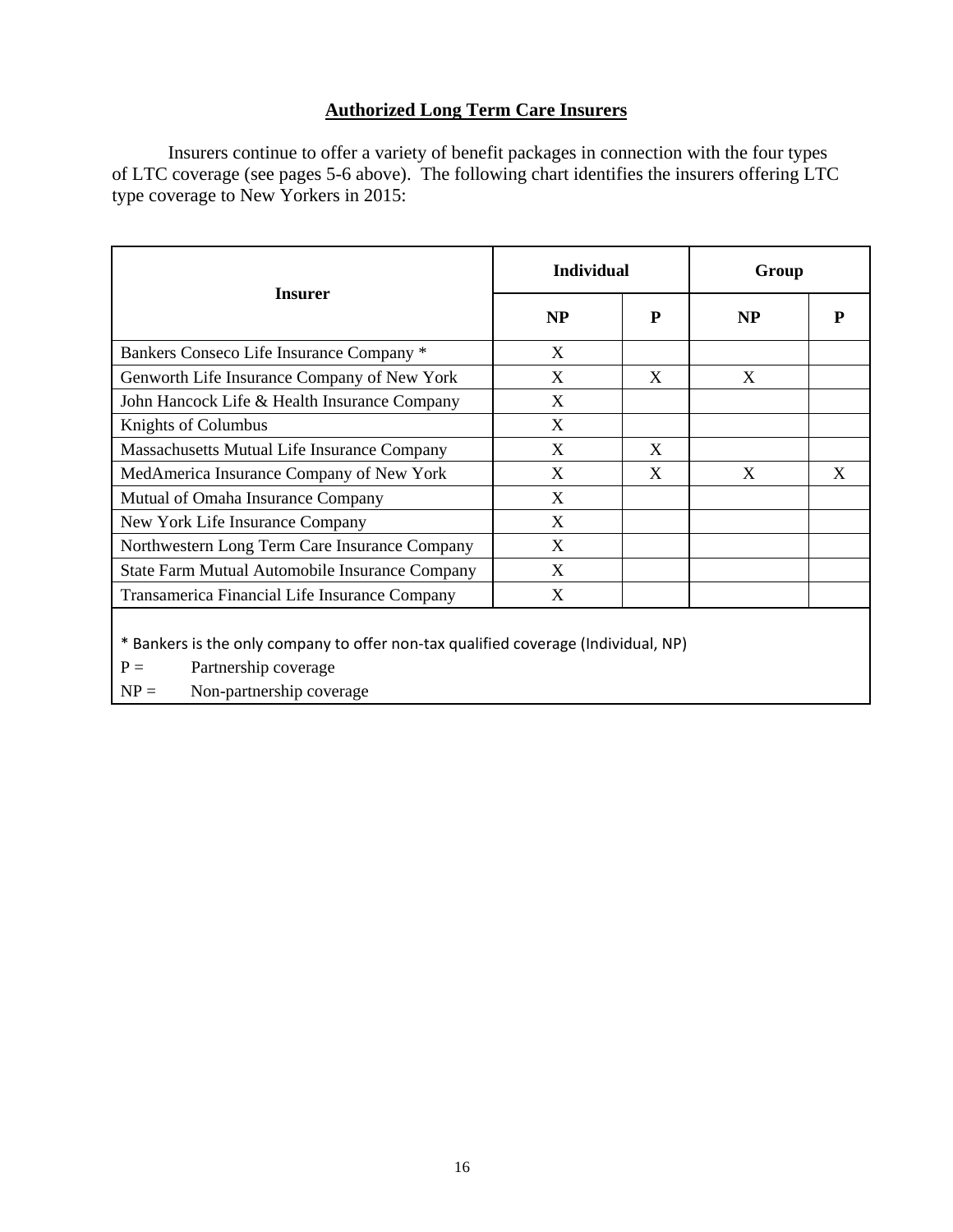### **Factors Contributing to or Impeding the Development of Long Term Care Plans**

<span id="page-19-0"></span>In response to a recent DFS questionnaire, insurers cited key issues directly affecting the development of, and enrollment in, LTC insurance coverage in NYS, including the issues below:

- Consumer Awareness;
- Experience and Pricing Data;
- Underwriting and Policy Design;
- Regulatory Environment;
- Marketing Concerns; and
- Cost of Coverage.

### Consumer Awareness

LTC insurers continue to report consumers' lack of awareness of the need for LTC insurance and the misperception that medical insurance, Medicare and/or Medicaid will cover these services. Another problem mentioned by insurers in the successful marketing of LTC insurance is that LTC is a subject that makes many people uncomfortable. People often refuse to believe they will need LTC and therefore refuse to plan for future LTC expenses. Educational efforts appear to be lessening this perception and a number of initiatives have been undertaken to increase consumer awareness and knowledge about LTC coverage.

*Agent/Broker Training* 

The Partnership takes a novel approach to educating agents and brokers on the Partnership to improve marketing and to disseminate information on the Partnership. The Partnership conducts a mandatory training program for any agent or broker who wishes to become certified to sell a Partnership policy. This training program focuses primarily on the Medicaid program and its relationship to a Partnership policy and offers credits that may be applied to the continuing education credit requirements associated with agent licensure by the DFS. The training program is now completely online and agents and brokers must pass an online examination to become Partnership certified. The extent to which the insurer representatives are better educated concerning the Partnership should stimulate more Partnership sales to persons who consider the purchase of a Partnership product.

*Consumer Awareness Campaigns/Seminars* 

Consumer campaigns and seminars have also raised awareness of the need to plan for LTC. Insurers highlighted their consumer seminars that agents, brokers and financial representatives host as a way of educating the public for the need for planning for LTC and LTC insurance. A few insurers have stressed that their informational seminars are the main marketing tool available to agents or brokers and are an efficient way to educate the public about the benefits of LTC insurance. MedAmerica Insurance Company of New York has noted that they are a sponsor of the "3 in 4 Need More" campaign which is designed to raise public awareness of the need to plan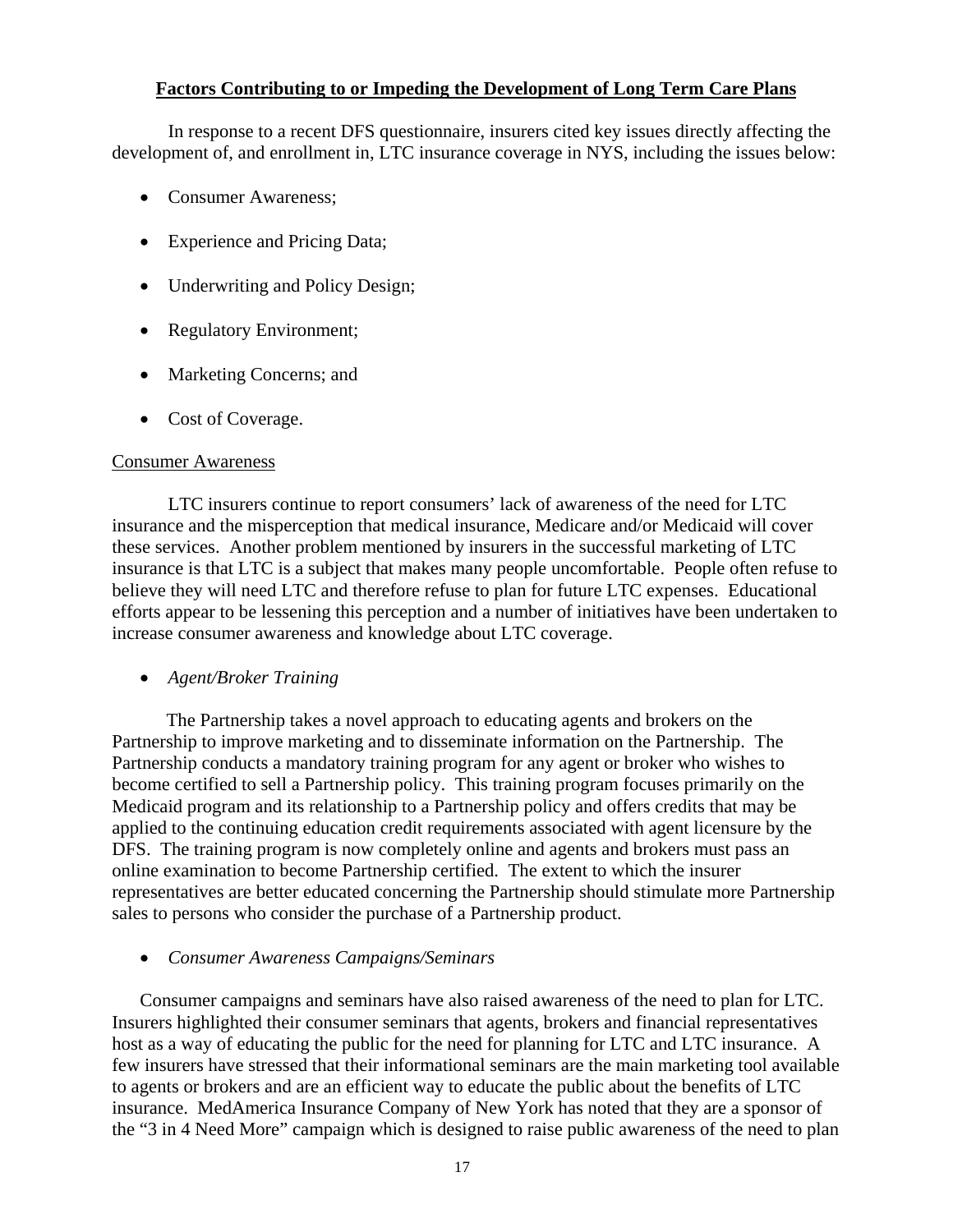for the risk of experiencing a LTC event. Information on this program can be found at www.3in4needmore.com. MassMutual created an "LTC @ Work" pilot program in 2010 to develop knowledge and identify the types of materials needed to support and offer LTC insurance in the workplace. The pilot resulted in the incorporation of LTC workplace best practices into compliance-approved producer support and consumer materials. Other insurers reported utilizing their websites to provide consumer education material directly to the public.

### *Consumer Brochures/Materials*

A great deal of information is available to consumers about LTC insurance plans. The DFS's website offers information on LTC insurance, including a sample premium rate calculator with Partnership and non-Partnership options. The DFS also periodically updates the consumer guide entitled, "A Consumer's Guide to Long Term Care Insurance," which, among other things provides information on benefits and features available in the NYS market. The Partnership publishes a "Consumer Booklet – Affordable Financing for Long-Term Care." The Partnership booklet provides information on planning for LTC expenses, the Partnership, how to choose a LTC policy, and a worksheet for comparing LTC policies. The Partnership also issues a consumer brochure entitled "Medicaid Eligibility and the Treatment of Income and Assets under the New York State Partnership for Long Term Care." These publications are updated periodically and are available from the NYS Department of Health.

 Publications are also issued by entities other than state government that highlight the differences between Medicare, Medicaid and LTC insurance. A publication developed jointly by the National Association of Insurance Commissioners (NAIC) and the Centers for Medicare and Medicaid of the U.S. Department of Health and Human Services entitled, "Choosing a Medigap Policy: A Guide to Health Insurance for People with Medicare," contains information indicating that Medigap policies do not cover LTC. The NAIC also has available "A Shopper's Guide to Long-Term Care Insurance," which provides advice on whether or not a consumer should buy LTC insurance, as well as worksheets to assist consumers in obtaining information about the availability and cost of LTC services, advice about how to compare LTC insurance policies, and facts consumers should have available concerning any LTC policy they purchase. These guides are updated annually and available on the NAIC website at www.naic.org.

Genworth published a report in 2013 entitled "Beyond Dollars 2013". This report documents the effects of long term care on jobs, careers, savings, and family relationships.

John Hancock continues to offer a series of  $3<sup>rd</sup>$  party reprint articles that help prospective LTC insureds learn about the need for LTC through various media outlets. John Hancock also has its own LTC campaign, "LTC Matters", which provides producers with talking points that helps them get the conversation started with prospective insureds. The campaign covers the need, cost, common myths and facts, and why LTC insurance remains a practical approach to a potential financial risk.

### *Consumer Awareness of Tax Benefits of Long Term Care Insurance*

Both federal and NYS laws provide for favorable tax treatment for the purchase of qualified LTC insurance policies. Insurers have indicated that the NYS tax credit has a larger impact on promoting LTC insurance purchases than the more limited favorable federal tax deduction. Insurers also believe that publicity generated by the enactment of federal and state laws providing for favorable tax treatment for qualified LTC policies has helped focus the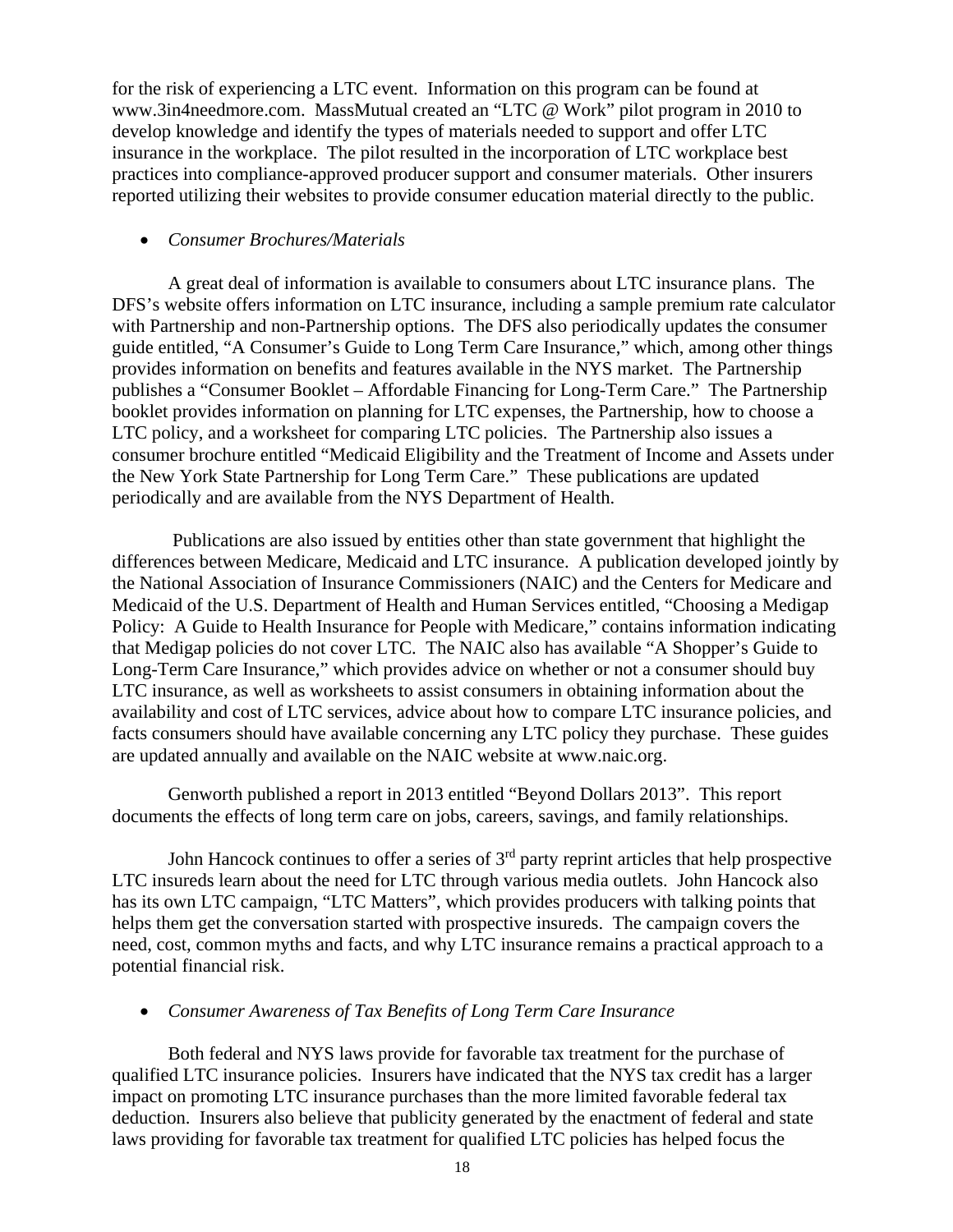public's attention on LTC issues. Insurers in general feel that the favorable tax treatment sends a positive message to consumers. Many insurers have informed the DFS that the federal tax incentives are so limited as to have no effect on sales. Still, a few insurers indicated that they focus their marketing efforts surrounding federal tax deductions to small business owners since the benefits for them are more significant as the coverage offered by a small business owner to employees may be fully tax deductible.

For individuals, the federal deduction allows LTC insurance premiums to be deducted if the insured's medical expenses exceed 7.5% or 10%, depending on the taxpayer's age, of their adjusted gross income. If a "top line" deduction were allowed, it would provide an incentive for many more people to purchase LTC coverage. Insurers believe that pre-tax deductibility for LTC premiums and the inclusion of group LTC insurance in Cafeteria Plans (Section 125 of the Internal Revenue Code) would have a major impact on encouraging sales of LTC insurance.

Most insurers also indicated to the DFS that the NYS tax credit is an important incentive to the sale of LTC coverage. Some companies use the tax incentives in their marketing materials, with brochures highlighting the NYS tax credit and favorable federal tax treatment. Several insurers educate their agents about the NYS tax credit, who in turn provide the information to consumers during marketing or sale. However, some insurers feel that the NYS tax credit, while providing a positive message on purchasing LTC, has had little impact on their sales because they have been unable to isolate the effectiveness of such incentives on sales. But overall, insurers view the NYS income tax credit as a useful tool in the marketing of LTC insurance.

#### *Consumer Awareness of Medicaid Estate Planning*

Insurers believe that to some extent, Medicaid estate planning is an impediment to the development of LTC insurance in NYS. Generally, assets of a Medicaid applicant and his/her spouse (if married) are considered for Medicaid eligibility purposes. Medicaid estate planning involves the transferring or sheltering of those assets in order to access Medicaid for coverage of the consumer's LTC needs. This transferring or sheltering of a consumer's assets allows a consumer to meet the asset test for Medicaid eligibility and receive LTC services without having to "spend down" their assets prior to becoming Medicaid eligible. Many consumers see the use of Medicaid estate planning as a viable alternative to purchasing LTC insurance for their LTC needs.

#### *Marketing in New York Compared to Other States*

A number of insurers reported to the DFS that NYS consumers are more informed about the need for such coverage than are consumers in other states. Insurers also reported that marketing of LTC insurance in NYS was easier than in other states due to NYS's relatively concentrated number of agents doing business in NYS compared to other states.

#### Experience and Pricing Data

 Since LTC policies have been sold for about 29 years in NYS, the need for data has become less critical. Experience data is now credible and extensive. As insurers have been able to obtain more data, they have revised their LTC policies to make the benefits more comprehensive and offer a greater number of optional benefits to policyholders.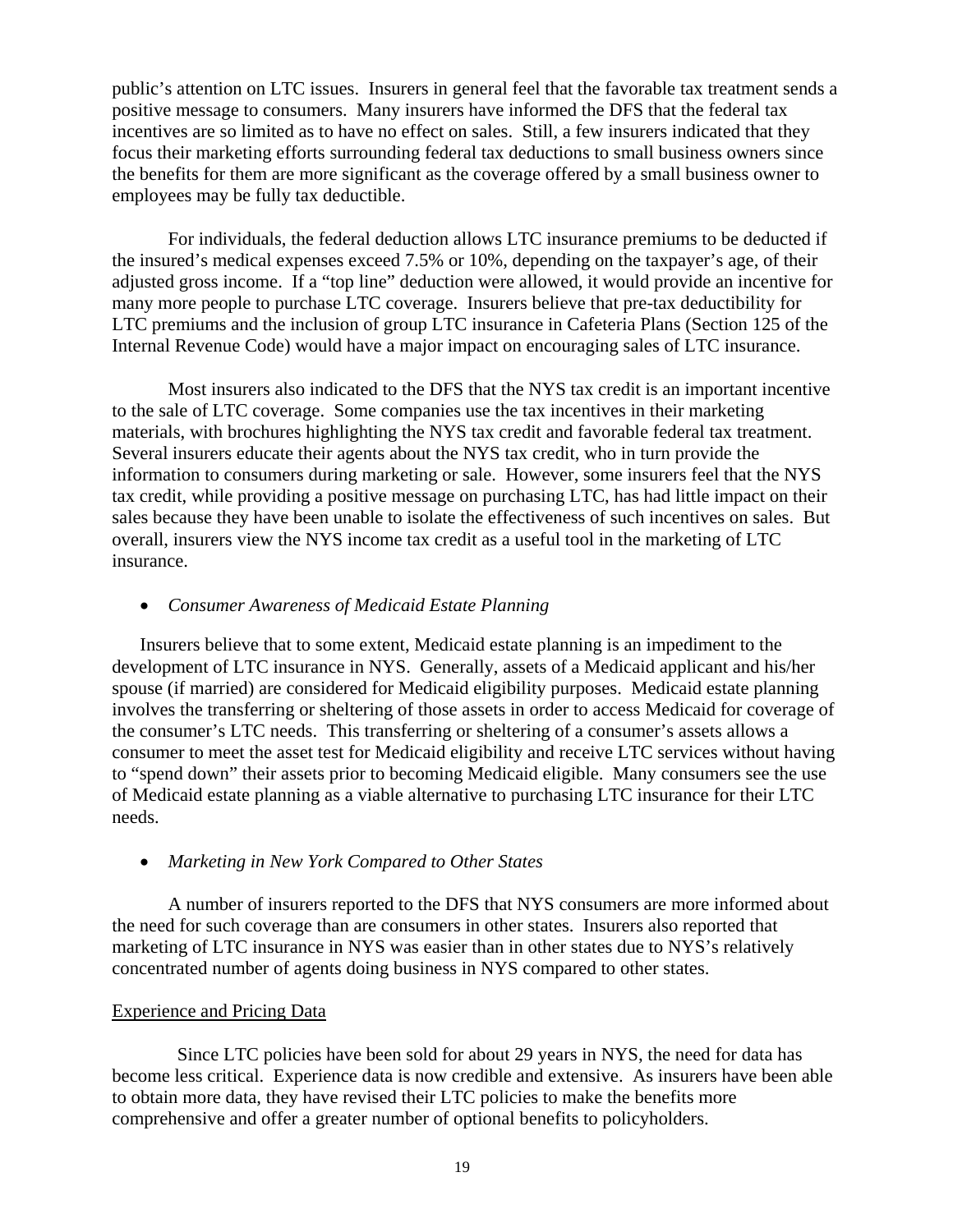Most, if not all, insurers now also have credible data related to pricing of LTC coverage. Many insurers underestimated morbidity (need for benefits), mortality (lifespan) and overestimated lapse rates when initially pricing LTC coverage when the product was first brought to market. As such, most LTC coverage was grossly underpriced when it was first sold. Today, LTC insurers can price LTC coverage more accurately as a result of the more credible data.

### Underwriting and Policy Design

Underwriting controls in the writing of LTC policies and policy design are important issues. Individual LTC policies are medically underwritten through the use of medical questionnaires or assessments at the time of application. For group LTC policies that are offered to employees as well as parents, grandparents and retirees, many insurers conduct minimal underwriting for active employees, with more detailed underwriting for others. Some insurers will accept newly hired employees without evidence of insurability provided that they are actively at work on their effective date and they enroll within ninety days of hire. Under the NYPERL, the LTC plan for NYS employees and their families, LTC coverage is offered under a 60-day open enrollment period without proof of medical eligibility for employees.

Most insurers do not impose pre-existing condition limitations in LTC policies, although some impose such limitations for conditions not disclosed on the application itself. The most common provisions used in determining eligibility for benefits in LTC policies which are not tax qualified are: medical necessity; the inability to perform a specified number of activities of daily living; or a cognitive impairment. For tax-qualified policies, insurers must adhere to the requirements under HIPAA for benefit eligibility triggers (namely, that the individual is chronically ill as defined by HIPAA).

The vast majority of policies now being sold in NYS are policies that pay up to a fixed sum for each day of nursing home confinement and a portion of the fixed reimbursement for other LTC services. However, many insurers also offer innovative benefits in their LTC products. For instance:

- Bankers Conseco Life Insurance Company allows applicants to choose from a variety of optional benefit riders, such as Lifetime Inflation Protection, Survivor Maximum Benefit Increase Rider, Paid-up Survivorship Benefit Rider, Return of Premium, and Limited Premium Payment Rider. It also offers policies that automatically include a Guaranteed Purchase Option if the insured does not elect either simple or compound inflation protection at time of application;
- Genworth Life Insurance Company of New York has products in NYS that provide some level of international home care, a small cash benefit, the choice of service or calendar days for the elimination period and a caregiver support training program that is available to policyholders and their families;
- MassMutual offers a number of competitive features including: flexible policy design that optimizes customization, share care benefit, third-party ownership, Alternative Plan of Care coverage, and care coordination, either self-directed or assisted;
- John Hancock introduced the Custom Care III policy design featuring its Benefit Builder. Benefit Builder is a built-in feature that is designed to provide insureds with benefit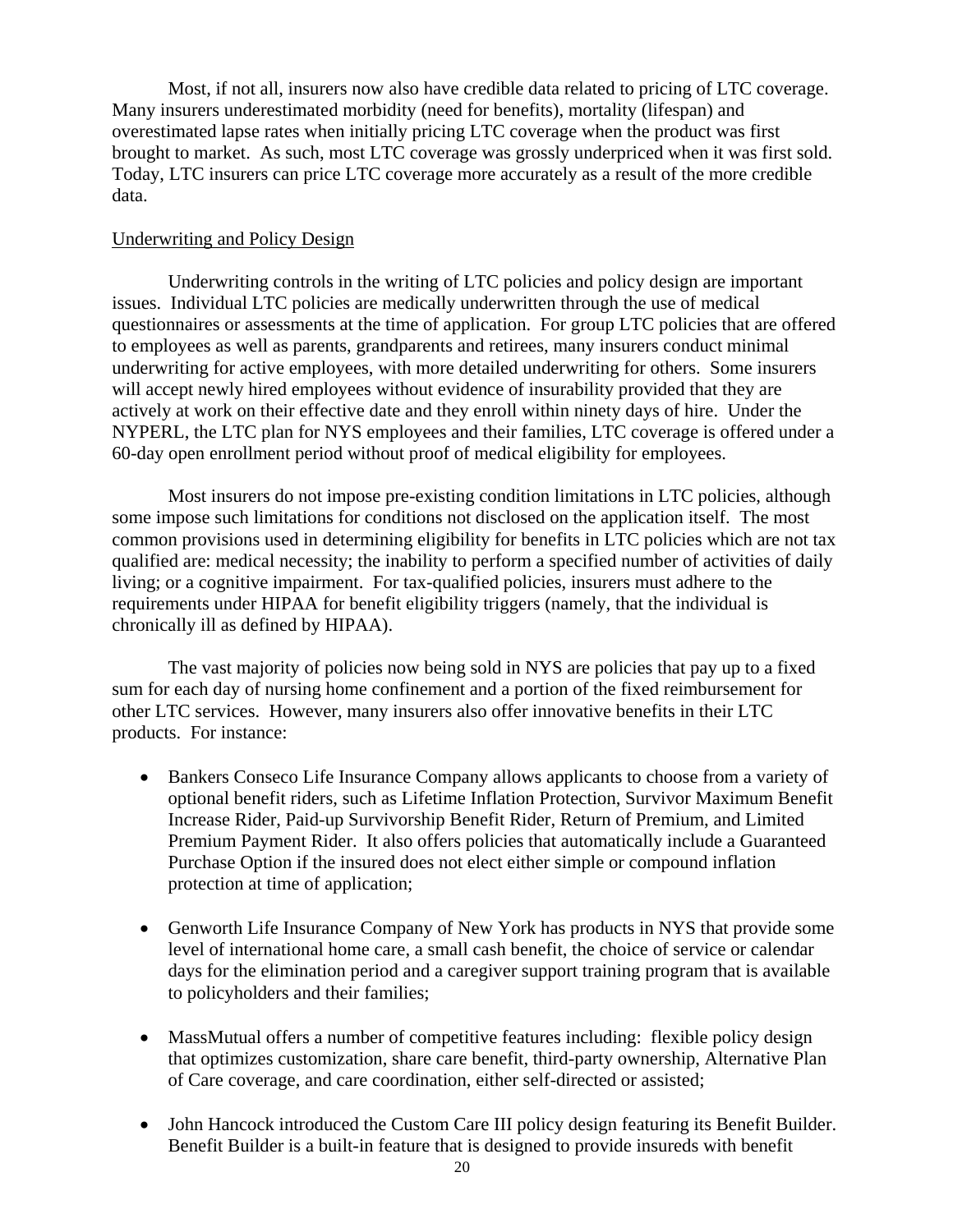growth gradually over time, when the investment returns earned on John Hancock's general account portfolio supporting this feature exceed 3%. This feature combines with a guaranteed purchase option to provide comprehensive coverage and flexible features with more affordable premiums;

- Multiple insurers allow applicants to choose from a variety of optional benefit riders, such as Lifetime Inflation Protection, Survivor Maximum Benefit Increase Rider, Paid-up Survivorship Benefit Rider, Return of Premium, and Limited Premium Payment Rider. They also provide policies that automatically include a Guaranteed Purchase Option if the insured does not elect either simple or compound inflation protection at time of application;
- Multiple insurers also offer several less expensive inflation options, shared care and benefits to help keep insureds at home such as a home care waiver of elimination period; and
- Several insurers offer a survivorship benefit that allows the insureds' policies to be "paid up" if a spouse dies, regardless of whether both husband and wife paid premiums for a certain amount of years or either were in claim status at one point in time.

### Regulatory Environment

The DFS continues to make every effort to encourage the development of LTC coverage through priority review of LTC policies submitted for approval. In order to assist insurers in submitting LTC products to the DFS for approval and in order to expedite the approval of the policies, the DFS has developed product outlines and checklists for individual tax qualified, non-Partnership LTC insurance policies and tax qualified nursing home and home care, nursing home only, and home care only insurance policies.

The DFS has worked with the NYS Office for the Aging and the NYS Department of Health in implementing the Partnership and has established a toll-free number (1-888-NYS-PLTC) within the DFS for inquiries on the program. As discussed elsewhere in this report, the DFS has worked with the NYS Department of Health to modernize the benefits under the Partnership in order to make them more marketable in the current environment, and the agencies continue to work closely together to jointly develop and implement changes to the Partnership.

### Marketing Concerns

Insurers find the sale of long term care policies to be a challenge. Many insurers cite a general lack of knowledge by consumers about LTC insurance, perceived affordability issues, confusion about what Medicare/Medicaid covers and the widespread perceived lack of need as factors impeding the development of enrollment. With the economic downturn that started in September 2008, the economy has, in insurers' estimation, impeded the sale of LTC insurance.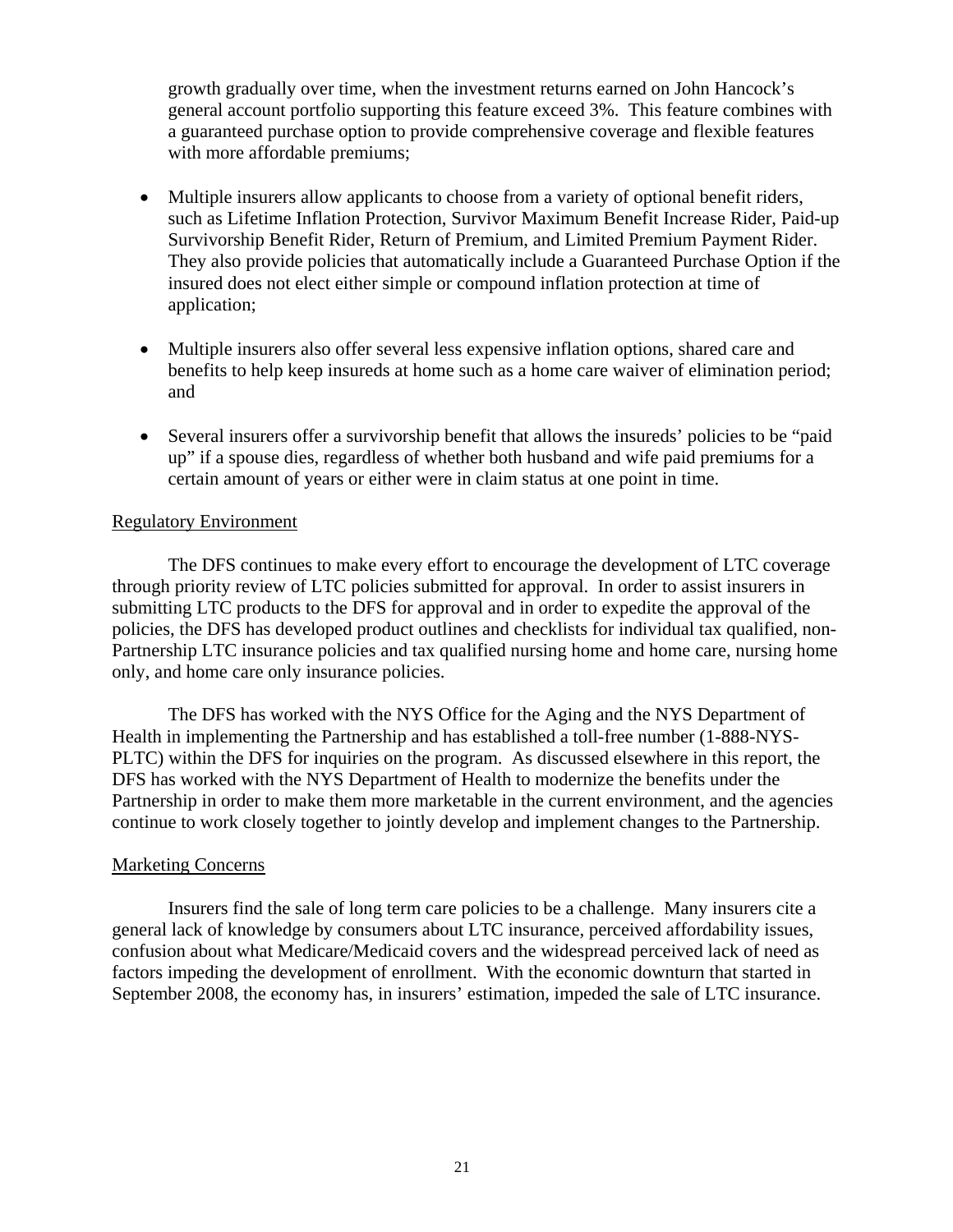## **Recommendations and Anticipated Actions to be Taken By the DFS**

<span id="page-24-0"></span>In order to continue to encourage insurance companies to offer, and consumers to purchase, LTC insurance, the DFS offers the following recommendations:

- The DFS, the NYS Department of Health, and the NYS Office for the Aging should continue efforts to encourage the purchase of LTC policies qualifying under the Partnership; and
- children who pay for coverage on behalf of their parents. NYS should increase its efforts to educate the public that New York's tax credit for LTC premiums provides a substantial benefit to New Yorkers. Essentially, the state will support New Yorkers' efforts to plan for the future by paying 20% of the bill for their LTC insurance premiums. This credit is available to anyone paying premiums, including
- The federal government should be encouraged to:
	- allow an above-the-line deduction or tax credit for LTC premiums; and;
	- allow LTC insurance to qualify as part of a Cafeteria Plan under Section 125 of the Internal Revenue Code to allow before-tax deduction for premiums.
- The LTC insurance industry should be encouraged to:
	- **EXECUTE:** emphasize the marketing and sale of basic LTC type coverage that would be affordable for more middle-class New Yorkers; and
	- offer innovative LTC products designed to keep premiums affordable while still providing meaningful LTC benefits for middle-class New Yorkers.

Further, the DFS will:

- Continue to review the minimum standards for the form, content and sale of LTC insurance and amend them as necessary to incentivize the sale of meaningful LTC insurance to as many New Yorkers as possible;
- Continue to encourage the submission of innovative LTC product designs which keep premiums affordable and provide meaningful LTC benefits to as many New Yorkers as possible;
- Periodically update the Department's "A Consumer Guide to Long Term Care Insurance in New York";
- Continue to work with the NYS Department of Health and the NYS Office for the Aging in publicizing and answering questions from the public on the Partnership;
- Continue to provide information and assistance to senior citizens concerning LTC insurance and other coverage available to the elderly, such as Medicare supplement insurance; and
- Continue to provide guidance to the industry with regard to the marketing of LTC insurance.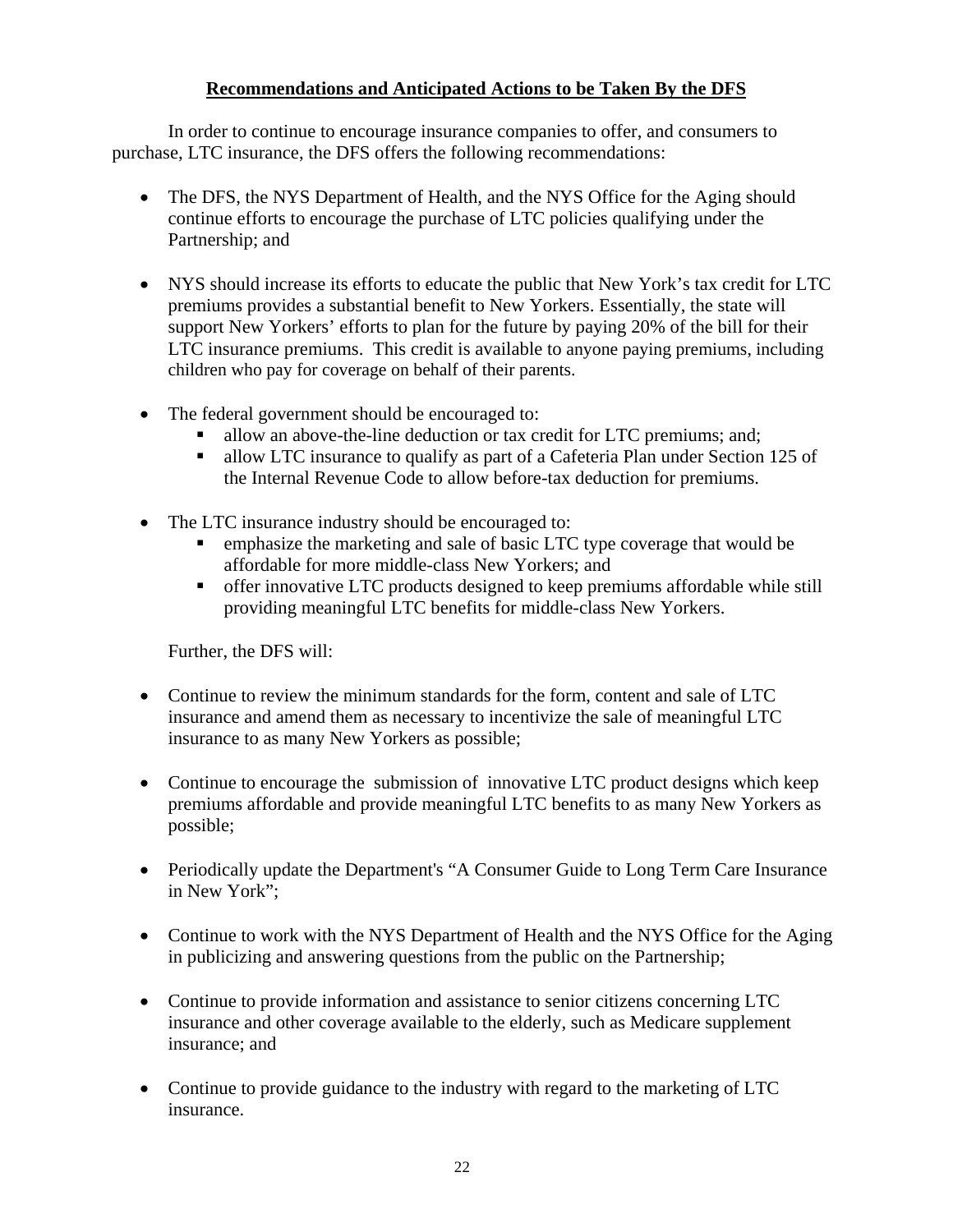#### **APPENDIX 1**

# **Total In-Force Long Term Care Policies With Market Share As of December 31, 2014**

| <b>Insurer</b>                                                     | Non-Partnership | <b>Partnership</b> | <b>Total Insureds</b> | % of Market |
|--------------------------------------------------------------------|-----------------|--------------------|-----------------------|-------------|
| Aetna Life Insurance Company                                       | 4,271           | 0                  | 4,271                 | 1.02%       |
| Allianz Life Insurance Company of New York                         | 1,046           | $\overline{0}$     | 1,046                 | 0.25%       |
| American Family Life Assurance Company of New York (AFLAC)         | 191             | $\overline{2}$     | 193                   | 0.05%       |
| American Independent Network Insurance Company of New York         | 1,273           | 0                  | 1,273                 | 0.30%       |
| American Progressive Life and Health Insurance Company of New York | 1,452           | 82                 | 1,534                 | 0.37%       |
| Athene Life Insurance Company of New York                          | 126             | 323                | 449                   | 0.11%       |
| Bankers Conseco Life Insurance Company                             | 3,043           | 966                | 4,009                 | 0.96%       |
| Berkshire Life Insurance Company of America                        | 3,079           | $\mathbf 0$        | 3,079                 | 0.74%       |
| CIGNA Life (prev. Conn. General)                                   | 128             | $\mathbf 0$        | 128                   | 0.03%       |
| Combined Life Insurance Company of New York                        | 94              | $\overline{0}$     | 94                    | 0.02%       |
| <b>Continental Casualty Company</b>                                | 20,121          | 5,737              | 25,858                | 6.18%       |
| First United American Life Insurance Company                       | 42              | 0                  | 42                    | 0.01%       |
| First Unum Life Insurance Company                                  | 40,466          | $\Omega$           | 40,466                | 9.68%       |
| Genworth Life Insurance Company of New York                        | 60,521          | 25,036             | 85,557                | 20.46%      |
| Hartford Life Insurance Company                                    | $\overline{7}$  | $\mathbf 0$        | $\overline{7}$        | 0.00%       |
| John Hancock Life Ins. Co. (U.S.A.)                                | 12,781          | 100                | 12,881                | 3.08%       |
| John Hancock Life & Health Insurance Company                       | 37,620          | 17,564             | 55,184                | 13.20%      |
| Knights of Columbus                                                | 1,098           | 0                  | 1,098                 | 0.26%       |
| Massachusetts Mutual Life Insurance Company                        | 5,616           | 281                | 5,897                 | 1.41%       |
| MedAmerica Insurance Company of New York                           | 15,846          | 7,976              | 23,822                | 5.70%       |
| MetLife Insurance Company                                          | 17,716          | 5,354              | 23,070                | 5.52%       |
| Metropolitan Life Insurance Company                                | 50,150          | 6,355              | 56,505                | 13.51%      |
| Mutual of Omaha Insurance Company                                  | 5,061           | 82                 | 5,143                 | 1.23%       |
| New York Life Insurance Company                                    | 9,982           | 190                | 10,172                | 2.43%       |
| Northwestern Long Term Care Insurance Company                      | 10,414          | 0                  | 10,414                | 2.49%       |
| Prudential Insurance Company of America                            | 29,363          | 121                | 29,484                | 7.05%       |
| RiverSource Life Insurance Co. of New York (prev. IDS)             | 6,277           | $\overline{0}$     | 6,277                 | 1.50%       |
| State Farm Mutual Automobile Insurance Company                     | 1,730           | 0                  | 1,730                 | 0.41%       |
| TIAA-Cref and TIAA of America Life Insurance Company               | 1,291           | 45                 | 1,336                 | 0.32%       |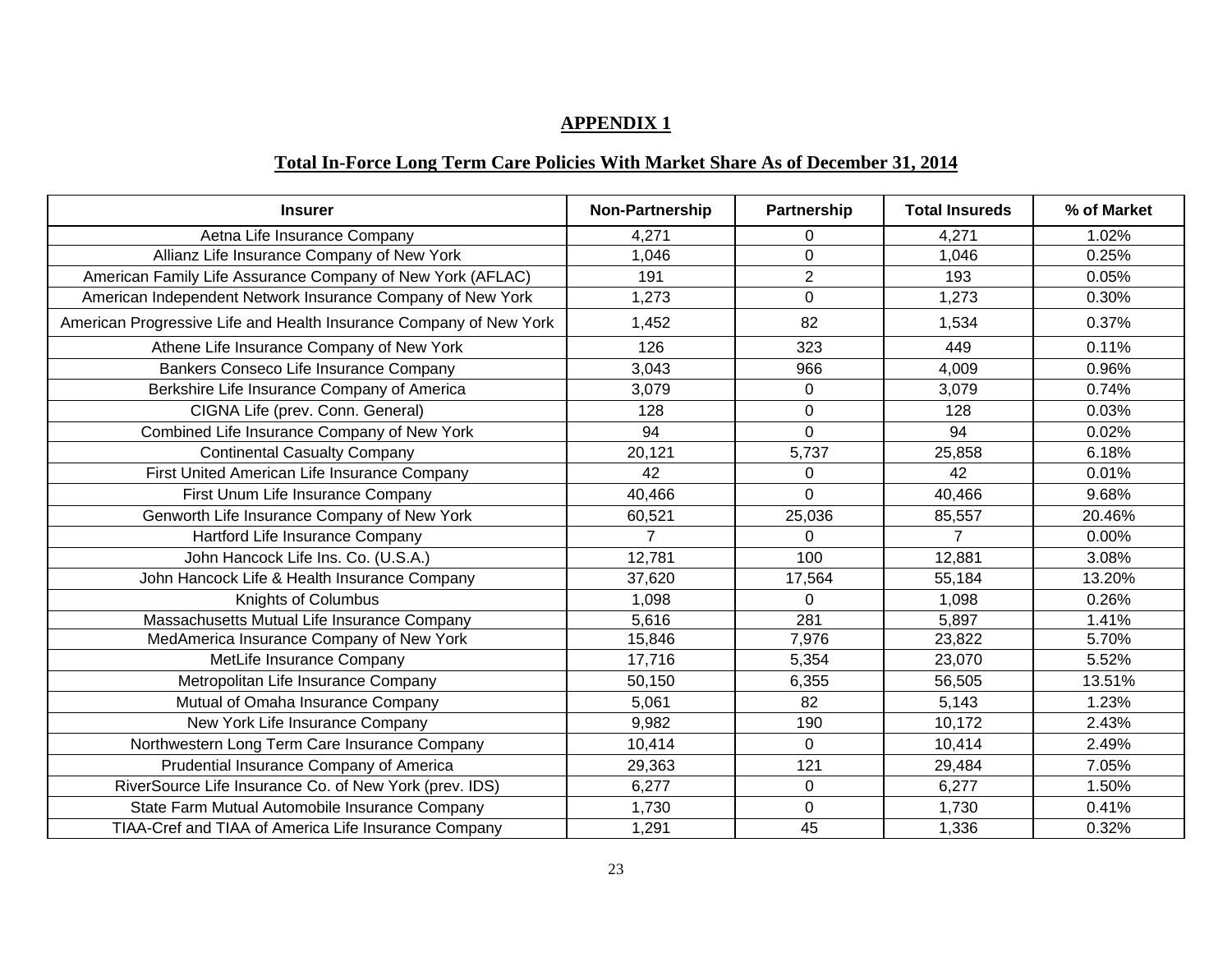| <b>Insurer</b>                                                         | <b>Non-Partnership</b> | Partnership | <b>Total Insureds</b> | % of Market |
|------------------------------------------------------------------------|------------------------|-------------|-----------------------|-------------|
| <b>Thrivent Financial for Lutherans</b>                                | 284                    |             | 284                   | 0.07%       |
| Transamerica Financial Life Insurance Company                          | .880                   | 20          | 1,900                 | 0.45%       |
| Union Security Life Insurance Company of New York (prev. First Fortis) | 2,825                  | 1.691       | 4,516                 | 1.08%       |
| United States Life Insurance Company in the City of New York           | 395                    |             | 395                   | 0.09%       |
| VOYA Retirement Insurance and Annuity Company (prev. ING)              | 97                     |             | 97                    | $0.02\%$    |
| <b>GRAND TOTALS</b>                                                    | 346.286                | 71,925      | 418.211               | 100.00%     |

All data provided has been self-reported by the insurers and has not been verified by DFS.

See the chart on page 16 for a listing of insurers offering LTC type coverage to New Yorkers.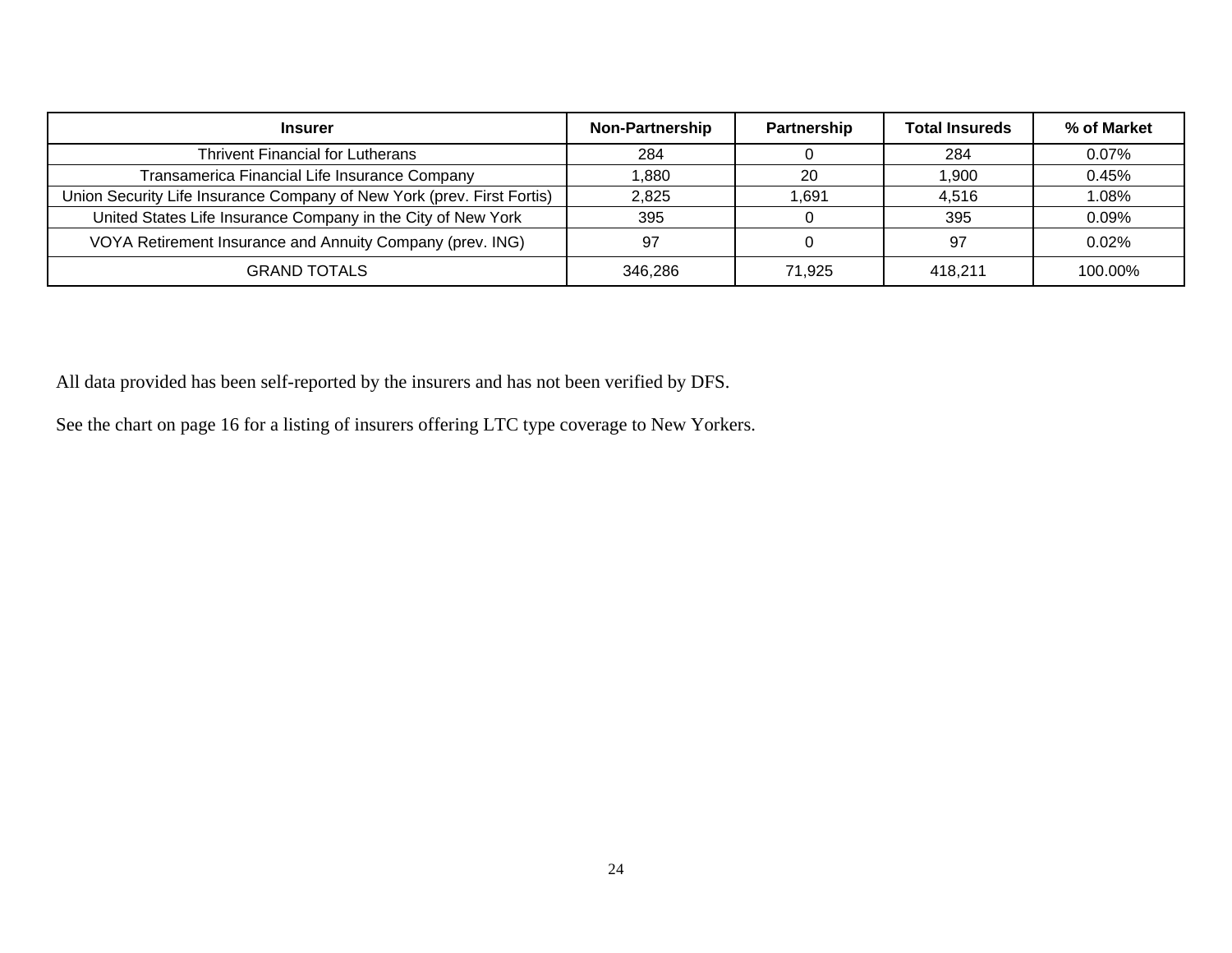#### **APPENDIX 2**

## **Number of Non-Partnership Long Term Care Policies In-Force in New York as of December 31, 2014**

|                                                   | <b>Policy</b>       |                                       | Type of<br>Coverage<br>(Individual or |              |                                                           | <b>Number of Insured Persons Issued Coverage</b><br>(by Age Group at Time of Purchase) |                |                | <b>Number</b><br>of<br><b>Insured</b> | <b>Number</b><br>of<br><b>Insured</b> |                                                                                      |                                                                                      |                                                                  |
|---------------------------------------------------|---------------------|---------------------------------------|---------------------------------------|--------------|-----------------------------------------------------------|----------------------------------------------------------------------------------------|----------------|----------------|---------------------------------------|---------------------------------------|--------------------------------------------------------------------------------------|--------------------------------------------------------------------------------------|------------------------------------------------------------------|
| <b>Insurer</b>                                    | <b>Form Number</b>  | Date of NYS<br><b>DFS</b><br>Approval | Group)                                | G            | <b>Number</b><br>οf<br><b>Existing</b><br><b>Policies</b> | Under<br>45                                                                            | 45-54          | 55-64          | 65-74                                 | 75 and<br>Over                        | <b>Persons</b><br><b>Issued</b><br>Coverage<br>from<br>1/1/13<br>through<br>12/31/13 | <b>Persons</b><br><b>Issued</b><br>Coverage<br>from<br>1/1/14<br>through<br>12/31/14 | Total<br><b>Number</b><br><b>of</b><br>Insured<br><b>Persons</b> |
| <b>Aetna Life</b>                                 | GR-700              | 12/14/1994                            |                                       | X            | 55                                                        | 1,770                                                                                  | 1,269          | 989            | 235                                   | 8                                     | $\Omega$                                                                             | $\mathbf 0$                                                                          | 4271                                                             |
| <b>Insurance</b><br>Company                       | <b>TOTALS</b>       |                                       | $\bf{0}$                              | $\mathbf{1}$ | 55                                                        | 1,770                                                                                  | 1,269          | 989            | 235                                   | 8                                     | $\bf{0}$                                                                             | $\bf{0}$                                                                             | 4,271                                                            |
| <b>Allianz Life</b>                               | 10-PS-Q-NY          | 10/3/2005                             | $\times$                              |              | 1,046                                                     | 16                                                                                     | 135            | 558            | 274                                   | 63                                    | $\Omega$                                                                             | $\mathbf{0}$                                                                         | 1,046                                                            |
| <b>Insurance</b><br>Company of<br><b>New York</b> | <b>TOTALS</b>       |                                       | $\blacktriangleleft$                  | $\bf{0}$     | 1,046                                                     | 16                                                                                     | 135            | 558            | 274                                   | 63                                    | $\bf{0}$                                                                             | $\mathbf{0}$                                                                         | 1,046                                                            |
| American                                          | NY-20000            | 3/15/1991                             | $\times$                              |              | $\overline{2}$                                            | $\Omega$                                                                               | $\mathbf 0$    | 1              | 1                                     | $\mathbf 0$                           | $\overline{0}$                                                                       | $\mathbf 0$                                                                          | $\overline{2}$                                                   |
| <b>Family Life</b>                                | NY-21000            | 1/21/1992                             | X                                     |              | 30                                                        | $\Omega$                                                                               | 3              | 9              | 16                                    | $\overline{2}$                        | $\mathbf 0$                                                                          | $\mathbf 0$                                                                          | 30                                                               |
| <b>Assurance</b><br>Company of                    | NY-22000            | 1/21/1992                             | X                                     |              | 17                                                        | $\mathbf 0$                                                                            | $\overline{0}$ | 1              | 13                                    | 3                                     | $\mathbf 0$                                                                          | $\mathbf 0$                                                                          | 17                                                               |
| <b>New York</b>                                   | NY-27000            | 9/16/2002                             | $\boldsymbol{\mathsf{X}}$             |              | 113                                                       | 28                                                                                     | 69             | 44             | $\mathbf{1}$                          | 0                                     | $\mathbf 0$                                                                          | $\mathbf 0$                                                                          | 142                                                              |
| (AFLAC)                                           | <b>TOTALS</b>       |                                       | $\blacktriangle$                      | $\mathbf{0}$ | 162                                                       | 28                                                                                     | 72             | 55             | 31                                    | $5\phantom{.}$                        | $\bf{0}$                                                                             | $\mathbf{0}$                                                                         | 191                                                              |
|                                                   | <b>PF2600NY</b>     | 10/28/1998                            | X                                     |              | 398                                                       | 3                                                                                      | 61             | 161            | 161                                   | 12                                    | $\Omega$                                                                             | $\mathbf 0$                                                                          | 398                                                              |
|                                                   | ALP1(NY)            | 10/12/1999                            | $\times$                              |              | 31                                                        | $\Omega$                                                                               | $\overline{1}$ | 10             | 16                                    | $\overline{\mathbf{A}}$               | $\Omega$                                                                             | $\overline{0}$                                                                       | 31                                                               |
|                                                   | ALP2(NY)            | 10/12/1999                            | X                                     |              | $\overline{7}$                                            | $\Omega$                                                                               | $\overline{2}$ | $\overline{2}$ | 3                                     | $\mathbf 0$                           | $\mathbf 0$                                                                          | $\mathbf 0$                                                                          | $\overline{7}$                                                   |
|                                                   | ALP1(NY)-TQ         | 10/21/1999                            | X                                     |              | 32                                                        | $\Omega$                                                                               | 3              | 12             | 15                                    | $\overline{2}$                        | $\Omega$                                                                             | $\mathbf 0$                                                                          | 32                                                               |
|                                                   | ALP2(NY)-TQ         | 10/21/1999                            | X                                     |              | 15                                                        | $\Omega$                                                                               | 3              | 6              | 5                                     | $\mathbf 1$                           | $\Omega$                                                                             | $\mathbf 0$                                                                          | 15                                                               |
| American                                          | $IL4-1(NY)$         | 2/15/2000                             | X                                     |              | 419                                                       | $\overline{2}$                                                                         | 24             | 97             | 208                                   | 88                                    | $\Omega$                                                                             | $\overline{0}$                                                                       | 419                                                              |
| Independent                                       | $IL4-2(NY)$         | 2/15/2000                             | $\sf X$                               |              | 19                                                        | $\overline{1}$                                                                         | 3              | 5              | 8                                     | $\overline{2}$                        | $\overline{0}$                                                                       | $\mathbf 0$                                                                          | 19                                                               |
| <b>Network</b><br><b>Insurance</b>                | IL4-1-TQ(NY)        | 2/25/2000                             | X                                     |              | 139                                                       | $\Omega$                                                                               | 5              | 33             | 63                                    | 38                                    | $\Omega$                                                                             | $\mathbf 0$                                                                          | 139                                                              |
| Company of                                        | IL4-2-TQ(NY)        | 2/25/2000                             | $\mathsf X$                           |              | 17                                                        | $\overline{0}$                                                                         | 3              | $\overline{2}$ | $6\phantom{1}6$                       | 6                                     | $\mathbf 0$                                                                          | $\mathbf 0$                                                                          | 17                                                               |
| <b>New York</b>                                   | LTCTP6500NY-AI      | 10/4/2000                             | $\times$                              |              | 120                                                       | 1                                                                                      | 17             | 41             | 55                                    | 6                                     | $\mathbf 0$                                                                          | $\mathbf 0$                                                                          | 120                                                              |
|                                                   | PF3(NY)             | 7/19/2005                             | X                                     |              | $\overline{2}$                                            | $\mathbf 0$                                                                            | $\overline{0}$ | $\overline{2}$ | $\mathbf 0$                           | $\mathbf 0$                           | $\mathbf 0$                                                                          | $\mathbf 0$                                                                          | $\overline{2}$                                                   |
|                                                   | PF3-TQ(NY)          | 7/19/2005                             | X                                     |              | 67                                                        | $\overline{1}$                                                                         | 9              | 40             | 16                                    | $\mathbf 1$                           | $\Omega$                                                                             | $\mathbf 0$                                                                          | 67                                                               |
|                                                   | <b>SR2-1-AI(NY)</b> | 6/12/2008                             | $\times$                              |              | 3                                                         | $\Omega$                                                                               | $\overline{1}$ | $\Omega$       | $\mathbf{1}$                          | $\mathbf{1}$                          | $\Omega$                                                                             | $\overline{0}$                                                                       | 3                                                                |
|                                                   | <b>SR2-2-AI(NY)</b> | 6/12/2008                             | $\times$                              |              | $\boldsymbol{\Delta}$                                     | $\Omega$                                                                               | $\overline{1}$ | $\overline{2}$ | $\mathbf{1}$                          | $\mathbf 0$                           | $\Omega$                                                                             | $\overline{0}$                                                                       | 4                                                                |
|                                                   | <b>TOTALS</b>       |                                       | 14                                    | $\bf{0}$     | 1,273                                                     | 8                                                                                      | 133            | 413            | 558                                   | 161                                   | $\bf{0}$                                                                             | $\bf{0}$                                                                             | 1,273                                                            |
| American                                          | <b>ANH-86</b>       | 6/8/1995                              | X                                     |              | 12                                                        | $\mathbf{0}$                                                                           | $\mathbf 1$    | 3              | $\overline{7}$                        | 1                                     | $\mathbf 0$                                                                          | $\mathbf 0$                                                                          | 12                                                               |
| <b>Progressive</b>                                | <b>HHC-800</b>      | 3/1/1995                              | X                                     |              | 222                                                       | $\overline{0}$                                                                         | 4              | 54             | 127                                   | 37                                    | $\Omega$                                                                             | $\overline{0}$                                                                       | 222                                                              |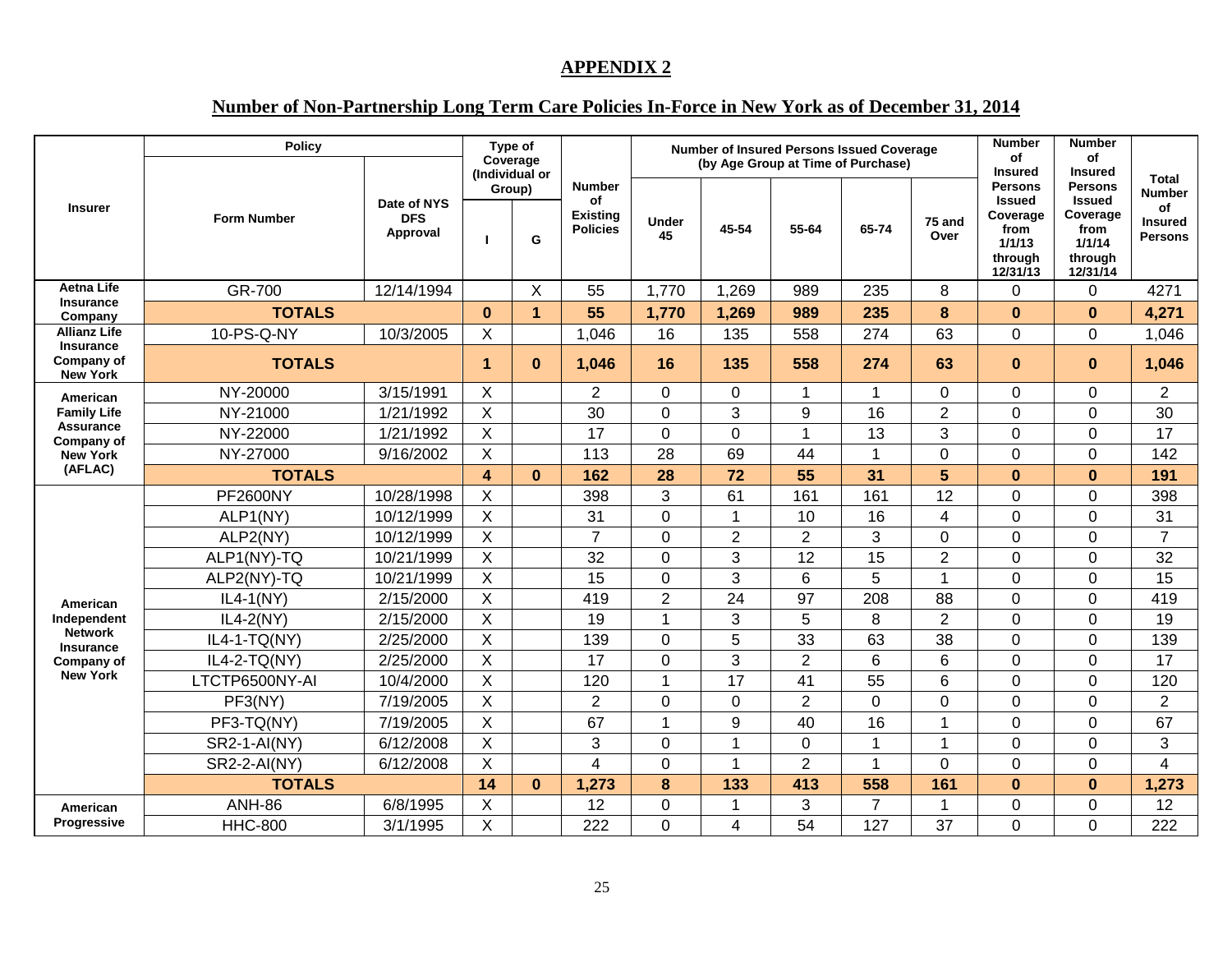|                                | <b>Policy</b>      |                                       | Type of<br>Coverage<br>(Individual or |              |                                                           |                 |                 | <b>Number of Insured Persons Issued Coverage</b> |                 | <b>Number</b>   | <b>Number</b>                                                                        |                                                                                      |                                                                  |
|--------------------------------|--------------------|---------------------------------------|---------------------------------------|--------------|-----------------------------------------------------------|-----------------|-----------------|--------------------------------------------------|-----------------|-----------------|--------------------------------------------------------------------------------------|--------------------------------------------------------------------------------------|------------------------------------------------------------------|
|                                |                    |                                       |                                       |              |                                                           |                 |                 | (by Age Group at Time of Purchase)               |                 |                 | Οf<br><b>Insured</b>                                                                 | of<br><b>Insured</b>                                                                 |                                                                  |
| <b>Insurer</b>                 | <b>Form Number</b> | Date of NYS<br><b>DFS</b><br>Approval | п                                     | Group)<br>G  | <b>Number</b><br>οf<br><b>Existing</b><br><b>Policies</b> | Under<br>45     | 45-54           | 55-64                                            | 65-74           | 75 and<br>Over  | <b>Persons</b><br><b>Issued</b><br>Coverage<br>from<br>1/1/13<br>through<br>12/31/13 | <b>Persons</b><br><b>Issued</b><br>Coverage<br>from<br>1/1/14<br>through<br>12/31/14 | Total<br><b>Number</b><br>οf<br><b>Insured</b><br><b>Persons</b> |
| <b>Life and Health</b>         | <b>NHHH-700</b>    | 7/1/1996                              | X                                     |              | 48                                                        | $\mathbf 0$     | 6               | 23                                               | 15              | $\overline{4}$  | $\overline{0}$                                                                       | 0                                                                                    | 48                                                               |
| <b>Insurance</b><br>Company of | <b>NHO-700</b>     | 7/1/1996                              | $\overline{\mathsf{x}}$               |              | 25                                                        | $\overline{0}$  | $\overline{0}$  | $\overline{7}$                                   | $\overline{15}$ | 3               | $\overline{0}$                                                                       | 0                                                                                    | $\overline{25}$                                                  |
| <b>New York</b>                | CERT-HHC           | 7/1/1997                              | $\mathsf{X}$                          |              | 21                                                        | $\mathbf 0$     | $\mathbf 0$     | 3                                                | 12              | $6\phantom{1}6$ | 0                                                                                    | $\mathbf 0$                                                                          | 21                                                               |
|                                | <b>CERT-NHHH</b>   | 7/1/1997                              | $\sf X$                               |              | 3                                                         | $\mathbf 0$     | $\mathbf{1}$    | $\overline{1}$                                   | 0               | $\mathbf{1}$    | $\mathbf 0$                                                                          | $\mathbf 0$                                                                          | $\mathbf{3}$                                                     |
|                                | <b>CERT-NHO</b>    | 7/1/1997                              | $\sf X$                               |              | 3                                                         | $\overline{0}$  | $\overline{0}$  | $\overline{2}$                                   | $\overline{0}$  | $\mathbf{1}$    | $\overline{0}$                                                                       | $\overline{0}$                                                                       | 3                                                                |
|                                | QC-HHC             | 7/1/1997                              | $\boldsymbol{\mathsf{X}}$             |              | 13                                                        | $\overline{0}$  | $\mathbf 0$     | $\overline{2}$                                   | 10              | $\mathbf{1}$    | $\mathbf 0$                                                                          | $\overline{0}$                                                                       | 13                                                               |
|                                | QI-HHC             | 7/1/1997                              | $\sf X$                               |              | 134                                                       | $\overline{0}$  | 3               | 31                                               | 78              | 22              | $\mathbf 0$                                                                          | $\overline{0}$                                                                       | 134                                                              |
|                                | QI-NHHH            | 7/1/1997                              | $\overline{X}$                        |              | 29                                                        | $\overline{0}$  | 3               | 8                                                | 16              | $\overline{2}$  | $\mathbf 0$                                                                          | $\mathbf 0$                                                                          | 29                                                               |
|                                | QI-NHO             | 7/1/1997                              | $\overline{X}$                        |              | 29                                                        | $\overline{0}$  | $\overline{0}$  | 8                                                | 19              | $\overline{2}$  | $\overline{0}$                                                                       | 0                                                                                    | 29                                                               |
|                                | <b>HHC 1/98</b>    | $\frac{1}{1}$ /1/1998                 | $\mathsf X$                           |              | 682                                                       | $\mathbf{1}$    | 17              | 106                                              | 391             | 167             | $\overline{0}$                                                                       | 0                                                                                    | 682                                                              |
|                                | APRLTNQ (3/99) NY  | 6/30/1999                             | $\times$                              |              | 44                                                        | $\overline{2}$  | 6               | 19                                               | 14              | 3               | $\overline{0}$                                                                       | 0                                                                                    | 44                                                               |
|                                | APRLTCQ (3/99) NY  | 6/30/1999                             | $\times$                              |              | 90                                                        | 9               | 18              | 21                                               | 39              | 3               | $\overline{0}$                                                                       | 0                                                                                    | 90                                                               |
|                                | PR-NHO             | 10/1/2000                             | $\sf X$                               |              | 31                                                        | $\mathbf 0$     | $\overline{0}$  | 15                                               | 15              | $\mathbf{1}$    | $\overline{0}$                                                                       | 0                                                                                    | $\overline{31}$                                                  |
|                                | PR-NHOQ            | 10/1/2000                             | X                                     |              | 66                                                        | $\overline{0}$  | 12              | 34                                               | 17              | 3               | $\mathbf 0$                                                                          | $\mathbf 0$                                                                          | 66                                                               |
|                                | <b>TOTALS</b>      |                                       | 16                                    | $\bf{0}$     | 1,452                                                     | 12              | 71              | 337                                              | 775             | 257             | $\bf{0}$                                                                             | $\mathbf 0$                                                                          | 1,452                                                            |
| <b>Athene Life</b>             | NY-5762-P          | 2/27/1995                             | X                                     |              | 106                                                       | 5               | 27              | 49                                               | 24              | $\mathbf 1$     | 0                                                                                    | $\boldsymbol{0}$                                                                     | 106                                                              |
| <b>Insurance</b><br>Company of | NY-5762-P(Q)       | 2/27/1995                             | X                                     |              | 20                                                        | $\mathbf{1}$    | 9               | $\overline{7}$                                   | 3               | $\mathbf 0$     | $\Omega$                                                                             | $\overline{0}$                                                                       | 20                                                               |
| <b>New York</b>                | <b>TOTALS</b>      |                                       | $\overline{2}$                        | $\mathbf{0}$ | 126                                                       | $6\phantom{1}6$ | 36              | 56                                               | 27              | $\overline{1}$  | $\bf{0}$                                                                             | $\mathbf 0$                                                                          | 126                                                              |
|                                | ATIC-LTC-10-NY     | 10/8/1996                             | X                                     |              | 17                                                        | $\mathbf 0$     | $\mathbf{1}$    | 6                                                | 10              | $\mathbf{1}$    | 0                                                                                    | $\mathbf 0$                                                                          | 18                                                               |
|                                | ATIC-LTC-6-NY      | 1/13/1997                             | $\mathsf X$                           |              | 273                                                       | 3               | 23              | 148                                              | 150             | 10              | 0                                                                                    | $\mathbf 0$                                                                          | 334                                                              |
|                                | ATIC-LTC-6B-NY     | 5/31/1997                             | $\pmb{\times}$                        |              | 86                                                        | $\overline{0}$  | 6               | 43                                               | 49              | $\mathbf 0$     | 0                                                                                    | $\mathbf 0$                                                                          | 98                                                               |
|                                | ATIC-FQ-LTC-NY     | 3/4/1998                              | $\pmb{\times}$                        |              | 991                                                       | 8               | 202             | 508                                              | 489             | 73              | $\overline{0}$                                                                       | $\mathbf 0$                                                                          | 1,280                                                            |
| <b>Bankers</b>                 | BLNY-GR-N520       | 4/28/2006                             | $\mathsf{X}$                          |              | 22                                                        | $\mathbf 0$     | $\mathbf{1}$    | 10                                               | 16              | 3               | $\overline{0}$                                                                       | $\mathbf 0$                                                                          | 30                                                               |
| <b>Conseco Life</b>            | BLNY-GR-N540       | 4/28/2006                             | X                                     |              | 1                                                         | $\mathbf 0$     | $\overline{0}$  | 1                                                | $\mathbf 0$     | $\mathbf 0$     | $\overline{0}$                                                                       | 0                                                                                    | 1                                                                |
| <b>Insurance</b><br>Company    | BLNY-GR-N550       | 4/28/2008                             | $\overline{X}$                        |              | 166                                                       | $\overline{12}$ | $\overline{24}$ | $\overline{77}$                                  | 89              | 6               | $\mathbf 0$                                                                          | 0                                                                                    | 208                                                              |
|                                | BLNY-GR-N500       | 9/12/2007                             | $\sf X$                               |              | 790                                                       | $\mathbf{1}$    | 21              | 251                                              | 515             | 119             | 129                                                                                  | 83                                                                                   | 907                                                              |
|                                | BLNY-GR-N620       | 5/18/2011                             | $\mathsf X$                           |              | 26                                                        | $\mathbf 0$     | $\overline{2}$  | 12                                               | 10              | $\overline{2}$  | 11                                                                                   | 11                                                                                   | 26                                                               |
|                                | BLNY-GR-N640       | 5/18/2011                             | $\mathsf X$                           |              | 8                                                         | $\mathbf 0$     | $\overline{0}$  | $\overline{0}$                                   | $\overline{7}$  | $\mathbf{1}$    | $\overline{4}$                                                                       | $\overline{0}$                                                                       | 8                                                                |
|                                | BLNT-GR-N650       | 5/18/2011                             | X                                     |              | 133                                                       | 17              | 26              | 39                                               | 47              | $\overline{4}$  | 70                                                                                   | 46                                                                                   | 133                                                              |
|                                | <b>TOTALS</b>      |                                       | 11                                    | $\bf{0}$     | 2,513                                                     | 41              | 306             | 1,095                                            | 1,382           | 219             | 214                                                                                  | 140                                                                                  | 3,043                                                            |
| <b>Berkshire Life</b>          | BGO1P(06/04)-NY    | 3/30/2004                             | $\times$                              |              | 1,118                                                     | 179             | 725             | 747                                              | 124             | 6               | 0                                                                                    | $\Omega$                                                                             | 1,781                                                            |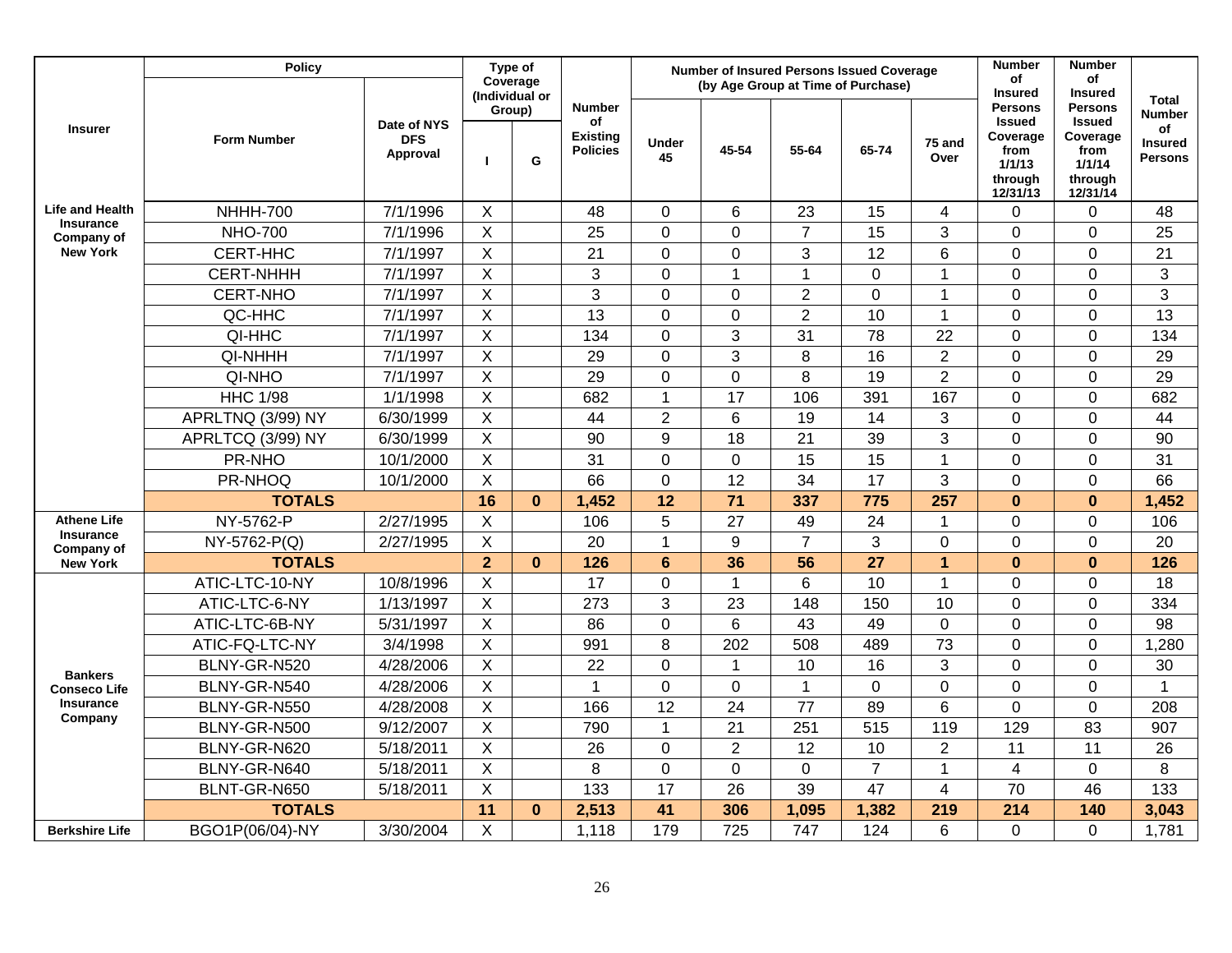|                            | <b>Policy</b>      |                                       | Type of                    |                |                                                           |                    | <b>Number of Insured Persons Issued Coverage</b> |                 | <b>Number</b>  | <b>Number</b>           |                                                                                      |                                                                                      |                                                         |
|----------------------------|--------------------|---------------------------------------|----------------------------|----------------|-----------------------------------------------------------|--------------------|--------------------------------------------------|-----------------|----------------|-------------------------|--------------------------------------------------------------------------------------|--------------------------------------------------------------------------------------|---------------------------------------------------------|
|                            |                    |                                       | Coverage<br>(Individual or |                |                                                           |                    | (by Age Group at Time of Purchase)               |                 |                |                         | of<br><b>Insured</b>                                                                 | οf<br><b>Insured</b>                                                                 | <b>Total</b>                                            |
| <b>Insurer</b>             | <b>Form Number</b> | Date of NYS<br><b>DFS</b><br>Approval |                            | Group)<br>G    | <b>Number</b><br>οf<br><b>Existing</b><br><b>Policies</b> | <b>Under</b><br>45 | 45-54                                            | 55-64           | 65-74          | 75 and<br>Over          | <b>Persons</b><br><b>Issued</b><br>Coverage<br>from<br>1/1/13<br>through<br>12/31/13 | <b>Persons</b><br><b>Issued</b><br>Coverage<br>from<br>1/1/14<br>through<br>12/31/14 | <b>Number</b><br>of<br><b>Insured</b><br><b>Persons</b> |
| <b>Insurance</b>           | BGO2P(06/04)-NY    | 3/30/2004                             | X.                         |                | 6                                                         | $\mathbf{0}$       | $\mathbf{1}$                                     | 6               | $\overline{0}$ | $\mathbf 0$             | $\mathbf 0$                                                                          | $\mathbf 0$                                                                          | $\overline{7}$                                          |
| Company of<br>America      | BGO3P(06/04)-NY    | 3/30/2004                             | X                          |                | 348                                                       | 136                | 193                                              | 222             | 25             | $\mathbf{1}$            | $\overline{0}$                                                                       | $\mathbf 0$                                                                          | 577                                                     |
|                            | BGO5P(06/04)-NY    | 3/30/2004                             | X                          |                | 43                                                        | 43                 | 21                                               | 14              | 3              | $\mathbf 0$             | $\mathbf 0$                                                                          | $\pmb{0}$                                                                            | 81                                                      |
|                            | BGO6P(06/04)-NY    | 3/30/2004                             | X                          |                | 1                                                         | $\mathbf{1}$       | $\overline{0}$                                   | $\mathbf 0$     | 0              | $\mathbf 0$             | $\mathbf 0$                                                                          | $\mathbf 0$                                                                          | $\mathbf{1}$                                            |
|                            | BGO1P(01/09)-NY    | 4/15/2010                             | X                          |                | 345                                                       | 51                 | 164                                              | 275             | 36             | $\overline{\mathbf{4}}$ | $\overline{0}$                                                                       | $\mathbf 0$                                                                          | 530                                                     |
|                            | BGO3P(01/09)-NY    | 4/15/2010                             | $\overline{X}$             |                | 62                                                        | 28                 | 31                                               | 30              | 3              | $\overline{0}$          | $\overline{0}$                                                                       | 0                                                                                    | 92                                                      |
|                            | BGO4P(01/09)-NY    | 4/15/2010                             | $\mathsf{X}$               |                | $\overline{2}$                                            | $\overline{2}$     | 0                                                | $\mathbf 0$     | 0              | $\mathbf 0$             | $\mathbf 0$                                                                          | 0                                                                                    | $\overline{2}$                                          |
|                            | BGO5P(01/09)-NY    | 4/15/2010                             | X                          |                | 5                                                         | $\mathbf 1$        | $\overline{4}$                                   | 3               | 0              | $\mathbf 0$             | $\overline{0}$                                                                       | 0                                                                                    | 8                                                       |
|                            | <b>TOTALS</b>      |                                       | 9                          | $\mathbf 0$    | 1,930                                                     | 441                | 1,139                                            | 1,297           | 191            | 11                      | $\bf{0}$                                                                             | $\bf{0}$                                                                             | 3,079                                                   |
| <b>CIGNA Life Ins</b>      | TL-001445          | 4/20/1990                             |                            | X              | 1                                                         | $\overline{0}$     | 22                                               | 54              | 51             | $\mathbf 1$             | $\overline{0}$                                                                       | $\mathbf 0$                                                                          | 128                                                     |
| Co of NY (prev.<br>Ct Gen) | <b>TOTALS</b>      |                                       | $\mathbf{0}$               | $\overline{1}$ | $\blacktriangleleft$                                      | $\bf{0}$           | 22                                               | 54              | 51             | $\mathbf{1}$            | $\mathbf{0}$                                                                         | $\mathbf 0$                                                                          | 128                                                     |
| <b>Combined Life</b>       | 44515              | 9/8/1998                              | X                          |                | 94                                                        | 5                  | 17                                               | 45              | 22             | 5                       | $\overline{0}$                                                                       | 0                                                                                    | 94                                                      |
| Ins Co of NY               | <b>TOTALS</b>      |                                       | $\overline{1}$             | $\mathbf{0}$   | 94                                                        | 5                  | 17                                               | 45              | 22             | 5                       | $\bf{0}$                                                                             | $\mathbf 0$                                                                          | 94                                                      |
|                            | P1-59806-A31       | 11/23/1988                            | X                          |                | 225                                                       | $\overline{0}$     | 51                                               | 122             | 52             | $\overline{0}$          | $\mathbf 0$                                                                          | 0                                                                                    | 225                                                     |
|                            | P1-15203-A31       | 12/13/1991                            | X                          |                | 782                                                       | $\overline{7}$     | 219                                              | 371             | 181            | $\overline{\mathbf{4}}$ | $\overline{0}$                                                                       | $\mathbf 0$                                                                          | 782                                                     |
|                            | P1-16356-A31       | 12/13/1991                            | X                          |                | 41                                                        | $\overline{0}$     | 20                                               | 21              | $\overline{0}$ | $\overline{0}$          | $\overline{0}$                                                                       | $\mathbf 0$                                                                          | 41                                                      |
|                            | P1-18876-A31       | 5/4/1995                              | X                          |                | 157                                                       | 3                  | 30                                               | 64              | 55             | 5                       | $\mathbf 0$                                                                          | 0                                                                                    | 157                                                     |
|                            | P1-18878-A31       | 5/4/1995                              | X                          |                | 4                                                         | $\pmb{0}$          | $\mathbf{1}$                                     | $\overline{2}$  | $\mathbf{1}$   | $\mathbf 0$             | $\mathbf 0$                                                                          | 0                                                                                    | 4                                                       |
|                            | P1-21295-A31       | 5/19/1995                             | X                          |                | 319                                                       | 6                  | 50                                               | 159             | 94             | 10                      | $\overline{0}$                                                                       | 0                                                                                    | 319                                                     |
|                            | P1-21300-A31       | 5/19/1995                             | X                          |                | 667                                                       | 18                 | 156                                              | 329             | 158            | $6\phantom{1}6$         | $\overline{0}$                                                                       | 0                                                                                    | 667                                                     |
| <b>Continental</b>         | P1-21305-A31       | 5/19/1995                             | X                          |                | 9                                                         | 1                  | 0                                                | 5               | 3              | $\overline{0}$          | $\overline{0}$                                                                       | 0                                                                                    | 9                                                       |
| Casualty                   | P1-N0022-A31       | 2/28/1997                             | X                          |                | 844                                                       | 8                  | 118                                              | 396             | 285            | $\overline{37}$         | $\overline{0}$                                                                       | 0                                                                                    | 844                                                     |
| Company<br>(CNA)           | P1-N0023-A31       | 2/28/1997                             | X                          |                | 1                                                         | $\overline{0}$     | 0                                                | $\overline{0}$  | $\mathbf{1}$   | $\overline{0}$          | $\overline{0}$                                                                       | $\mathbf 0$                                                                          | 1                                                       |
|                            | P1-N0026-A31       | 2/28/1997                             | X                          |                | 1,945                                                     | 37                 | 387                                              | 974             | 511            | 36                      | $\overline{0}$                                                                       | 0                                                                                    | 1,945                                                   |
|                            | P1-N0027-A31       | 2/28/1997                             | X                          |                | 10                                                        | $\overline{1}$     | 5                                                | 3               | $\mathbf{1}$   | $\overline{0}$          | $\overline{0}$                                                                       | $\overline{0}$                                                                       | 10                                                      |
|                            | P1-N0030-A31       | 2/28/1997                             | X                          |                | 22                                                        | $\mathbf 0$        | 5                                                | 9               | $\overline{7}$ | $\mathbf 1$             | $\mathbf 0$                                                                          | $\mathbf 0$                                                                          | 22                                                      |
|                            | P1-N0034-A31       | 2/11/1997                             | $\overline{X}$             |                | 70                                                        | $\overline{1}$     | $\overline{5}$                                   | $\overline{36}$ | 23             | 5                       | $\mathbf 0$                                                                          | 0                                                                                    | 70                                                      |
|                            | P1-N0075-A31       | 5/27/1999                             | X                          |                | $\overline{2}$                                            | $\mathbf 0$        | $\overline{0}$                                   | $\mathbf{1}$    | $\mathbf{1}$   | $\mathbf 0$             | $\mathbf 0$                                                                          | 0                                                                                    | $\overline{2}$                                          |
|                            | P1-N0080-A31       | 5/27/1999                             | X                          |                | 11                                                        | $\overline{2}$     | $\overline{0}$                                   | 5               | $\overline{4}$ | $\mathbf 0$             | $\overline{0}$                                                                       | $\mathbf 0$                                                                          | 11                                                      |
|                            | P1-N0081-A31       | 5/27/1999                             | X                          |                |                                                           | $\mathbf 0$        | 0                                                | $\mathbf{1}$    | $\overline{0}$ | $\mathbf 0$             | $\overline{0}$                                                                       | 0                                                                                    | 1                                                       |
|                            | P1-N0085-A31       | 5/27/1999                             | X                          |                | 89                                                        | $\overline{2}$     | 13                                               | 43              | 28             | 3                       | $\overline{0}$                                                                       | $\overline{0}$                                                                       | 89                                                      |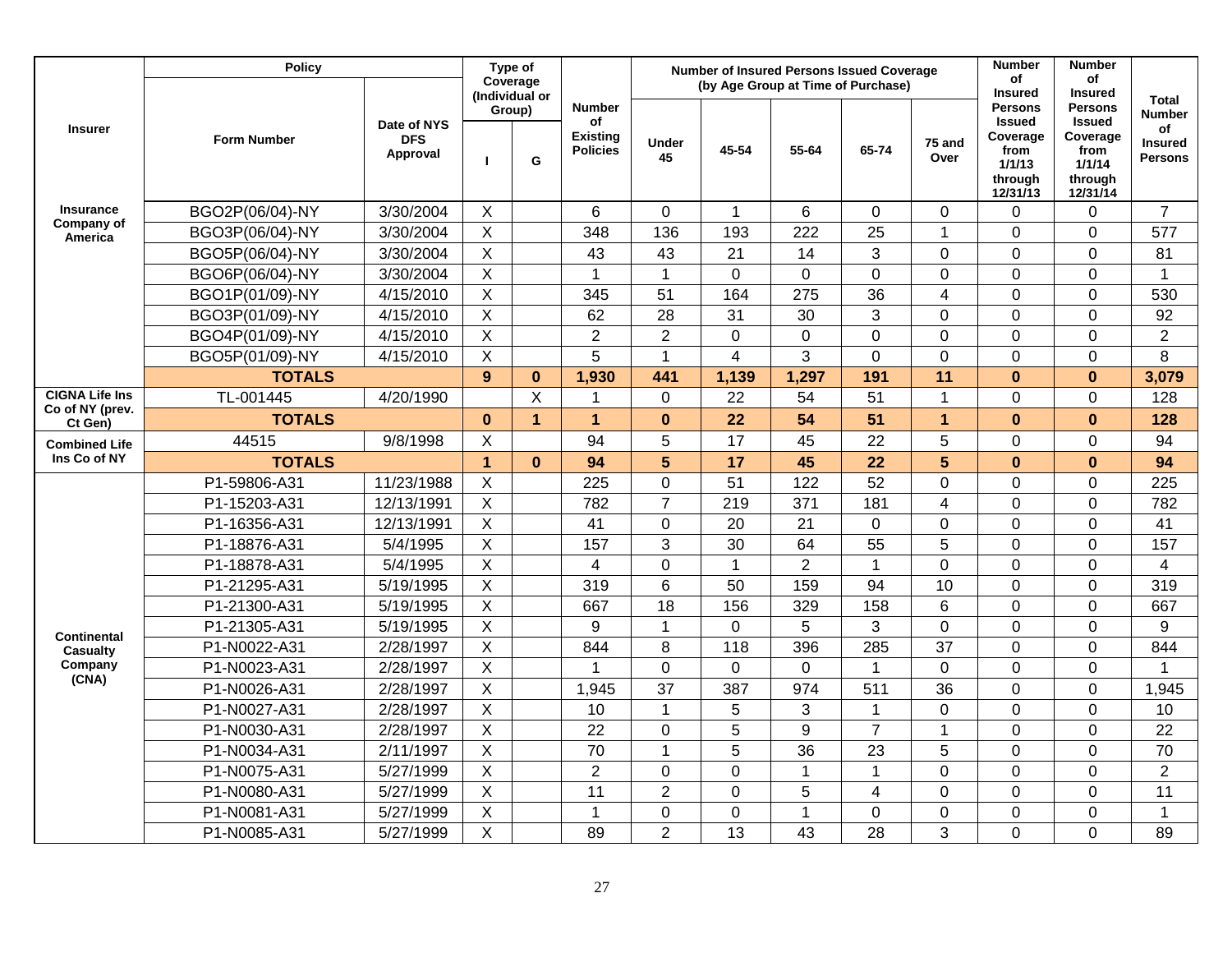|                                            | <b>Policy</b>      |                                       |                | Type of<br>Coverage           |                                                           |                    | <b>Number of Insured Persons Issued Coverage</b><br>(by Age Group at Time of Purchase) |                 | <b>Number</b><br>of | <b>Number</b><br>of |                                                                                                        |                                                                                                        |                                                                         |
|--------------------------------------------|--------------------|---------------------------------------|----------------|-------------------------------|-----------------------------------------------------------|--------------------|----------------------------------------------------------------------------------------|-----------------|---------------------|---------------------|--------------------------------------------------------------------------------------------------------|--------------------------------------------------------------------------------------------------------|-------------------------------------------------------------------------|
| <b>Insurer</b>                             | <b>Form Number</b> | Date of NYS<br><b>DFS</b><br>Approval | п              | (Individual or<br>Group)<br>G | <b>Number</b><br>of<br><b>Existing</b><br><b>Policies</b> | <b>Under</b><br>45 | 45-54                                                                                  | 55-64           | 65-74               | 75 and<br>Over      | <b>Insured</b><br><b>Persons</b><br><b>Issued</b><br>Coverage<br>from<br>1/1/13<br>through<br>12/31/13 | <b>Insured</b><br><b>Persons</b><br><b>Issued</b><br>Coverage<br>from<br>1/1/14<br>through<br>12/31/14 | <b>Total</b><br><b>Number</b><br>of<br><b>Insured</b><br><b>Persons</b> |
|                                            | P1-N0086-A31       | 5/27/1999                             | $\mathsf{X}$   |                               | $\mathbf{1}$                                              | $\mathbf 0$        | $\mathbf 0$                                                                            | $\mathbf 0$     | $\mathbf{1}$        | $\mathbf 0$         | $\Omega$                                                                                               | $\mathbf 0$                                                                                            | $\mathbf{1}$                                                            |
|                                            | P1-N0090-A31       | 5/27/1999                             | $\mathsf{X}$   |                               | 27                                                        | $\overline{0}$     | 3                                                                                      | $\overline{12}$ | 12                  | $\overline{0}$      | $\Omega$                                                                                               | $\overline{0}$                                                                                         | $\overline{27}$                                                         |
|                                            | P1-N0091-A31       | 5/27/1999                             | $\overline{X}$ |                               | 1                                                         | $\overline{0}$     | $\overline{0}$                                                                         | $\mathbf{1}$    | 0                   | $\overline{0}$      | $\Omega$                                                                                               | $\overline{0}$                                                                                         | $\mathbf{1}$                                                            |
|                                            | P1-N0095-A31       | 5/27/1999                             | $\overline{X}$ |                               | 452                                                       | $\overline{2}$     | 78                                                                                     | 232             | 110                 | 30                  | $\mathbf 0$                                                                                            | $\boldsymbol{0}$                                                                                       | 452                                                                     |
|                                            | P1-N0100-A31       | 5/27/1999                             | $\pmb{\times}$ |                               | 3,736                                                     | 108                | 1,028                                                                                  | 1,917           | 640                 | 43                  | $\Omega$                                                                                               | $\mathbf 0$                                                                                            | 3,736                                                                   |
|                                            | P1-N0101-A31       | 5/27/1999                             | X              |                               | 6                                                         | $\mathbf 0$        | 3                                                                                      | 3               | 0                   | $\mathbf 0$         | $\overline{0}$                                                                                         | $\mathbf 0$                                                                                            | 6                                                                       |
|                                            | SR-LTCP-31         | 9/16/1992                             |                | X                             | 48                                                        | 2,791              | 3,205                                                                                  | 1,924           | 343                 | 21                  | 962                                                                                                    | 114                                                                                                    | 8,284                                                                   |
|                                            | GLTC-3-P-NY-01     | 3/5/2003                              |                | X                             | 6                                                         | 511                | 895                                                                                    | 870             | 132                 | $\overline{7}$      | 215                                                                                                    | 757                                                                                                    | 2,415                                                                   |
|                                            | <b>TOTALS</b>      |                                       | 24             | $\overline{2}$                | 9,476                                                     | 3,498              | 6,272                                                                                  | 7,500           | 2,643               | 208                 | 1,177                                                                                                  | 871                                                                                                    | 20,121                                                                  |
| <b>First United</b>                        | NYNH <sub>2</sub>  | 1/31/1989                             | $\mathsf{X}$   |                               | 5                                                         | 0                  | $\mathbf 1$                                                                            | 3               | 1                   | $\mathbf 0$         | $\mathbf 0$                                                                                            | $\mathbf 0$                                                                                            | 5                                                                       |
| <b>American Life</b><br><b>Insurance</b>   | NYNH <sub>3</sub>  | 1/31/1989                             | $\mathsf{X}$   |                               | 37                                                        | $\overline{0}$     | $\overline{2}$                                                                         | $\overline{17}$ | 17                  | $\mathbf{1}$        | $\mathbf 0$                                                                                            | $\overline{0}$                                                                                         | $\overline{37}$                                                         |
| Company                                    | <b>TOTALS</b>      |                                       | $\overline{2}$ | $\mathbf{0}$                  | 42                                                        | $\mathbf{0}$       | 3                                                                                      | 20              | 18                  | $\overline{1}$      | $\mathbf{0}$                                                                                           | $\mathbf{0}$                                                                                           | 42                                                                      |
|                                            | LTC5092            | 1/29/1993                             | $\mathsf{X}$   |                               | $\overline{2}$                                            | $\overline{0}$     | $\overline{0}$                                                                         | $\overline{2}$  | 0                   | $\overline{0}$      | $\mathbf 0$                                                                                            | $\overline{0}$                                                                                         | $\overline{2}$                                                          |
|                                            | LTC5292            | 1/29/1993                             | $\mathsf{X}$   |                               | $\overline{4}$                                            | $\overline{2}$     | $\overline{2}$                                                                         | $\mathbf 0$     | 0                   | $\mathbf 0$         | $\mathbf 0$                                                                                            | $\mathbf 0$                                                                                            | $\overline{4}$                                                          |
|                                            | LTC5492            | 1/29/1993                             | $\mathsf{X}$   |                               | $\overline{2}$                                            | $\pmb{0}$          | $\overline{2}$                                                                         | $\mathbf 0$     | 0                   | $\mathbf 0$         | $\mathbf 0$                                                                                            | $\pmb{0}$                                                                                              | $\overline{2}$                                                          |
|                                            | LTC5592            | 1/29/1993                             | $\mathsf X$    |                               | 12                                                        | 5                  | $\Omega$                                                                               | $\overline{4}$  | 3                   | $\mathbf 0$         | $\mathbf 0$                                                                                            | $\mathbf 0$                                                                                            | 12                                                                      |
|                                            | <b>NH94</b>        | 12/30/1994                            | $\mathsf X$    |                               | 935                                                       | 43                 | 215                                                                                    | 421             | 234                 | 22                  | $\Omega$                                                                                               | $\mathbf 0$                                                                                            | 935                                                                     |
|                                            | NH94FQ             | 10/23/1997                            | X              |                               | 2,916                                                     | 553                | 1,051                                                                                  | 1,006           | 268                 | 38                  | $\overline{0}$                                                                                         | $\mathbf 0$                                                                                            | 2,916                                                                   |
|                                            | NH94Q              | 10/23/1997                            | $\overline{X}$ |                               | 15,105                                                    | 762                | 4,219                                                                                  | 7,332           | 2,491               | 301                 | $\mathbf 0$                                                                                            | $\mathbf 0$                                                                                            | 15,105                                                                  |
| <b>First Unum Life</b><br><b>Insurance</b> | LTCP03             | 10/21/2003                            | $\overline{X}$ |                               | 510                                                       | 29                 | 139                                                                                    | 268             | 66                  | 8                   | 3                                                                                                      | $\overline{4}$                                                                                         | 510                                                                     |
| Company                                    | LTCP03F            | 10/21/2003                            | $\mathsf{X}$   |                               | 306                                                       | 117                | 107                                                                                    | $\overline{72}$ | 10                  | $\overline{0}$      | $\overline{0}$                                                                                         | $\mathbf 0$                                                                                            | 306                                                                     |
|                                            | LTCT03             | 10/21/2003                            | $\mathsf{X}$   |                               | 88                                                        | 18                 | 33                                                                                     | $\overline{27}$ | 8                   | $\overline{2}$      | $\overline{0}$                                                                                         | $\overline{0}$                                                                                         | 88                                                                      |
|                                            | LTCT03F            | 10/21/2003                            | $\overline{X}$ |                               | 109                                                       | $\overline{37}$    | $\overline{36}$                                                                        | $\overline{28}$ | $\overline{8}$      | $\overline{0}$      | $\mathbf{1}$                                                                                           | $\overline{0}$                                                                                         | 109                                                                     |
|                                            | RLTCP03            | 10/21/2003                            | X              |                               | 516                                                       | 11                 | 157                                                                                    | 284             | $\overline{57}$     | $\overline{7}$      | $\Omega$                                                                                               | $\overline{0}$                                                                                         | 516                                                                     |
|                                            | RLTCP03F           | 10/21/2003                            | X              |                               | 136                                                       | 18                 | 62                                                                                     | 47              | 8                   | $\mathbf{1}$        | $\Omega$                                                                                               | $\overline{0}$                                                                                         | 136                                                                     |
|                                            | <b>B.LTC</b>       | 8/2/1990                              |                | X                             | 112                                                       | 6,236              | 3,120                                                                                  | 1,648           | 197                 | 15                  | 595                                                                                                    | 676                                                                                                    | 11,216                                                                  |
|                                            | GLTC04             | 2/28/2005                             |                | X                             | 230                                                       | 3,999              | 2,682                                                                                  | 1,626           | 277                 | 25                  | 577                                                                                                    | 722                                                                                                    | 8,609                                                                   |
|                                            | <b>TOTALS</b>      |                                       | 13             | $\overline{2}$                | 20,983                                                    | 11,830             | 11,825                                                                                 | 12,765          | 3,627               | 419                 | 1,176                                                                                                  | 1,402                                                                                                  | 40,466                                                                  |
| <b>Genworth Life</b>                       | 50100              | 1/31/1996                             | $\mathsf X$    |                               | 647                                                       | 0                  | 48                                                                                     | 370             | 224                 | 5                   | $\overline{0}$                                                                                         | $\mathbf 0$                                                                                            | 647                                                                     |
| <b>Insurance</b><br>Company of             | 50000              | 1/31/1996                             | $\mathsf X$    |                               | 46                                                        | 0                  | $\overline{2}$                                                                         | 29              | 15                  | $\overline{0}$      | $\overline{0}$                                                                                         | 0                                                                                                      | 46                                                                      |
| <b>New York</b>                            | 50107              | 1/31/1996                             | $\sf X$        |                               | 1,312                                                     | 14                 | 148                                                                                    | 588             | 531                 | 31                  | $\overline{0}$                                                                                         | $\overline{0}$                                                                                         | 1,312                                                                   |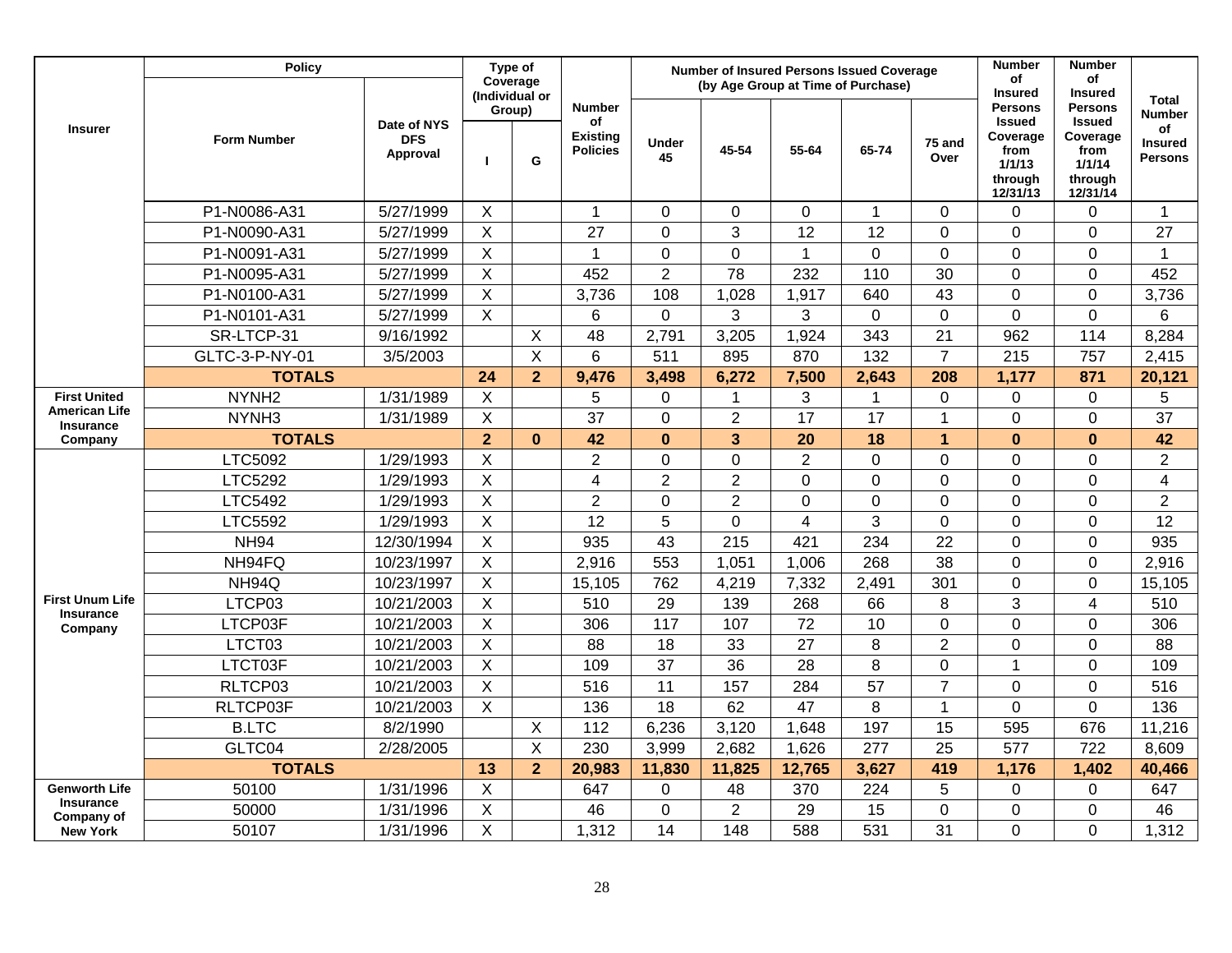|                                          | <b>Policy</b>      |                                       |                         | Type of<br>Coverage<br>(Individual or |                                                           |                    | <b>Number of Insured Persons Issued Coverage</b><br>(by Age Group at Time of Purchase) |                 |                 |                         | <b>Number</b><br>of<br><b>Insured</b>                                                | Number<br>of<br><b>Insured</b>                                                       |                                                                         |
|------------------------------------------|--------------------|---------------------------------------|-------------------------|---------------------------------------|-----------------------------------------------------------|--------------------|----------------------------------------------------------------------------------------|-----------------|-----------------|-------------------------|--------------------------------------------------------------------------------------|--------------------------------------------------------------------------------------|-------------------------------------------------------------------------|
| <b>Insurer</b>                           | <b>Form Number</b> | Date of NYS<br><b>DFS</b><br>Approval | Group)                  | G                                     | <b>Number</b><br>of<br><b>Existing</b><br><b>Policies</b> | <b>Under</b><br>45 | 45-54                                                                                  | 55-64           | 65-74           | 75 and<br>Over          | <b>Persons</b><br><b>Issued</b><br>Coverage<br>from<br>1/1/13<br>through<br>12/31/13 | <b>Persons</b><br><b>Issued</b><br>Coverage<br>from<br>1/1/14<br>through<br>12/31/14 | <b>Total</b><br><b>Number</b><br>of<br><b>Insured</b><br><b>Persons</b> |
|                                          | 51000              | 1/31/1996                             | X                       |                                       | 124                                                       | $\overline{2}$     | 3                                                                                      | 47              | 60              | 12                      | $\Omega$                                                                             | $\Omega$                                                                             | 124                                                                     |
|                                          | 50110              | 1/31/1996                             | X                       |                                       | 476                                                       | $\overline{2}$     | 45                                                                                     | 190             | 219             | 20                      | 0                                                                                    | 0                                                                                    | 476                                                                     |
|                                          | 51002              | 1/31/1996                             | $\mathsf X$             |                                       | 3,605                                                     | $\overline{17}$    | 252                                                                                    | 1,414           | 1,667           | 255                     | $\overline{0}$                                                                       | 0                                                                                    | 3,605                                                                   |
|                                          | 51005              | 11/25/1998                            | $\mathsf X$             |                                       | 9,313                                                     | 102                | 1,252                                                                                  | 4,616           | 2,889           | 454                     | $\overline{0}$                                                                       | $\mathbf 0$                                                                          | 9,313                                                                   |
|                                          | 51006              | 12/15/1998                            | $\overline{X}$          |                                       | 340                                                       | $\mathbf 0$        | 17                                                                                     | 104             | 156             | 63                      | $\overline{0}$                                                                       | $\overline{0}$                                                                       | 340                                                                     |
|                                          | 51007              | 9/28/1998                             | $\overline{\mathsf{x}}$ |                                       | 101                                                       | $\overline{0}$     | 10                                                                                     | 43              | 34              | 14                      | $\Omega$                                                                             | 0                                                                                    | 101                                                                     |
|                                          | 51010              | 2/12/2001                             | $\overline{\mathsf{x}}$ |                                       | 17,539                                                    | 457                | 4,566                                                                                  | 8,859           | 3,124           | 533                     | $\overline{0}$                                                                       | $\overline{0}$                                                                       | 17,539                                                                  |
|                                          | 51012              | 9/9/2004                              | $\mathsf X$             |                                       | 2,909                                                     | 61                 | 586                                                                                    | 1,518           | 660             | 84                      | 0                                                                                    | 0                                                                                    | 2,909                                                                   |
|                                          | 51014              | 9/9/2004                              | $\mathsf X$             |                                       | 5,085                                                     | 175                | 1,378                                                                                  | 2,859           | 640             | 33                      | 0                                                                                    | 0                                                                                    | 5,085                                                                   |
|                                          | 7048NY             | 5/25/2007                             | X                       |                                       | 16                                                        | $\mathbf 0$        | $\overline{0}$                                                                         | 12              | $\overline{4}$  | $\mathbf 0$             | $\overline{0}$                                                                       | 0                                                                                    | 16                                                                      |
|                                          | 51012-REV          | 9/21/2007                             | $\pmb{\times}$          |                                       | 2,909                                                     | 61                 | 586                                                                                    | 1,518           | 660             | 84                      | $\overline{0}$                                                                       | 0                                                                                    | 2,909                                                                   |
|                                          | 51014-REV          | 9/21/2007                             | X                       |                                       | 5,085                                                     | 175                | 1,378                                                                                  | 2,859           | 640             | 33                      | $\overline{0}$                                                                       | 0                                                                                    | 5,085                                                                   |
|                                          | 51009              | 7/12/199                              |                         | X                                     | $\mathbf 1$                                               | 1,796              | 958                                                                                    | 793             | 763             | 154                     | 13                                                                                   | $\mathbf 0$                                                                          | 4,464                                                                   |
|                                          | 7046 POL-NY        | 12/6/2006                             |                         | $\mathsf X$                           | $\overline{7}$                                            | 237                | 268                                                                                    | 224             | 58              | $\mathbf{1}$            | 76                                                                                   | 68                                                                                   | 788                                                                     |
|                                          | 7050 POL-NY        | 5/21/2009                             |                         | $\mathsf X$                           | 34                                                        | 99                 | 112                                                                                    | 126             | 29              | $\overline{\mathbf{4}}$ | 91                                                                                   | 17                                                                                   | 370                                                                     |
|                                          | 7052NY             | 10/6/2011                             | X                       |                                       | 4,551                                                     | 164                | 1,153                                                                                  | 2,417           | 789             | 28                      | 1,953                                                                                | 1,101                                                                                | 4,551                                                                   |
|                                          | 7053 POL-NY        | 3/13/2012                             |                         | $\pmb{\times}$                        | 6                                                         | 125                | 312                                                                                    | 345             | 58              | $\overline{1}$          | 739                                                                                  | 98                                                                                   | 841                                                                     |
|                                          | <b>TOTALS</b>      |                                       | 16                      | $\mathbf{3}$                          | 54,106                                                    | 3,487              | 13,074                                                                                 | 28,931          | 13,220          | 1,809                   | 2,872                                                                                | 1,284                                                                                | 60,521                                                                  |
| <b>Hartford Life</b><br><b>Insurance</b> | SRP-1353           | 1/28/1999                             |                         | $\overline{X}$                        | $\overline{7}$                                            | $\mathbf 0$        | $\Omega$                                                                               | 5               | $\overline{2}$  | $\mathbf 0$             | $\mathbf 0$                                                                          | 0                                                                                    | $\overline{7}$                                                          |
| Company                                  | <b>TOTALS</b>      |                                       | $\mathbf{0}$            | $\overline{1}$                        | $\overline{7}$                                            | $\mathbf{0}$       | $\mathbf{0}$                                                                           | 5               | $\overline{2}$  | $\bf{0}$                | $\mathbf{0}$                                                                         | $\bf{0}$                                                                             | $\overline{7}$                                                          |
|                                          | <b>BSC-03 NY</b>   | 11/14/2003                            | X                       |                                       | 3                                                         | $\mathbf{1}$       | 0                                                                                      | $\overline{2}$  | 0               | $\mathbf 0$             | $\overline{0}$                                                                       | 0                                                                                    | 3                                                                       |
|                                          | LTC-02 NY          | 4/19/2002                             | $\overline{X}$          |                                       | 61                                                        | $\overline{4}$     | 11                                                                                     | $\overline{28}$ | $\overline{15}$ | 3                       | $\overline{0}$                                                                       | $\mathbf 0$                                                                          | 61                                                                      |
|                                          | LTC-03 NY          | 11/14/2003                            | $\mathsf X$             |                                       | 72                                                        | 3                  | 16                                                                                     | 33              | 19              | $\mathbf{1}$            | 0                                                                                    | $\mathbf 0$                                                                          | 72                                                                      |
|                                          | LTC-06 NY          | 7/10/2006                             | X                       |                                       | $\overline{2}$                                            | $\overline{0}$     | $\mathbf 1$                                                                            | $\mathbf{1}$    | 0               | $\mathbf 0$             | $\overline{0}$                                                                       | $\mathbf 0$                                                                          | $\overline{2}$                                                          |
| <b>John Hancock</b>                      | LTC-88A NY         | 4/15/1988                             | X                       |                                       | $\mathbf 1$                                               | $\overline{0}$     | $\mathbf{0}$                                                                           | $\mathbf{1}$    | 0               | $\overline{0}$          | $\Omega$                                                                             | $\overline{0}$                                                                       | $\overline{1}$                                                          |
| Life Insurance<br>Company                | LTC-88B NY         | 4/15/1988                             | X                       |                                       | 6                                                         | $\overline{0}$     | $\mathbf{0}$                                                                           | $\overline{4}$  | $\overline{2}$  | $\overline{0}$          | $\overline{0}$                                                                       | 0                                                                                    | $6\phantom{1}$                                                          |
| (USA)                                    | LTC-90-NY          | 9/7/1990                              | $\overline{X}$          |                                       | $\mathbf{1}$                                              | $\mathbf{1}$       | 0                                                                                      | $\mathbf 0$     | $\mathbf 0$     | $\mathbf 0$             | 0                                                                                    | 0                                                                                    | $\overline{1}$                                                          |
|                                          | LTC-94 NY          | 2/24/1994                             | $\sf X$                 |                                       | 11                                                        | $\mathbf 0$        | $\overline{2}$                                                                         | 3               | 3               | 3                       | 0                                                                                    | 0                                                                                    | 11                                                                      |
|                                          | LTC-96 NY 5/01     | 7/5/2001                              | $\pmb{\times}$          |                                       | 8                                                         | $\mathbf{1}$       | 0                                                                                      | 4               | $\overline{2}$  | $\mathbf{1}$            | $\overline{0}$                                                                       | $\overline{0}$                                                                       | 8                                                                       |
|                                          | LTC-96 NY 9/96     | 1/16/1997                             | $\sf X$                 |                                       | 67                                                        | $\overline{1}$     | 9                                                                                      | 36              | 19              | $\boldsymbol{2}$        | $\overline{0}$                                                                       | 0                                                                                    | 67                                                                      |
|                                          | LTC-NY-91          | 12/31/1991                            | $\overline{X}$          |                                       | 6                                                         | $\overline{0}$     | 1                                                                                      | 4               | 1               | 0                       | $\Omega$                                                                             | $\Omega$                                                                             | $6\phantom{1}6$                                                         |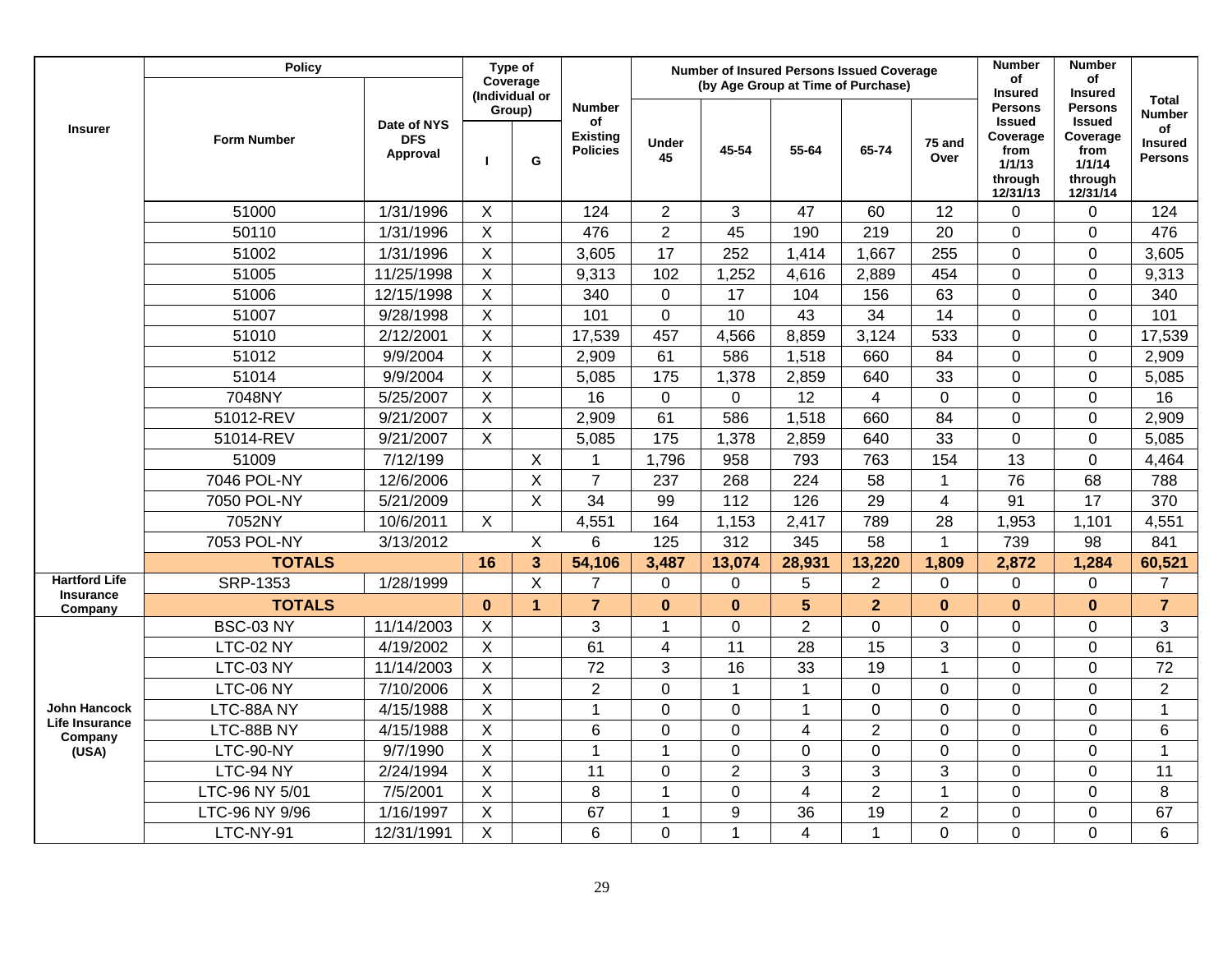|                      | <b>Policy</b>      |                                       | Type of        |                            |                                                           |                    | <b>Number of Insured Persons Issued Coverage</b> |                         |                |                         | <b>Number</b>                                                                        | <b>Number</b>                                                                        |                                                                         |
|----------------------|--------------------|---------------------------------------|----------------|----------------------------|-----------------------------------------------------------|--------------------|--------------------------------------------------|-------------------------|----------------|-------------------------|--------------------------------------------------------------------------------------|--------------------------------------------------------------------------------------|-------------------------------------------------------------------------|
|                      |                    |                                       |                | Coverage<br>(Individual or |                                                           |                    | (by Age Group at Time of Purchase)               |                         |                |                         | of<br><b>Insured</b>                                                                 | οf<br><b>Insured</b>                                                                 |                                                                         |
| <b>Insurer</b>       | <b>Form Number</b> | Date of NYS<br><b>DFS</b><br>Approval | Group)         | G                          | <b>Number</b><br>of<br><b>Existing</b><br><b>Policies</b> | <b>Under</b><br>45 | 45-54                                            | 55-64                   | 65-74          | 75 and<br>Over          | <b>Persons</b><br><b>Issued</b><br>Coverage<br>from<br>1/1/13<br>through<br>12/31/13 | <b>Persons</b><br><b>Issued</b><br>Coverage<br>from<br>1/1/14<br>through<br>12/31/14 | <b>Total</b><br><b>Number</b><br>of<br><b>Insured</b><br><b>Persons</b> |
|                      | NH-NY-91           | 12/31/1991                            | X              |                            | $\mathbf{1}$                                              | $\mathbf 0$        | $\overline{0}$                                   | $\mathbf{1}$            | $\overline{0}$ | $\overline{0}$          | $\mathbf 0$                                                                          | $\overline{0}$                                                                       | $\mathbf 1$                                                             |
|                      | <b>SG-02 NY</b>    | 4/19/2002                             | X              |                            | 16                                                        | $\mathbf{1}$       | 6                                                | 9                       | 0              | 0                       | $\mathbf 0$                                                                          | 0                                                                                    | 16                                                                      |
|                      | <b>SG-03 NY</b>    | 11/14/2003                            | X              |                            | 19                                                        | $\mathbf 0$        | $\overline{7}$                                   | $\overline{\mathbf{4}}$ | 5              | 3                       | $\overline{0}$                                                                       | $\mathbf 0$                                                                          | 19                                                                      |
|                      | <b>SG-06 NY</b>    | 7/10/2006                             | $\overline{X}$ |                            | 5                                                         | $\mathbf{1}$       | $\overline{0}$                                   | $\overline{2}$          | $\overline{2}$ | $\mathbf 0$             | $\overline{0}$                                                                       | $\mathbf 0$                                                                          | $\overline{5}$                                                          |
|                      | <b>SGB-02 NY</b>   | 4/19/2002                             | $\overline{X}$ |                            | $\overline{1}$                                            | $\mathbf 0$        | $\overline{0}$                                   | $\overline{0}$          | $\mathbf{1}$   | $\mathbf 0$             | $\overline{0}$                                                                       | $\mathbf 0$                                                                          | $\overline{1}$                                                          |
|                      | <b>SGB-03 NY</b>   | 11/14/2003                            | $\overline{X}$ |                            | $\mathbf{1}$                                              | $\overline{0}$     | $\overline{0}$                                   | $\overline{0}$          | $\mathbf 0$    | $\mathbf{1}$            | $\overline{0}$                                                                       | $\mathbf 0$                                                                          | $\mathbf{1}$                                                            |
|                      | GCB-COV-0001       | 10/19/1989                            |                | $\sf X$                    | $\overline{1}$                                            | 135                | 230                                              | 245                     | 93             | $\mathbf{1}$            | $\overline{0}$                                                                       | $\mathbf 0$                                                                          | 704                                                                     |
|                      | GPB-COV-002        | 7/30/1990                             |                | $\overline{X}$             | $\mathbf{1}$                                              | 1,146              | 1,306                                            | 784                     | 129            | $\mathbf{1}$            | $\overline{0}$                                                                       | $\mathbf 0$                                                                          | 3,366                                                                   |
|                      | GPB-COV0002.01     | 6/28/1996                             |                | $\mathsf X$                | 28                                                        | 1,290              | 1,380                                            | 869                     | 174            | 6                       | $\overline{0}$                                                                       | 0                                                                                    | 3,719                                                                   |
|                      | GPB-CRT-0001.16    | 12/24/1996                            |                | $\boldsymbol{\mathsf{X}}$  | $\mathbf{1}$                                              | 52                 | 32                                               | 11                      |                | 0                       | $\mathbf 0$                                                                          | 0                                                                                    | 96                                                                      |
|                      | P-FACE(2002-2)     | 10/17/2002                            |                | X                          | 48                                                        | 963                | 1,336                                            | 1,299                   | 238            | $\overline{\mathbf{4}}$ | $\mathbf 0$                                                                          | 0                                                                                    | 3,840                                                                   |
|                      | P-FACE(2004)       | 2/15/2006                             |                | $\boldsymbol{\mathsf{X}}$  | 18                                                        | 291                | 271                                              | 200                     | 13             | $\overline{0}$          | $\Omega$                                                                             | 0                                                                                    | 775                                                                     |
|                      | <b>TOTALS</b>      |                                       | 17             | $6\phantom{a}$             | 378                                                       | 3,890              | 4,608                                            | 3,540                   | 717            | 26                      | $\mathbf{0}$                                                                         | $\mathbf{0}$                                                                         | 12,781                                                                  |
|                      | <b>BSC-02 NY</b>   | 4/19/2002                             | X              |                            | 381                                                       | 4                  | 46                                               | 198                     | 107            | 26                      | $\mathbf 0$                                                                          | 0                                                                                    | 381                                                                     |
|                      | <b>BSC-03 NY</b>   | 11/14/2003                            | X              |                            | 335                                                       | 5                  | 51                                               | 180                     | 81             | 18                      | $\mathbf 0$                                                                          | 0                                                                                    | 335                                                                     |
|                      | <b>LTC-02 NY</b>   | 4/19/2002                             | $\sf X$        |                            | 6,597                                                     | 194                | 1,558                                            | 3,433                   | 1,268          | 144                     | $\overline{0}$                                                                       | $\mathbf 0$                                                                          | 6,597                                                                   |
|                      | LTC-03 NY          | 11/14/2003                            | X              |                            | 8,669                                                     | 105                | 1,886                                            | 4,608                   | 1,866          | 204                     | $\overline{0}$                                                                       | $\overline{0}$                                                                       | 8,669                                                                   |
|                      | LTC-06 NY          | 7/10/2006                             | X              |                            | 451                                                       | 25                 | 137                                              | 224                     | 60             | 5                       | $\Omega$                                                                             | $\overline{0}$                                                                       | 451                                                                     |
|                      | LTC-11 NY          | 7/15/2011                             | $\sf X$        |                            | 967                                                       | 30                 | 101                                              | 570                     | 245            | 21                      | 567                                                                                  | 545                                                                                  | 967                                                                     |
|                      | LTC-87A            | 7/30/1987                             | $\mathsf X$    |                            | 33                                                        | 5                  | 4                                                | 17                      | $\overline{7}$ | $\mathbf 0$             | $\Omega$                                                                             | 0                                                                                    | 33                                                                      |
| <b>John Hancock</b>  | LTC-88A NY         | 4/15/1988                             | $\mathsf X$    |                            | 15                                                        | $\mathbf 0$        | $\overline{2}$                                   | $\overline{7}$          | 6              | 0                       | $\mathbf 0$                                                                          | $\mathbf 0$                                                                          | 15                                                                      |
| Life & Health        | LTC-88B NY         | 4/15/1988                             | $\mathsf X$    |                            | 636                                                       | 34                 | 162                                              | 346                     | 94             | 0                       | $\mathbf 0$                                                                          | 0                                                                                    | 636                                                                     |
| Insurance<br>Company | LTC-90-NY          | 9/7/1990                              | $\overline{X}$ |                            | 140                                                       | 16                 | 37                                               | 64                      | 23             | $\overline{0}$          | $\overline{0}$                                                                       | 0                                                                                    | 140                                                                     |
|                      | LTC-94 NY          | 2/24/1994                             | $\times$       |                            | 2,192                                                     | 38                 | 412                                              | 996                     | 701            | 45                      | $\overline{0}$                                                                       | 0                                                                                    | 2,192                                                                   |
|                      | LTC-96 NY 5/01     | 7/5/2001                              | $\overline{X}$ |                            | 719                                                       | 19                 | 91                                               | 337                     | 238            | $\overline{34}$         | $\mathbf 0$                                                                          | 0                                                                                    | 719                                                                     |
|                      | LTC-96 NY 9/96     | 1/16/1997                             | $\sf X$        |                            | 10,061                                                    | 129                | 1,265                                            | 4,670                   | 3,615          | 382                     | $\mathbf 0$                                                                          | $\overline{0}$                                                                       | 10,061                                                                  |
|                      | LTC-96CL NY 9/96   | 1/16/1997                             | $\sf X$        |                            | 9                                                         | $\mathbf 0$        | 0                                                | 5                       | 4              | 0                       | $\overline{0}$                                                                       | $\overline{0}$                                                                       | 9                                                                       |
|                      | LTC-NY-91          | 12/31/1991                            | $\mathsf{X}$   |                            | 989                                                       | 24                 | 182                                              | 478                     | 295            | 10                      | $\overline{0}$                                                                       | $\overline{0}$                                                                       | 989                                                                     |
|                      | <b>NH-94 NY</b>    | 2/24/1994                             | $\overline{X}$ |                            | 24                                                        | $\mathbf{1}$       | 3                                                | 9                       | 8              | 3                       | $\overline{0}$                                                                       | 0                                                                                    | 24                                                                      |
|                      | NH-NY-91           | 12/31/1991                            | $\overline{X}$ |                            | 9                                                         | $\mathbf 0$        | 0                                                | 5                       | $\overline{4}$ | $\mathbf 0$             | $\overline{0}$                                                                       | 0                                                                                    | 9                                                                       |
|                      | <b>SG-02 NY</b>    | 4/19/2002                             | $\mathsf X$    |                            | 2,435                                                     | 88                 | 531                                              | 1,310                   | 457            | 49                      | 0                                                                                    | 0                                                                                    | 2,435                                                                   |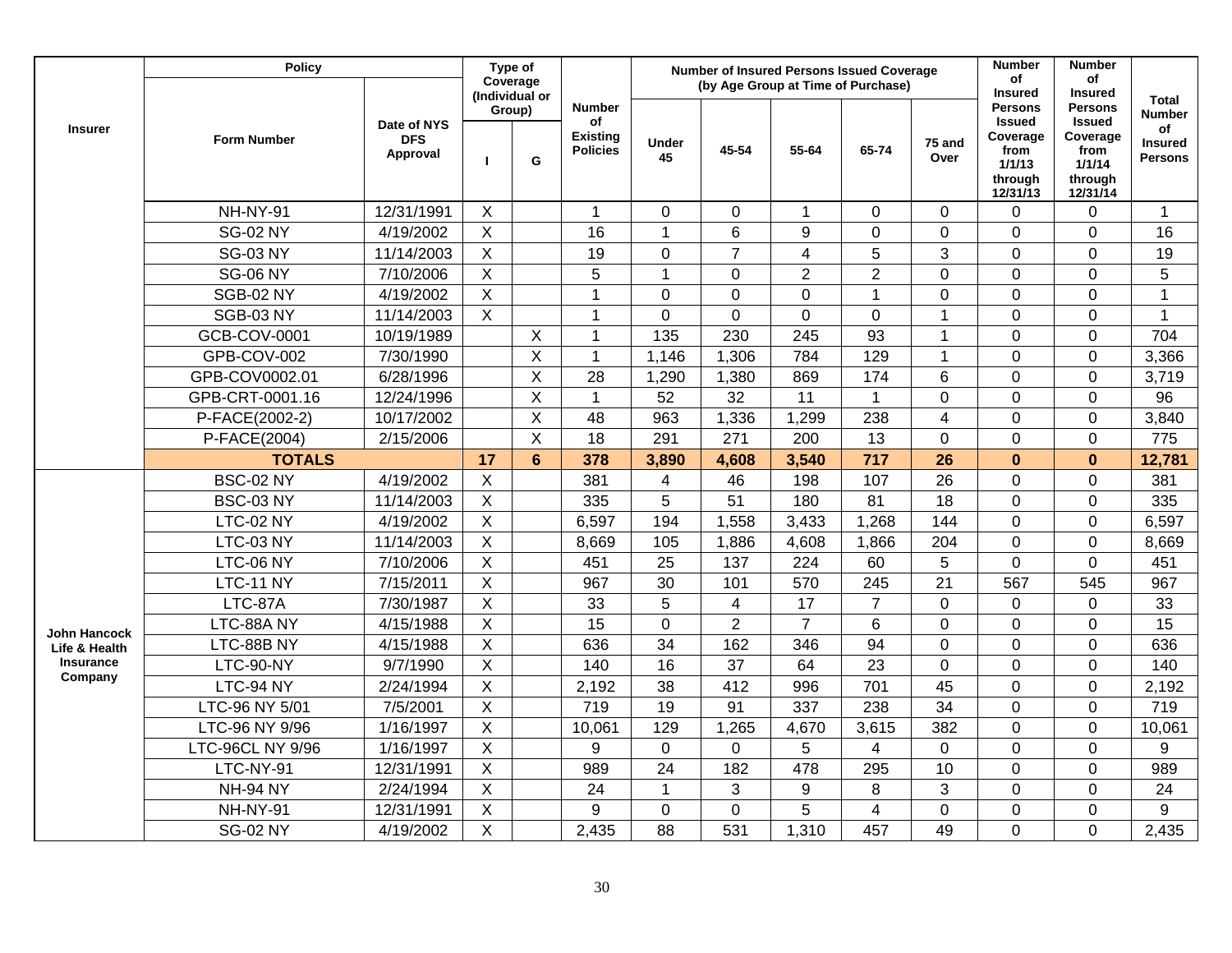|                                      | <b>Policy</b>      |                        |                | Type of<br>Coverage      |                                    |                |                | <b>Number of Insured Persons Issued Coverage</b> |                |                | <b>Number</b><br>of                               | <b>Number</b><br>of                               |                                        |
|--------------------------------------|--------------------|------------------------|----------------|--------------------------|------------------------------------|----------------|----------------|--------------------------------------------------|----------------|----------------|---------------------------------------------------|---------------------------------------------------|----------------------------------------|
|                                      |                    | Date of NYS            |                | (Individual or<br>Group) | <b>Number</b><br>of                |                |                | (by Age Group at Time of Purchase)               |                |                | <b>Insured</b><br><b>Persons</b><br><b>Issued</b> | <b>Insured</b><br><b>Persons</b><br><b>Issued</b> | <b>Total</b><br><b>Number</b>          |
| <b>Insurer</b>                       | <b>Form Number</b> | <b>DFS</b><br>Approval |                | G                        | <b>Existing</b><br><b>Policies</b> | Under<br>45    | 45-54          | 55-64                                            | 65-74          | 75 and<br>Over | Coverage<br>from<br>1/1/13<br>through<br>12/31/13 | Coverage<br>from<br>1/1/14<br>through<br>12/31/14 | of<br><b>Insured</b><br><b>Persons</b> |
|                                      | <b>SG-03 NY</b>    | 11/14/2003             | $\mathsf{X}$   |                          | 1,981                              | 90             | 458            | 1,005                                            | 392            | 36             | 0                                                 | $\mathbf 0$                                       | 1,981                                  |
|                                      | <b>SG-06 NY</b>    | 7/10/2006              | $\overline{X}$ |                          | 270                                | 22             | 70             | 140                                              | 36             | $\overline{2}$ | $\overline{0}$                                    | $\overline{0}$                                    | 270                                    |
|                                      | <b>SGB-02 NY</b>   | 4/19/2002              | $\overline{X}$ |                          | 88                                 | 3              | $\overline{7}$ | 54                                               | 18             | $6\phantom{1}$ | 0                                                 | $\overline{0}$                                    | 88                                     |
|                                      | <b>SGB-03 NY</b>   | 11/14/2003             | $\mathsf X$    |                          | 166                                | $\mathbf{1}$   | 29             | 78                                               | 45             | 13             | 0                                                 | 0                                                 | 166                                    |
|                                      | P-FACE(2009)       | 10/21/2008             |                | $\sf X$                  | 8                                  | 148            | 147            | 140                                              | 18             | $\Omega$       | $\overline{0}$                                    | $\mathbf 0$                                       | 453                                    |
|                                      | <b>TOTALS</b>      |                        | 22             | $\overline{1}$           | 37,175                             | 981            | 7,179          | 18,874                                           | 9,588          | 998            | 567                                               | 545                                               | 37,620                                 |
|                                      | LTC01-NY 6-99      | 10/18/2000             | $\mathsf{X}$   |                          | 916                                | 67             | 252            | 437                                              | 155            | 5              | 69                                                | 96                                                | 916                                    |
| <b>Knights of</b><br><b>Columbus</b> | NHC01-NY 6-99      | 10/18/2000             | $\mathsf X$    |                          | 182                                | 11             | 42             | 93                                               | 35             | $\mathbf{1}$   | 21                                                | 12                                                | 182                                    |
|                                      | <b>TOTALS</b>      |                        | $\overline{2}$ | $\mathbf{0}$             | 1,098                              | 78             | 294            | 530                                              | 190            | $6\phantom{a}$ | 90                                                | 108                                               | 1,098                                  |
|                                      | MM-200-P-NY        | 7/28/2002              | $\sf X$        |                          | 368                                | 9              | 144            | 298                                              | 84             | 6              | $\overline{0}$                                    | $\mathbf 0$                                       | 541                                    |
|                                      | MM-201-P-NY        | 7/28/2002              | $\mathsf{X}$   |                          | 4                                  | $\overline{0}$ | $\overline{2}$ | 3                                                | $\mathbf{1}$   | $\overline{0}$ | $\overline{0}$                                    | $\mathbf 0$                                       | $6\phantom{1}6$                        |
|                                      | MM-203-P-NY        | 7/28/2002              | X              |                          | 117                                | 22             | 74             | 81                                               | 15             | $\mathbf 0$    | $\overline{0}$                                    | $\mathbf 0$                                       | 192                                    |
|                                      | MM-204-P-NY        | 7/28/2002              | X              |                          | 1                                  | $\mathbf 0$    | 0              | $\mathbf{1}$                                     | 0              | $\overline{0}$ | $\overline{0}$                                    | $\overline{0}$                                    | 1                                      |
|                                      | MM-300-P-NY        | 3/13/2003              | $\mathsf{X}$   |                          | 609                                | 65             | 321            | 449                                              | 69             | $\overline{4}$ | 0                                                 | $\mathbf 0$                                       | 908                                    |
|                                      | MM-301-P-NY        | 3/13/2003              | $\mathsf X$    |                          | 6                                  | $\mathbf 0$    | 1              | 3                                                | $\mathbf{1}$   | $\mathbf{1}$   | 0                                                 | 0                                                 | 6                                      |
|                                      | MM-303-P-NY        | 3/13/2003              | $\mathsf X$    |                          | 313                                | 88             | 214            | 176                                              | 24             | 4              | $\mathbf 0$                                       | $\mathbf 0$                                       | 506                                    |
|                                      | MM-304-P-NY        | 3/13/2003              | $\mathsf X$    |                          | 1                                  | $\mathbf{1}$   | $\overline{0}$ | $\Omega$                                         | 0              | $\mathbf 0$    | $\Omega$                                          | $\mathbf 0$                                       | -1                                     |
|                                      | MM-400-P-NY        | 4/8/2005               | $\overline{X}$ |                          | 385                                | 23             | 187            | 316                                              | 50             | 3              | $\overline{0}$                                    | $\mathbf 0$                                       | 579                                    |
| <b>Massachusetts</b>                 | MM-401-P-NY        | 4/8/2005               | $\overline{X}$ |                          | $\overline{c}$                     | 1              | $\mathbf 1$    | $\overline{2}$                                   | $\mathbf 0$    | $\mathbf 0$    | 0                                                 | $\mathbf 0$                                       | 4                                      |
| <b>Mutual Life</b>                   | MM-402-P-NY        | 4/8/2005               | $\overline{X}$ |                          | 211                                | 43             | 140            | 161                                              | 14             | $\overline{0}$ | $\overline{0}$                                    | $\mathbf 0$                                       | 358                                    |
| <b>Insurance</b>                     | MM-403-P-NY        | 4/8/2005               | $\overline{X}$ |                          | 1                                  | $\overline{0}$ | 0              | $\mathbf{1}$                                     | 0              | $\overline{0}$ | $\overline{0}$                                    | $\mathbf 0$                                       | 1                                      |
| Company                              | MM500-P-NY         | 3/19/2008              | $\overline{X}$ |                          | 1,280                              | 66             | 343            | 677                                              | 182            | 12             | $\overline{0}$                                    | $\mathbf 0$                                       | 1,280                                  |
|                                      | MM501-P-NY         | 3/19/2008              | $\overline{X}$ |                          | 12                                 | $\mathbf{1}$   | $\overline{2}$ | 8                                                | $\mathbf{1}$   | $\mathbf 0$    | $\overline{0}$                                    | $\overline{0}$                                    | 12                                     |
|                                      | MM502-P-NY         | 3/19/2008              | X              |                          | 939                                | 63             | 140            | 158                                              | 31             | $\mathbf{1}$   | $\overline{0}$                                    | $\overline{0}$                                    | 393                                    |
|                                      | MM503-P-NY         | 3/19/2008              | $\mathsf{X}$   |                          | 4                                  | 3              | 0              | $\mathbf{1}$                                     | 0              | $\mathbf 0$    | $\mathbf 0$                                       | $\mathbf 0$                                       | 4                                      |
|                                      | MM504-P-NY         | 3/19/2008              | $\mathsf X$    |                          | 9                                  | $\overline{4}$ | $\overline{2}$ | 3                                                | $\overline{0}$ | $\mathbf 0$    | $\overline{0}$                                    | $\overline{0}$                                    | 9                                      |
|                                      | MM-500-P-1-NY      | 1/30/2012              | $\mathsf X$    |                          | 293                                | 14             | 86             | 144                                              | 48             | $\mathbf{1}$   | 70                                                | $\mathbf 0$                                       | 293                                    |
|                                      | MM-501-P-1-NY      | 1/30/2012              | $\sf X$        |                          | 5                                  | $\mathbf{1}$   | $\overline{0}$ | 3                                                | $\mathbf 1$    | $\overline{0}$ | $\overline{2}$                                    | $\overline{0}$                                    | $\overline{5}$                         |
|                                      | MM-502-P-1-NY      | 1/30/2012              | $\mathsf X$    |                          | $\overline{71}$                    | 11             | 24             | 35                                               | $\mathbf 1$    | $\overline{0}$ | 28                                                | $\overline{0}$                                    | $\overline{71}$                        |
|                                      | MM-503-P-1-NY      | 1/30/2012              | $\mathsf X$    |                          | 1                                  | $\mathbf 0$    | 0              | $\mathbf{1}$                                     | 0              | $\mathbf 0$    | 0                                                 | $\mathbf 0$                                       | $\mathbf{1}$                           |
|                                      | MM-504-P-1-NY      | 1/30/2012              | $\sf X$        |                          | $\overline{c}$                     | $\overline{1}$ | 1              | $\overline{0}$                                   | 0              | 0              | $\overline{0}$                                    | 0                                                 | $\overline{2}$                         |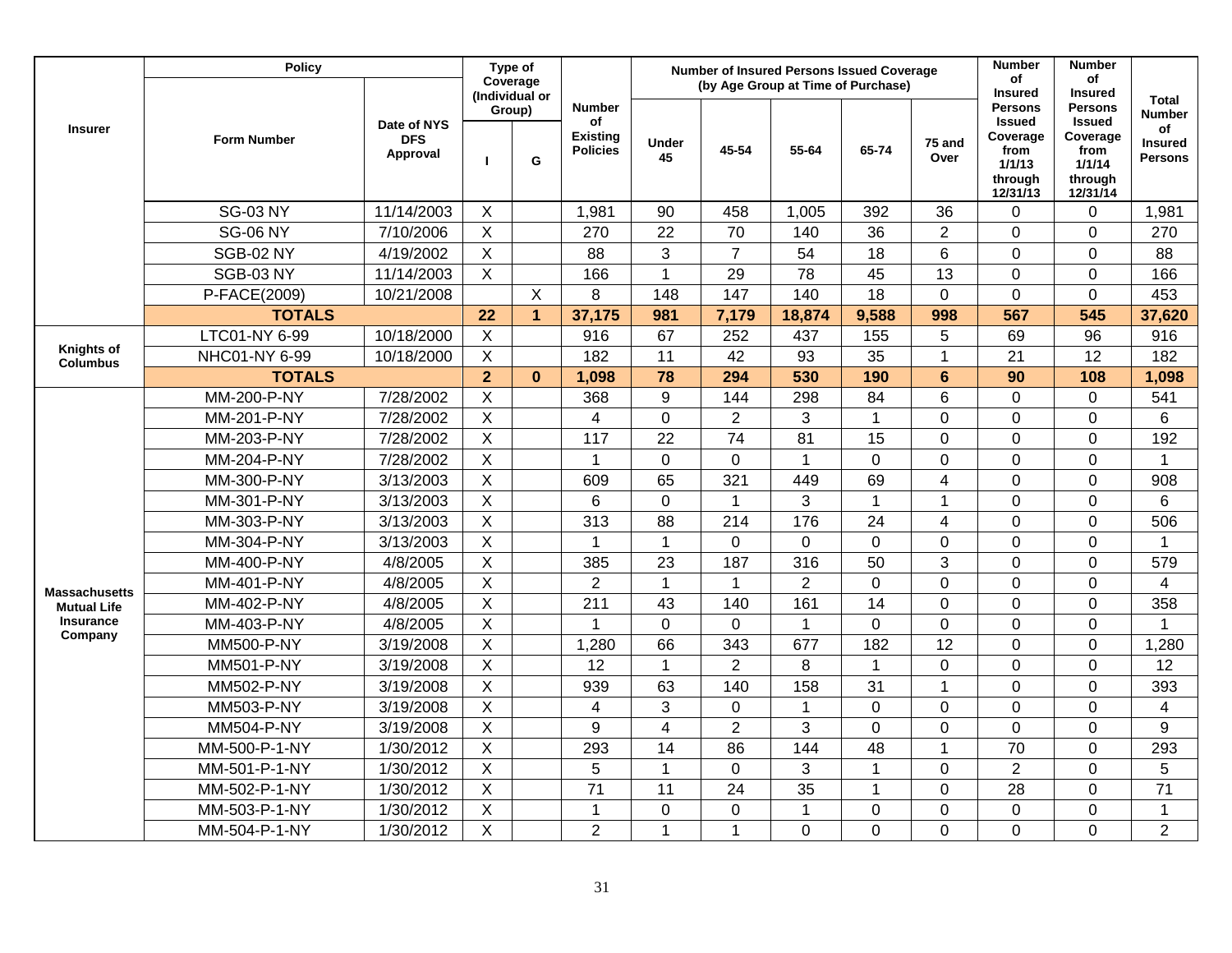|                                | <b>Policy</b>       |                                       | Type of                   | Coverage       |                                                           |                  | <b>Number of Insured Persons Issued Coverage</b><br>(by Age Group at Time of Purchase) |                 |                 |                 | <b>Number</b><br>of                                                                                    | <b>Number</b><br>οf                                                                                    |                                                                         |
|--------------------------------|---------------------|---------------------------------------|---------------------------|----------------|-----------------------------------------------------------|------------------|----------------------------------------------------------------------------------------|-----------------|-----------------|-----------------|--------------------------------------------------------------------------------------------------------|--------------------------------------------------------------------------------------------------------|-------------------------------------------------------------------------|
| <b>Insurer</b>                 | <b>Form Number</b>  | Date of NYS<br><b>DFS</b><br>Approval | (Individual or<br>п       | Group)<br>G    | <b>Number</b><br>οf<br><b>Existing</b><br><b>Policies</b> | Under<br>45      | 45-54                                                                                  | 55-64           | 65-74           | 75 and<br>Over  | <b>Insured</b><br><b>Persons</b><br><b>Issued</b><br>Coverage<br>from<br>1/1/13<br>through<br>12/31/13 | <b>Insured</b><br><b>Persons</b><br><b>Issued</b><br>Coverage<br>from<br>1/1/14<br>through<br>12/31/14 | <b>Total</b><br><b>Number</b><br>of<br><b>Insured</b><br><b>Persons</b> |
|                                | MM-500-P-2-NY       | 10/22/2012                            | $\sf X$                   |                | 371                                                       | 19               | 105                                                                                    | 190             | 56              | $\mathbf{1}$    | 169                                                                                                    | 229                                                                                                    | 371                                                                     |
|                                | MM-501-P-2-NY       | 10/22/2012                            | $\mathsf{X}$              |                | $\overline{2}$                                            | $\mathbf 0$      | $\mathbf{1}$                                                                           | $\mathbf{0}$    | 1               | $\overline{0}$  | 1                                                                                                      | $\overline{2}$                                                                                         | $\overline{2}$                                                          |
|                                | MM-502-P-2-NY       | 10/22/2012                            | $\overline{X}$            |                | 67                                                        | 13               | 21                                                                                     | $\overline{25}$ | $\overline{7}$  | $\mathbf{1}$    | 28                                                                                                     | 46                                                                                                     | 67                                                                      |
|                                | MM-503-P-2-NY       | 10/22/2012                            | $\mathsf X$               |                | 1                                                         | $\mathbf 0$      | $\mathbf 0$                                                                            | $\mathbf{1}$    | $\mathbf 0$     | $\pmb{0}$       | 0                                                                                                      | $\mathbf{1}$                                                                                           | $\mathbf{1}$                                                            |
|                                | MM-504-P-2-NY       | 10/22/2012                            | $\boldsymbol{\mathsf{X}}$ |                | $\overline{2}$                                            | $\mathbf 0$      | $\overline{2}$                                                                         | $\Omega$        | $\mathbf 0$     | $\mathbf 0$     | $\overline{0}$                                                                                         | 3                                                                                                      | $\overline{2}$                                                          |
|                                | <b>TOTALS</b>       |                                       | 27                        | $\bf{0}$       | 5,077                                                     | 448              | 1,811                                                                                  | 2,737           | 586             | 34              | 298                                                                                                    | 281                                                                                                    | 5,616                                                                   |
|                                | $LT-1-3$            | 10/1/1987                             | $\overline{X}$            |                | $\overline{2}$                                            | $\mathbf 0$      | $\mathbf 0$                                                                            | $\mathbf{1}$    | 1               | $\overline{0}$  | $\overline{0}$                                                                                         | 0                                                                                                      | $\overline{2}$                                                          |
|                                | LTC89-CD1           | 4/18/1987                             | $\overline{X}$            |                | 27                                                        | 0                | $\mathbf 1$                                                                            | 22              | 4               | $\mathbf 0$     | $\mathbf 0$                                                                                            | 0                                                                                                      | 27                                                                      |
|                                | LTC89-CD2           | 1/1/1989                              | $\overline{X}$            |                | 73                                                        | 14               | 15                                                                                     | 30              | 14              | $\mathbf 0$     | $\mathbf 0$                                                                                            | 0                                                                                                      | 73                                                                      |
|                                | LTC89-CD3           | 4/18/1989                             | $\overline{X}$            |                | 6                                                         | $\mathbf 0$      | $\mathbf 0$                                                                            | 5               | 1               | $\mathbf 0$     | $\overline{0}$                                                                                         | 0                                                                                                      | 6                                                                       |
|                                | LTC91-CD4-NY (1991) | 7/1/1991                              | $\overline{X}$            |                | 1,118                                                     | 15               | 88                                                                                     | 580             | 419             | 16              | $\mathbf 0$                                                                                            | 0                                                                                                      | 1,118                                                                   |
|                                | LTC-CD6-NY          | 3/30/1993                             | $\overline{X}$            |                | 9                                                         | $\mathbf 0$      | $\Omega$                                                                               | 3               | 6               | $\mathbf 0$     | $\Omega$                                                                                               | 0                                                                                                      | 9                                                                       |
|                                | LTC-LBP-NY          | 9/23/1994                             | $\sf X$                   |                | 377                                                       | $\overline{4}$   | 37                                                                                     | 152             | 176             | 8               | $\mathbf 0$                                                                                            | 0                                                                                                      | 377                                                                     |
|                                | LTC-CD8-NY          | 7/31/1995                             | $\sf X$                   |                | 179                                                       | $\overline{2}$   | 14                                                                                     | 81              | 68              | 14              | $\mathbf 0$                                                                                            | $\mathbf 0$                                                                                            | 179                                                                     |
|                                | LTC-LBP8-NY         | 7/31/1995                             | $\boldsymbol{\mathsf{X}}$ |                | 133                                                       | $\boldsymbol{0}$ | 5                                                                                      | 49              | 69              | 10              | 0                                                                                                      | $\mathbf 0$                                                                                            | 133                                                                     |
|                                | LTC-CD8TQ-NY        | 1/29/1997                             | $\boldsymbol{\mathsf{X}}$ |                | 102                                                       | 3                | $\overline{7}$                                                                         | 62              | 27              | 3               | $\mathbf 0$                                                                                            | $\mathbf 0$                                                                                            | 102                                                                     |
|                                | LTC-LBP8TQ-NY       | 1/29/1997                             | $\boldsymbol{\mathsf{X}}$ |                | 39                                                        | $\mathbf 0$      | $\overline{2}$                                                                         | 13              | 23              | $\mathbf{1}$    | $\overline{0}$                                                                                         | 0                                                                                                      | 39                                                                      |
| <b>MedAmerica</b>              | LTC-CD10-NY         | 4/15/1997                             | $\sf X$                   |                | 1,044                                                     | 34               | 153                                                                                    | 436             | 367             | 54              | $\overline{0}$                                                                                         | 0                                                                                                      | 1,044                                                                   |
| <b>Insurance</b><br>Company of | LTC-CD6TQ-NY        | 6/24/1997                             | $\overline{X}$            |                | 26                                                        | $\mathbf 0$      | $\mathbf{1}$                                                                           | 10              | 14              | $\mathbf{1}$    | $\mathbf 0$                                                                                            | 0                                                                                                      | 26                                                                      |
| <b>New York</b>                | LTC-LBP10-NY        | 4/15/1997                             | $\overline{X}$            |                | 111                                                       | $\mathbf{1}$     | 1                                                                                      | 19              | $\overline{71}$ | 19              | $\overline{0}$                                                                                         | $\mathbf 0$                                                                                            | 111                                                                     |
|                                | LTQ11-336-NY-998    | 3/22/2000                             | $\overline{X}$            |                | 1,039                                                     | 83               | 240                                                                                    | 455             | 219             | 42              | $\overline{0}$                                                                                         | $\mathbf 0$                                                                                            | 1,039                                                                   |
|                                | HTQ11-338-NY-998    | 3/23/2000                             | $\overline{X}$            |                | 458                                                       | $\mathbf{1}$     | 24                                                                                     | 152             | 211             | 70              | $\mathbf 0$                                                                                            | $\mathbf 0$                                                                                            | 458                                                                     |
|                                | NTQ11-337-NY-998    | 3/23/2000                             | $\overline{\mathsf{x}}$   |                | $\overline{54}$                                           | $\overline{0}$   | $\blacktriangleleft$                                                                   | 10              | 28              | $\overline{15}$ | $\overline{0}$                                                                                         | 0                                                                                                      | 54                                                                      |
|                                | PRT11-336-NY-998    | 2/20/2001                             | $\overline{\mathsf{x}}$   |                | 85                                                        | 5                | 9                                                                                      | 35              | 32              | $\overline{4}$  | $\mathbf 0$                                                                                            | 0                                                                                                      | 85                                                                      |
|                                | SPL-336-NY-et al    | 2/24/2002                             | $\sf X$                   |                | 2,854                                                     | 412              | 956                                                                                    | 1,160           | 305             | 21              | $\overline{0}$                                                                                         | 0                                                                                                      | 2,854                                                                   |
|                                | SPL2-336-NY-et al   | 3/14/2007                             | $\boldsymbol{\mathsf{X}}$ |                | 2,906                                                     | 398              | 980                                                                                    | 1,181           | 320             | 27              | 843                                                                                                    | 138                                                                                                    | 2,906                                                                   |
|                                | FC-336-NY-et al     | 5/1/2012                              | $\boldsymbol{\mathsf{X}}$ |                | 329                                                       | 46               | 79                                                                                     | 148             | 49              | $\overline{7}$  | 47                                                                                                     | 274                                                                                                    | 329                                                                     |
|                                | <b>TRL-336-NY</b>   | 11/2/2012                             | $\overline{X}$            |                | 13                                                        | $\mathbf 0$      | $\mathbf{1}$                                                                           | $6\phantom{1}$  | 6               | $\mathbf 0$     | 9                                                                                                      | $\overline{4}$                                                                                         | 13                                                                      |
|                                | LTC89-CD1           | 4/18/1987                             |                           | $\overline{X}$ | $\overline{2}$                                            | 0                | $\mathbf{1}$                                                                           | 19              | $\overline{2}$  | $\mathbf 0$     | $\overline{0}$                                                                                         | 0                                                                                                      | 22                                                                      |
|                                | LTC89-CD2           | 1/1/1989                              |                           | $\overline{X}$ | 13                                                        | 105              | 117                                                                                    | 101             | 24              | $\overline{2}$  | $\mathbf 0$                                                                                            | 0                                                                                                      | 349                                                                     |
|                                | LTC89-CD3           | 4/18/1989                             |                           | X              | $\overline{2}$                                            | 0                | $\overline{0}$                                                                         | $\overline{2}$  | 1               | $\mathbf 0$     | $\overline{0}$                                                                                         | 0                                                                                                      | 3                                                                       |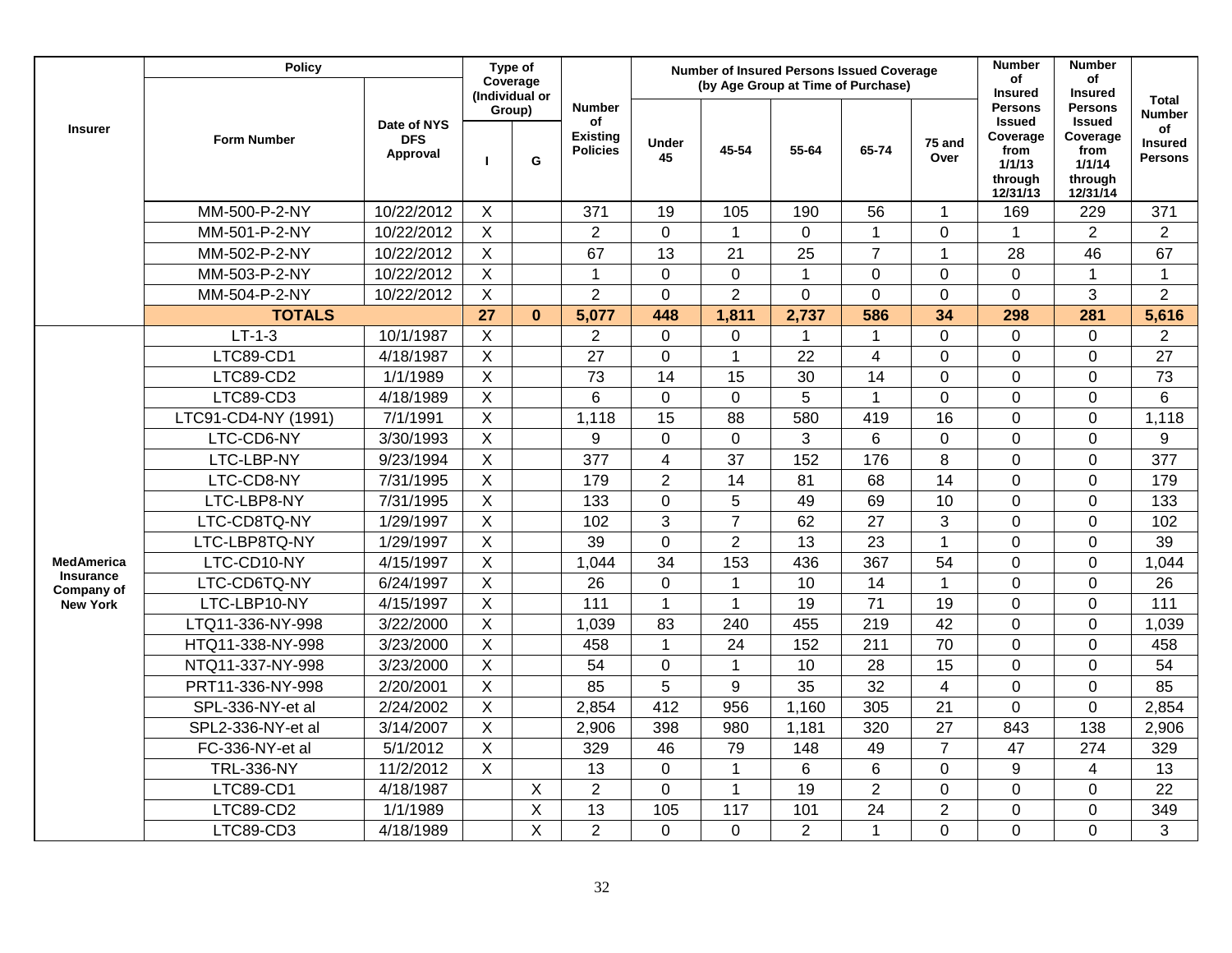|                             | <b>Policy</b>      |                                       |                | Type of<br>Coverage           |                                                           |                | <b>Number of Insured Persons Issued Coverage</b><br>(by Age Group at Time of Purchase) |                |                |                | <b>Number</b><br>of                                                                                    | <b>Number</b><br>of                                                                                    |                                                                         |
|-----------------------------|--------------------|---------------------------------------|----------------|-------------------------------|-----------------------------------------------------------|----------------|----------------------------------------------------------------------------------------|----------------|----------------|----------------|--------------------------------------------------------------------------------------------------------|--------------------------------------------------------------------------------------------------------|-------------------------------------------------------------------------|
| <b>Insurer</b>              | <b>Form Number</b> | Date of NYS<br><b>DFS</b><br>Approval | $\mathbf{I}$   | (Individual or<br>Group)<br>G | <b>Number</b><br>of<br><b>Existing</b><br><b>Policies</b> | Under<br>45    | 45-54                                                                                  | 55-64          | 65-74          | 75 and<br>Over | <b>Insured</b><br><b>Persons</b><br><b>Issued</b><br>Coverage<br>from<br>1/1/13<br>through<br>12/31/13 | <b>Insured</b><br><b>Persons</b><br><b>Issued</b><br>Coverage<br>from<br>1/1/14<br>through<br>12/31/14 | <b>Total</b><br><b>Number</b><br>of<br><b>Insured</b><br><b>Persons</b> |
|                             | GRP11-342-NY-999   | 3/24/2000                             |                | X                             | 30                                                        | 324            | 351                                                                                    | 199            | 23             | $\mathbf{1}$   | 0                                                                                                      | 0                                                                                                      | 898                                                                     |
|                             | NYG11-342-NY-200   | 6/1/2001                              |                | $\overline{\mathsf{x}}$       | $\mathbf{1}$                                              | 586            | 1,300                                                                                  | 1,152          | 214            | 12             | 78                                                                                                     | $\mathbf{1}$                                                                                           | 3,264                                                                   |
|                             | NYP11-342-NY-200   | 6/1/2001                              |                | $\sf X$                       | $\mathbf{1}$                                              | 3              | 10                                                                                     | 8              | 3              | $\mathbf{1}$   | $\overline{0}$                                                                                         | $\overline{0}$                                                                                         | 25                                                                      |
|                             | GRPSPL-342-NY      | 6/23/2005                             |                | $\sf X$                       | $\overline{\mathbf{4}}$                                   | 96             | 80                                                                                     | 44             | 5              | $\mathbf 0$    | $\mathbf{1}$                                                                                           | 4                                                                                                      | 225                                                                     |
|                             | NYG11-342-NY-0612  | 11/28/2012                            |                | X                             | $\mathbf{1}$                                              | 23             | 25                                                                                     | 23             | 5              | $\overline{0}$ | $\mathbf 0$                                                                                            | 76                                                                                                     | 76                                                                      |
|                             | <b>TOTALS</b>      |                                       | 22             | 8                             | 11,038                                                    | 2,155          | 4,498                                                                                  | 6,158          | 2,707          | 328            | 978                                                                                                    | 497                                                                                                    | 15,846                                                                  |
|                             | LCT <sub>1</sub>   | 5/6/1989                              | $\pmb{\times}$ |                               | 11                                                        | $\mathbf 0$    | $\overline{2}$                                                                         | $\overline{7}$ | $\overline{2}$ | $\overline{0}$ | $\overline{0}$                                                                                         | $\mathbf 0$                                                                                            | 11                                                                      |
| <b>MetLife</b>              | LCT <sub>2</sub>   | 3/18/1991                             | $\pmb{\times}$ |                               | 12,116                                                    | 171            | 1,670                                                                                  | 5,377          | 4,579          | 319            | 0                                                                                                      | $\mathbf 0$                                                                                            | 12,116                                                                  |
| <b>Insurance</b><br>Company | LCT4               | 12/30/1997                            | $\overline{X}$ |                               | 5,589                                                     | 97             | 965                                                                                    | 2,804          | 1,583          | 140            | $\overline{0}$                                                                                         | 0                                                                                                      | 5,589                                                                   |
|                             | <b>TOTALS</b>      |                                       | $\overline{3}$ | $\mathbf 0$                   | 17,716                                                    | 268            | 2,637                                                                                  | 8,188          | 6,164          | 459            | $\bf{0}$                                                                                               | $\mathbf{0}$                                                                                           | 17,716                                                                  |
|                             | <b>G.LTC197</b>    | 11/8/2002                             |                | $\mathsf X$                   | $\overline{7}$                                            | 407            | 1307                                                                                   | 3322           | 5404           | 4864           | 0                                                                                                      | 0                                                                                                      | 15304                                                                   |
|                             | G.LTC2097          | 11/8/2002                             |                | X                             | $\mathbf{1}$                                              | 14             | 125                                                                                    | 430            | 559            | 244            | 0                                                                                                      | 0                                                                                                      | 1372                                                                    |
|                             | G.LTC6997          | 2/27/2003                             |                | $\sf X$                       | $\mathbf 1$                                               | $\overline{0}$ | 0                                                                                      | $\mathbf 0$    | $\mathbf 0$    | $\mathbf 0$    | $\overline{0}$                                                                                         | $\overline{0}$                                                                                         | $\pmb{0}$                                                               |
|                             | <b>GLTC5098</b>    | 10/5/1998                             |                | X                             | $\mathbf{1}$                                              | $\mathbf 0$    | 0                                                                                      | $\overline{0}$ | $\mathbf{1}$   | $\overline{2}$ | 0                                                                                                      | $\mathbf 0$                                                                                            | 3                                                                       |
|                             | GPNP99-LTC         | 1/1/2001                              |                | X                             | 15                                                        | 563            | 2024                                                                                   | 5225           | 5650           | 2675           | $\overline{2}$                                                                                         | 0                                                                                                      | 16137                                                                   |
|                             | <b>LTC2007-NY</b>  | 3/3/2009                              | $\pmb{\times}$ |                               | 465                                                       | 21             | 55                                                                                     | 150            | 179            | 60             | 0                                                                                                      | 0                                                                                                      | 465                                                                     |
|                             | LTC-FAC-NY         | 8/9/2002                              | $\mathsf{X}$   |                               | 43                                                        | $\mathbf 1$    | 1                                                                                      | 13             | 26             | $\overline{2}$ | $\mathbf 0$                                                                                            | $\mathbf 0$                                                                                            | 43                                                                      |
|                             | LTC-IDEAL-NY       | 11/25/2002                            | $\mathsf{X}$   |                               | 2938                                                      | 43             | 133                                                                                    | 755            | 1505           | 502            | $\overline{0}$                                                                                         | $\mathbf 0$                                                                                            | 2938                                                                    |
|                             | LTC-PREM-NY        | 8/28/2002                             | $\mathsf X$    |                               | 267                                                       | 9              | 30                                                                                     | 86             | 91             | 51             | $\mathbf 0$                                                                                            | $\mathbf 0$                                                                                            | 267                                                                     |
| Metropolitan                | LTC-VAL-NY         | 8/9/2002                              | $\mathsf X$    |                               | 1809                                                      | 21             | 71                                                                                     | 411            | 916            | 390            | $\mathbf 0$                                                                                            | $\mathbf 0$                                                                                            | 1809                                                                    |
| <b>Life Insurance</b>       | LTC2-FAC-NY        | 7/20/2005                             | $\overline{X}$ |                               | 19                                                        | $\mathbf 0$    | $\overline{2}$                                                                         | $\overline{4}$ | 11             | $\overline{2}$ | $\overline{0}$                                                                                         | $\mathbf{1}$                                                                                           | 19                                                                      |
| Company                     | LTC2-IDEAL-NY      | 7/20/2005                             | $\mathsf X$    |                               | 1434                                                      | 19             | 81                                                                                     | 389            | 710            | 235            | $\mathbf{1}$                                                                                           | $\overline{0}$                                                                                         | 1434                                                                    |
|                             | LTC2-PREM-NY       | 7/20/2005                             | $\overline{X}$ |                               | 259                                                       | $\overline{4}$ | 14                                                                                     | 75             | 122            | 44             | 0                                                                                                      | $\mathbf 0$                                                                                            | 259                                                                     |
|                             | LTC2-VAL-NY        | 7/20/2005                             | X              |                               | 1927                                                      | 25             | 117                                                                                    | 533            | 950            | 302            | $\overline{0}$                                                                                         | $\overline{0}$                                                                                         | 1927                                                                    |
|                             | LTC2007-ML-NY      | 6/5/2009                              | $\mathsf{X}$   |                               | 99                                                        | $\overline{2}$ | 12                                                                                     | 39             | 33             | 13             | 0                                                                                                      | 0                                                                                                      | 99                                                                      |
|                             | LTC-FAC-ML-NY      | 11/25/2002                            | $\mathsf{X}$   |                               | 3                                                         | $\mathbf{1}$   | 0                                                                                      | $\mathbf 0$    | $\mathbf{1}$   | $\mathbf{1}$   | $\overline{0}$                                                                                         | 0                                                                                                      | 3                                                                       |
|                             | LTC-IDEAL-ML-NY    | 11/25/2002                            | $\pmb{\times}$ |                               | 370                                                       | 5              | 25                                                                                     | 114            | 166            | 60             | $\overline{0}$                                                                                         | 0                                                                                                      | 370                                                                     |
|                             | LTC-PREM-ML-NY     | 11/25/2002                            | $\sf X$        |                               | 36                                                        | $\overline{0}$ | 3                                                                                      | 14             | 10             | 9              | $\overline{0}$                                                                                         | $\mathbf 0$                                                                                            | 36                                                                      |
|                             | LTC-VAL-ML-NY      | 11/25/2002                            | $\sf X$        |                               | 397                                                       | 9              | 31                                                                                     | 98             | 203            | 56             | $\overline{0}$                                                                                         | $\mathbf 0$                                                                                            | 397                                                                     |
|                             | LTC2-FAC-ML-NY     | 9/6/2005                              | $\sf X$        |                               | $\overline{7}$                                            | $\mathbf 0$    | 3                                                                                      | $\overline{2}$ | 1              | $\mathbf 1$    | $\mathbf 0$                                                                                            | $\mathbf 0$                                                                                            | $\overline{7}$                                                          |
|                             | LTC2-IDEAL-ML-NY   | 9/6/2005                              | X              |                               | 756                                                       | 16             | 46                                                                                     | 246            | 363            | 85             | $\overline{0}$                                                                                         | $\mathbf 0$                                                                                            | 756                                                                     |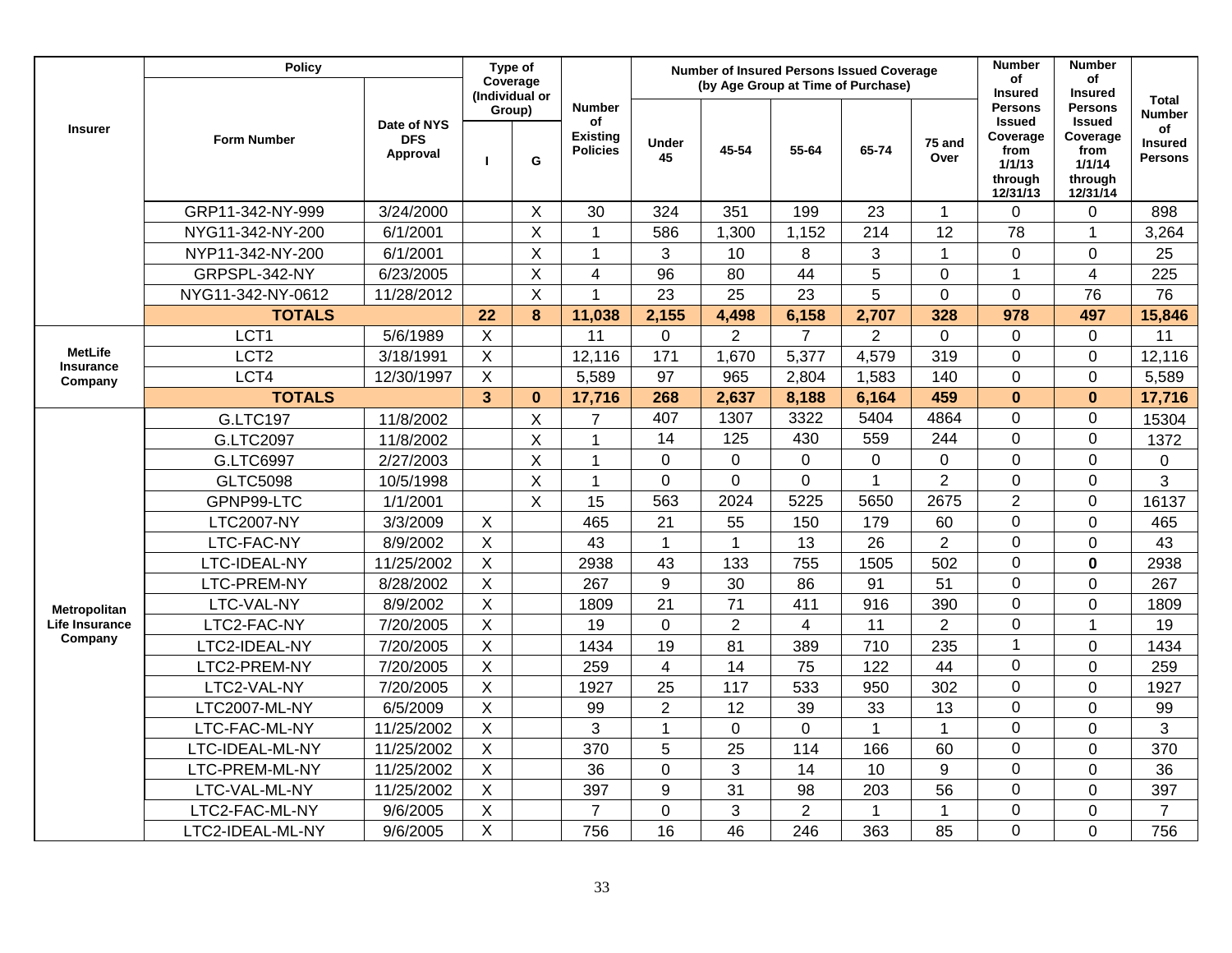|                                          | <b>Policy</b>      |                                       |                           | Type of<br>Coverage<br>(Individual or |                                                           |                          |                | <b>Number of Insured Persons Issued Coverage</b><br>(by Age Group at Time of Purchase) |                |                 | <b>Number</b><br>of<br><b>Insured</b>                                                | <b>Number</b><br>of<br><b>Insured</b>                                                |                                                                  |
|------------------------------------------|--------------------|---------------------------------------|---------------------------|---------------------------------------|-----------------------------------------------------------|--------------------------|----------------|----------------------------------------------------------------------------------------|----------------|-----------------|--------------------------------------------------------------------------------------|--------------------------------------------------------------------------------------|------------------------------------------------------------------|
| <b>Insurer</b>                           | <b>Form Number</b> | Date of NYS<br><b>DFS</b><br>Approval | п                         | Group)<br>G                           | <b>Number</b><br>of<br><b>Existing</b><br><b>Policies</b> | Under<br>45              | 45-54          | 55-64                                                                                  | 65-74          | 75 and<br>Over  | <b>Persons</b><br><b>Issued</b><br>Coverage<br>from<br>1/1/13<br>through<br>12/31/13 | <b>Persons</b><br><b>Issued</b><br>Coverage<br>from<br>1/1/14<br>through<br>12/31/14 | <b>Total</b><br>Number<br>of<br><b>Insured</b><br><b>Persons</b> |
|                                          | LTC2-PREM-ML-NY    | 9/6/2005                              | X                         |                                       | 154                                                       | 3                        | 13             | 50                                                                                     | 72             | 16              | 0                                                                                    | 0                                                                                    | 154                                                              |
|                                          | LTC2-VAL-ML-NY     | 9/6/2005                              | $\mathsf X$               |                                       | 1065                                                      | 42                       | 86             | 321                                                                                    | 491            | 125             | $\overline{2}$                                                                       | 0                                                                                    | 1065                                                             |
|                                          | 1LTC-97-NY (00)    | 5/25/1999                             | $\overline{X}$            |                                       | 2111                                                      | $\mathbf{1}$             | 14             | 248                                                                                    | 922            | 926             | 0                                                                                    | 0                                                                                    | 2111                                                             |
|                                          | 2LTC-97-NY (00)    | 5/25/1999                             | X                         |                                       | 45                                                        | $\overline{0}$           | $\mathbf{1}$   | $\overline{1}$                                                                         | 9              | 34              | 0                                                                                    | $\overline{0}$                                                                       | 45                                                               |
|                                          | <b>LTC.02</b>      | 12/23/1991                            | $\overline{X}$            |                                       | 636                                                       | $\mathbf 0$              | $\mathbf 0$    | 14                                                                                     | 69             | 553             | $\mathbf 0$                                                                          | 0                                                                                    | 636                                                              |
|                                          | <b>LTC.03</b>      | 3/31/1999                             | $\mathsf X$               |                                       | 1227                                                      | $\mathbf{1}$             | $\overline{0}$ | 17                                                                                     | 228            | 981             | 0                                                                                    | $\mathbf 0$                                                                          | 1227                                                             |
|                                          | TCL-LTC.04 (NY)    | 3/21/2000                             | $\overline{X}$            |                                       | 1267                                                      | 0                        | $\overline{7}$ | 69                                                                                     | 438            | 753             | $\mathbf 0$                                                                          | $\mathbf 0$                                                                          | 1267                                                             |
|                                          | <b>TOTAL</b>       |                                       | 23                        | 5                                     | 17,359                                                    | 1,207                    | 4,201          | 12,626                                                                                 | 19,130         | 12,986          | 5                                                                                    | $\overline{1}$                                                                       | 50,150                                                           |
|                                          | LTC04              | 1/27/2005                             | $\mathsf X$               |                                       | 488                                                       | 10                       | 100            | 270                                                                                    | 100            | 8               | $\overline{0}$                                                                       | $\overline{0}$                                                                       | 488                                                              |
|                                          | <b>HCA</b>         | 6/22/2000                             | $\mathsf{X}$              |                                       | 25                                                        | $\mathbf{1}$             | 6              | $6\phantom{1}6$                                                                        | 10             | $\overline{2}$  | 0                                                                                    | 0                                                                                    | 25                                                               |
|                                          | <b>HCAQ</b>        | 6/22/2000                             | $\mathsf{X}$              |                                       | 72                                                        | $\overline{2}$           | 9              | 24                                                                                     | 31             | $6\phantom{1}6$ | 0                                                                                    | 0                                                                                    | 72                                                               |
|                                          | <b>LT50</b>        | 5/12/1998                             | $\boldsymbol{\mathsf{X}}$ |                                       | 224                                                       | 11                       | 42             | 87                                                                                     | 75             | $9\,$           | 0                                                                                    | 0                                                                                    | 224                                                              |
|                                          | <b>LTA</b>         | 6/22/2000                             | $\mathsf{X}$              |                                       | 21                                                        | $\mathbf{1}$             | $\overline{4}$ | 10                                                                                     | 6              | $\mathbf 0$     | 0                                                                                    | 0                                                                                    | 21                                                               |
|                                          | <b>LTAQ</b>        | 6/22/2000                             | $\boldsymbol{\mathsf{X}}$ |                                       | 173                                                       | 8                        | 55             | 87                                                                                     | 21             | $\overline{2}$  | $\overline{0}$                                                                       | 0                                                                                    | 173                                                              |
|                                          | LTC12              | 4/28/1993                             | $\boldsymbol{\mathsf{X}}$ |                                       | 89                                                        | $\mathbf{1}$             | 9              | $\overline{47}$                                                                        | 32             | $\mathbf 0$     | $\overline{0}$                                                                       | 0                                                                                    | 89                                                               |
|                                          | LTC17              | 4/28/1993                             | $\sf X$                   |                                       | 42                                                        | 5                        | 10             | 22                                                                                     | 5              | $\mathbf 0$     | $\mathbf 0$                                                                          | 0                                                                                    | 42                                                               |
| <b>Mutual of</b>                         | <b>LTI12</b>       | 4/28/1993                             | $\sf X$                   |                                       | $\mathbf 1$                                               | 0                        | $\mathbf 0$    | $\mathbf{1}$                                                                           | 0              | $\mathbf 0$     | $\overline{0}$                                                                       | 0                                                                                    | $\mathbf 1$                                                      |
| Omaha<br><b>Insurance</b>                | <b>LTM12</b>       | 4/28/1993                             | X                         |                                       | 8                                                         | $\mathbf{1}$             | $\overline{2}$ | 3                                                                                      | $\overline{2}$ | $\mathbf 0$     | $\overline{0}$                                                                       | 0                                                                                    | 8                                                                |
| Company                                  | <b>NH11</b>        | 1/28/1988                             | $\mathsf X$               |                                       | 11                                                        | 0                        | $\overline{2}$ | 8                                                                                      | $\mathbf 0$    | $\mathbf{1}$    | $\overline{0}$                                                                       | 0                                                                                    | 11                                                               |
|                                          | <b>NH27</b>        | 2/3/1989                              | $\boldsymbol{\mathsf{X}}$ |                                       | 31                                                        | 6                        | $6\phantom{1}$ | 9                                                                                      | 10             | $\mathbf 0$     | $\overline{0}$                                                                       | 0                                                                                    | 31                                                               |
|                                          | <b>NH28</b>        | 2/3/1989                              | $\boldsymbol{\mathsf{X}}$ |                                       | 14                                                        | $\mathbf{1}$             | $\overline{2}$ | $6\phantom{1}6$                                                                        | 5              | $\mathbf 0$     | $\overline{0}$                                                                       | 0                                                                                    | 14                                                               |
|                                          | NH <sub>3</sub>    | 12/10/1984                            | $\mathsf{X}$              |                                       | $\overline{2}$                                            | 0                        | $\mathbf 0$    | $\mathbf 0$                                                                            | $\overline{2}$ | $\mathbf 0$     | 0                                                                                    | 0                                                                                    | $\overline{2}$                                                   |
|                                          | <b>NH50</b>        | 4/17/1998                             | $\mathsf{X}$              |                                       | 13                                                        | $\mathbf 0$              | $\mathbf 1$    | $6\phantom{1}6$                                                                        | 6              | $\mathbf 0$     | 0                                                                                    | 0                                                                                    | 13                                                               |
|                                          | <b>NHA</b>         | 6/22/2000                             | $\overline{X}$            |                                       | 53                                                        | $\overline{2}$           | 11             | $\overline{24}$                                                                        | 15             | $\overline{1}$  | $\Omega$                                                                             | 0                                                                                    | 53                                                               |
|                                          | <b>NHAQ</b>        | 6/22/2000                             | X                         |                                       | 293                                                       | 10                       | 81             | 147                                                                                    | 46             | 9               | $\overline{0}$                                                                       | 0                                                                                    | 293                                                              |
|                                          | LTC09              | 2/1/2010                              | $\sf X$                   |                                       | 3,501                                                     | 95                       | 621            | 2,077                                                                                  | 659            | 49              | 529                                                                                  | 669                                                                                  | 3,501                                                            |
|                                          | <b>TOTALS</b>      |                                       | $\overline{18}$           | $\mathbf{0}$                          | 5,061                                                     | 154                      | 961            | 2,834                                                                                  | 1,025          | 87              | 529                                                                                  | 669                                                                                  | 5,061                                                            |
|                                          | 21084(NY)          | 5/15/1995                             | $\mathsf X$               |                                       | 6                                                         | $\mathbf 0$              | $\mathbf 0$    | 4                                                                                      | $\overline{2}$ | $\mathbf 0$     | 0                                                                                    | 0                                                                                    | 6                                                                |
| <b>New York Life</b><br><b>Insurance</b> | 21073(NY)          | 5/15/1995                             | $\mathsf X$               |                                       | 55                                                        | $\mathbf 0$              | $\overline{2}$ | 33                                                                                     | 15             | 5               | 0                                                                                    | $\mathbf 0$                                                                          | 55                                                               |
| Company                                  | G-6601             | 6/14/1996                             |                           | X                                     | 3                                                         | $\overline{2}$           | $\mathbf 0$    | $\mathbf 0$                                                                            | $\mathbf{1}$   | $\mathbf 0$     | 0                                                                                    | $\mathbf 0$                                                                          | 3                                                                |
|                                          | G-9065             | 12/16/1998                            |                           | $\sf X$                               | 57                                                        | $\overline{\mathcal{L}}$ | 14             | 19                                                                                     | 20             | $\Omega$        | $\overline{0}$                                                                       | $\overline{0}$                                                                       | 57                                                               |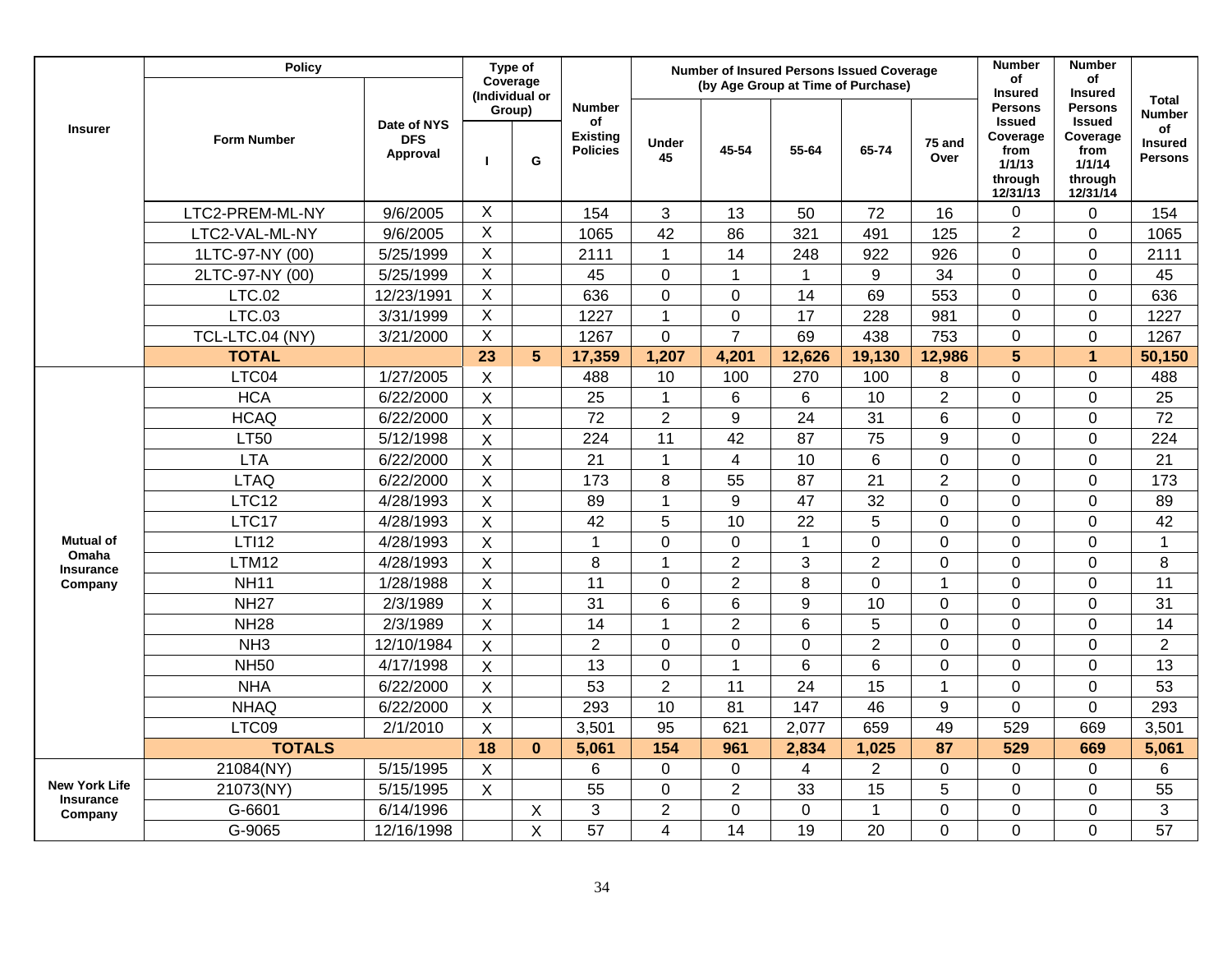|                                                  | <b>Policy</b>                             |                                       |                | Type of<br>Coverage |                                                           |                    | <b>Number of Insured Persons Issued Coverage</b><br>(by Age Group at Time of Purchase) |                 |                |                | <b>Number</b><br>of<br><b>Insured</b>                                                | <b>Number</b><br>of<br><b>Insured</b>                                                |                                                                         |
|--------------------------------------------------|-------------------------------------------|---------------------------------------|----------------|---------------------|-----------------------------------------------------------|--------------------|----------------------------------------------------------------------------------------|-----------------|----------------|----------------|--------------------------------------------------------------------------------------|--------------------------------------------------------------------------------------|-------------------------------------------------------------------------|
| <b>Insurer</b>                                   | <b>Form Number</b>                        | Date of NYS<br><b>DFS</b><br>Approval | Group)<br>L    | (Individual or<br>G | <b>Number</b><br>of<br><b>Existing</b><br><b>Policies</b> | <b>Under</b><br>45 | 45-54                                                                                  | 55-64           | 65-74          | 75 and<br>Over | <b>Persons</b><br><b>Issued</b><br>Coverage<br>from<br>1/1/13<br>through<br>12/31/13 | <b>Persons</b><br><b>Issued</b><br>Coverage<br>from<br>1/1/14<br>through<br>12/31/14 | <b>Total</b><br><b>Number</b><br>of<br><b>Insured</b><br><b>Persons</b> |
|                                                  | ILTC-4300(NY)(0197)                       | $\overline{2}/11/1998$                | $\mathsf X$    |                     | 3,161                                                     | 464                | 1,136                                                                                  | 1,047           | 472            | 42             | $\mathbf 0$                                                                          | $\mathbf 0$                                                                          | 3,161                                                                   |
|                                                  | INH-4300(NY)(0197)                        | 2/11/1998                             | $\overline{X}$ |                     | 23                                                        | $\overline{1}$     | 3                                                                                      | 9               | $\overline{7}$ | 3              | $\overline{0}$                                                                       | $\overline{0}$                                                                       | 23                                                                      |
|                                                  | INH-5000(NY)(1001)                        | 12/20/2002                            | $\overline{X}$ |                     | 47                                                        | $\overline{5}$     | $\overline{16}$                                                                        | $\overline{17}$ | 8              | $\overline{1}$ | $\overline{0}$                                                                       | $\overline{2}$                                                                       | 47                                                                      |
|                                                  | ILTC-5000(NY)(1001)                       | 12/20/2002                            | $\mathsf{X}$   |                     | 5,512                                                     | 873                | 1,889                                                                                  | 2,088           | 612            | 50             | 286                                                                                  | 369                                                                                  | 5,512                                                                   |
|                                                  | FNH-5000(NY)(0503)                        | 5/18/2004                             | $\mathsf{X}$   |                     | 6                                                         | $\mathbf{1}$       | $\mathbf{1}$                                                                           | $\overline{2}$  | $\mathbf{1}$   | $\overline{1}$ | 0                                                                                    | 3                                                                                    | 6                                                                       |
|                                                  | FLTC-5000(NY)(0503)                       | 5/18/2004                             | X              |                     | 1,112                                                     | 302                | 386                                                                                    | 351             | 64             | 9              | 59                                                                                   | 82                                                                                   | 1,112                                                                   |
|                                                  | <b>TOTALS</b>                             |                                       | $\bf{8}$       | $\overline{2}$      | 9,982                                                     | 1,652              | 3,447                                                                                  | 3,570           | 1,202          | 111            | 345                                                                                  | 456                                                                                  | 9,982                                                                   |
|                                                  | RS. LTC.(1101)                            | 10/29/2001                            | $\mathsf{X}$   |                     | 2,757                                                     | 273                | 985                                                                                    | 1,176           | 297            | 26             | $\mathbf 0$                                                                          | $\mathbf 0$                                                                          | 2,757                                                                   |
|                                                  | RS.LTC.ML.(1101)                          | 8/22/2002                             | $\mathsf{X}$   |                     | 425                                                       | 114                | 120                                                                                    | 155             | 34             | $\overline{2}$ | $\overline{0}$                                                                       | 0                                                                                    | 425                                                                     |
| Northwestern                                     | RS.LTC.(0708)                             | 6/16/2008                             | $\mathsf{X}$   |                     | 1,414                                                     | 165                | 493                                                                                    | 593             | 154            | 9              | 0                                                                                    | $\mathbf 0$                                                                          | 1,414                                                                   |
| <b>Long Term</b><br><b>Care Insurance</b>        | RS.LTC.ML.(0708)                          | 6/16/2008                             | $\mathsf{X}$   |                     | 217                                                       | 71                 | 57                                                                                     | 68              | 20             | $\mathbf{1}$   | $\Omega$                                                                             | $\mathbf 0$                                                                          | 217                                                                     |
| Company                                          | TT.LTC.(1010)                             | 6/16/2010                             | $\mathsf{X}$   |                     | 4,795                                                     | 784                | 1,710                                                                                  | 1,857           | 425            | 19             | 1,093                                                                                | 934                                                                                  | 4,795                                                                   |
|                                                  | TT.LTC.ML.(1010)                          | 6/16/2010                             | $\mathsf X$    |                     | 806                                                       | 343                | 251                                                                                    | 177             | 35             | $\mathbf 0$    | 153                                                                                  | 123                                                                                  | 806                                                                     |
|                                                  | <b>TOTALS</b>                             |                                       | $6\phantom{a}$ | $\mathbf{0}$        | 10,414                                                    | 1,750              | 3,616                                                                                  | 4,026           | 965            | 57             | 1,246                                                                                | 1,057                                                                                | 10,414                                                                  |
|                                                  | 83500 LTCR 8002, et al.<br>(AICPA GLTC-1) | 6/30/1993                             |                | X                   | $\mathbf{1}$                                              | 1,377              | 446                                                                                    | 170             | 30             | 3              | $\mathbf 0$                                                                          | $\mathbf 0$                                                                          | 2,026                                                                   |
|                                                  | 83500 GR1045 et al (GLTC-<br>2)           | 6/30/1998                             |                | X                   | 18                                                        | 477                | 510                                                                                    | 272             | 34             | 3              | 3                                                                                    | $\mathbf 0$                                                                          | 1,296                                                                   |
|                                                  | 83500 LTCR 200, LTC U<br>2001             | 10/4/1995                             |                |                     |                                                           |                    |                                                                                        |                 |                |                |                                                                                      |                                                                                      |                                                                         |
|                                                  | 83500 COV 1004                            | 7/6/1999                              |                |                     |                                                           |                    |                                                                                        |                 |                |                |                                                                                      |                                                                                      |                                                                         |
| <b>Prudential</b>                                | 83500 COV 1004                            | 12/1/2000                             |                |                     |                                                           |                    |                                                                                        |                 |                |                |                                                                                      |                                                                                      |                                                                         |
| <b>Insurance</b><br>Company of<br><b>America</b> | 83500 BFW 5005, et al<br>(GLTC-3/3.5)     | 5/29/2002                             |                | X                   | 48                                                        | 3,750              | 4,789                                                                                  | 3,940           | 728            | 38             | 178                                                                                  | 3                                                                                    | 13,245                                                                  |
|                                                  | 83500 COV 5022, et al<br>$(GLTC-4)$       | 10/28/2008                            |                | $\mathsf{X}$        | 18                                                        | 1,085              | 1,798                                                                                  | 1,471           | 228            | 9              | 484                                                                                  | 6                                                                                    | 4,591                                                                   |
|                                                  | GRP 99210 (ILTC-1<br>SIMPLE)              | 6/10/1999                             | $\mathsf{X}$   |                     | 600                                                       | 30                 | 126                                                                                    | 275             | 160            | 9              | $\mathbf 0$                                                                          | $\mathbf 0$                                                                          | 600                                                                     |
|                                                  | GRP 99211 (ILTC-1<br>COMPOUND)            | 6/10/1999                             | X              |                     | 1,242                                                     | 172                | 492                                                                                    | 485             | 93             | $\mathbf 0$    | $\mathbf 0$                                                                          | $\mathbf 0$                                                                          | 1,242                                                                   |
|                                                  | GRP 99212 (ILTC-1<br>PERIODIC)            | 6/10/1999                             | $\mathsf X$    |                     | 516                                                       | 20                 | 89                                                                                     | 207             | 172            | 28             | $\mathbf 0$                                                                          | 0                                                                                    | 516                                                                     |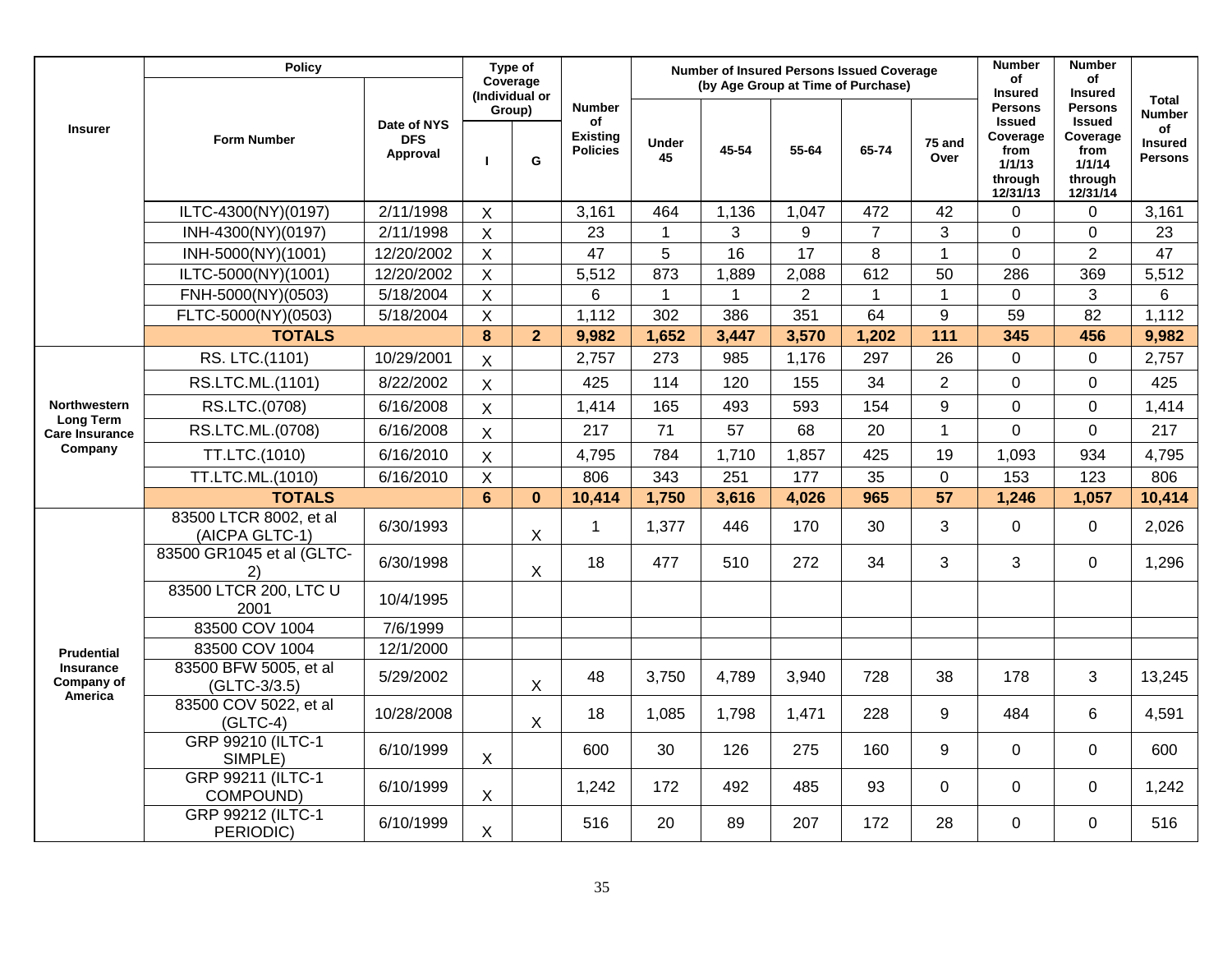|                                                                        | <b>Policy</b>                      |                                       |                         | Type of<br>Coverage<br>(Individual or |                                                           |                    | <b>Number of Insured Persons Issued Coverage</b><br>(by Age Group at Time of Purchase) |             |                         |                 | <b>Number</b><br>of<br><b>Insured</b>                                                | <b>Number</b><br>οf<br><b>Insured</b>                                                |                                                                         |
|------------------------------------------------------------------------|------------------------------------|---------------------------------------|-------------------------|---------------------------------------|-----------------------------------------------------------|--------------------|----------------------------------------------------------------------------------------|-------------|-------------------------|-----------------|--------------------------------------------------------------------------------------|--------------------------------------------------------------------------------------|-------------------------------------------------------------------------|
| <b>Insurer</b>                                                         | <b>Form Number</b>                 | Date of NYS<br><b>DFS</b><br>Approval | п                       | Group)<br>G                           | <b>Number</b><br>of<br><b>Existing</b><br><b>Policies</b> | <b>Under</b><br>45 | 45-54                                                                                  | 55-64       | 65-74                   | 75 and<br>Over  | <b>Persons</b><br><b>Issued</b><br>Coverage<br>from<br>1/1/13<br>through<br>12/31/13 | <b>Persons</b><br><b>Issued</b><br>Coverage<br>from<br>1/1/14<br>through<br>12/31/14 | <b>Total</b><br><b>Number</b><br>of<br><b>Insured</b><br><b>Persons</b> |
|                                                                        | GRP 112552 (ILTC-2)                | 9/3/2003                              | $\mathsf{X}$            |                                       | 1,506                                                     | 91                 | 459                                                                                    | 671         | 255                     | 30              | $\Omega$                                                                             | $\Omega$                                                                             | 1,506                                                                   |
|                                                                        | GRP 112622 (ILTC-2<br>Franchise)   | 9/3/2003                              | $\mathsf X$             |                                       | 328                                                       | 26                 | 73                                                                                     | 167         | 61                      | $\mathbf{1}$    | $\mathbf 0$                                                                          | 0                                                                                    | 328                                                                     |
|                                                                        | GRP 113141 (ILTC-3)                | 10/18/2006                            | $\mathsf{X}$            |                                       | 2,367                                                     | 143                | 662                                                                                    | 1,105       | 421                     | 36              | 0                                                                                    | 0                                                                                    | 2,367                                                                   |
|                                                                        | GRP 113772 (ILTC-3<br>Franchise)   | 8/16/2007                             | $\mathsf X$             |                                       | 1,568                                                     | 167                | 374                                                                                    | 772         | 233                     | 22              | $\mathbf 0$                                                                          | $\mathbf 0$                                                                          | 1,568                                                                   |
|                                                                        | GRP 114201 (Evolution)             | 10/2/2009                             | $\mathsf X$             |                                       | 53                                                        | $\overline{7}$     | 19                                                                                     | 23          | $\overline{\mathbf{4}}$ | $\mathbf 0$     | $\Omega$                                                                             | 0                                                                                    | 53                                                                      |
|                                                                        | GRP 114202<br>(EvolutionFranchise) | 10/27/2009                            | $\mathsf X$             |                                       | 25                                                        | 6                  | 4                                                                                      | 9           | 6                       | $\mathbf 0$     | 0                                                                                    | 0                                                                                    | 25                                                                      |
|                                                                        | <b>TOTALS</b>                      |                                       | 9                       | $\overline{\mathbf{4}}$               | 8,290                                                     | 7,351              | 9,841                                                                                  | 9,567       | 2,425                   | 179             | 665                                                                                  | 9                                                                                    | 29,363                                                                  |
| <b>River Source</b>                                                    | 38240                              | 10/20/1989                            | X                       |                                       | 353                                                       | 0                  | 35                                                                                     | 229         | 87                      | $\overline{2}$  | 0                                                                                    | 0                                                                                    | 353                                                                     |
| <b>Life Insurance</b>                                                  | 38240C                             | 12/31/1991                            | $\mathsf X$             |                                       | 460                                                       | $\mathbf 0$        | 35                                                                                     | 287         | 133                     | 5               | 0                                                                                    | $\mathbf 0$                                                                          | 460                                                                     |
| Company of                                                             | 38225                              | 8/31/1994                             | $\mathsf{X}$            |                                       | 3,152                                                     | 66                 | 868                                                                                    | 1,628       | 559                     | $\overline{31}$ | $\Omega$                                                                             | 0                                                                                    | 3,152                                                                   |
| <b>New York</b><br>(prev. IDS)                                         | 38260A                             | 11/10/1999                            | $\mathsf{X}$            |                                       | 2,312                                                     | 57                 | 695                                                                                    | 1,100       | 420                     | 40              | 0                                                                                    | 0                                                                                    | 2,312                                                                   |
|                                                                        | <b>TOTALS</b>                      |                                       | $\overline{4}$          | $\mathbf{0}$                          | 6,277                                                     | 123                | 1,633                                                                                  | 3,244       | 1,199                   | 78              | $\overline{0}$                                                                       | $\overline{0}$                                                                       | 6,277                                                                   |
|                                                                        | 97045NY.1                          | 1/1/1998                              | $\mathsf X$             |                                       | 595                                                       | 108                | 167                                                                                    | 228         | 85                      | $\overline{7}$  | 0                                                                                    | $\mathbf 0$                                                                          | 595                                                                     |
| <b>State Farm</b><br><b>Mutual</b>                                     | 97045NY.2                          | 5/8/2001                              | $\mathsf X$             |                                       | 89                                                        | 17                 | 28                                                                                     | 34          | 10                      | $\mathbf 0$     | 0                                                                                    | $\mathbf 0$                                                                          | 89                                                                      |
| <b>Automobile</b>                                                      | 97058NY                            | 12/31/2001                            | $\mathsf X$             |                                       | 479                                                       | 120                | 118                                                                                    | 188         | 49                      | $\overline{4}$  | 0                                                                                    | 0                                                                                    | 479                                                                     |
| <b>Insurance</b><br>Company                                            | 97059NY                            | 9/21/2005                             | $\overline{X}$          |                                       | 567                                                       | 98                 | 172                                                                                    | 233         | 61                      | 3               | 103                                                                                  | $\overline{0}$                                                                       | 567                                                                     |
|                                                                        | <b>TOTALS</b>                      |                                       | $\overline{4}$          | $\bf{0}$                              | 1,730                                                     | 343                | 485                                                                                    | 683         | 205                     | 14              | 103                                                                                  | $\mathbf{0}$                                                                         | 1,730                                                                   |
| <b>TIAA-Cref Life</b>                                                  | <b>LTC.02</b>                      | 12/23/1991                            | $\mathsf X$             |                                       | 261                                                       | $\mathbf{1}$       | $\overline{2}$                                                                         | $\mathbf 0$ | 25                      | 233             | 0                                                                                    | 0                                                                                    | 261                                                                     |
| <b>Insurance</b><br><b>Company and</b>                                 | LTC.03 (NY)                        | 3/31/1999                             | $\mathsf X$             |                                       | 534                                                       | $\pmb{0}$          | 0                                                                                      | 12          | 109                     | 413             | 0                                                                                    | 0                                                                                    | 534                                                                     |
| <b>Teachers</b>                                                        | TCL-LTC.04 (NY)                    | 3/21/2000                             | $\mathsf{X}$            |                                       | 496                                                       | $\overline{0}$     | $\overline{7}$                                                                         | 29          | 171                     | 289             | 0                                                                                    | $\mathbf 0$                                                                          | 496                                                                     |
| <b>Insurance</b><br>Annuity<br><b>Association of</b><br><b>America</b> | <b>TOTALS</b>                      |                                       | 3 <sup>2</sup>          | $\mathbf 0$                           | 1,291                                                     | $\mathbf{1}$       | 9                                                                                      | 41          | 305                     | 935             | $\bf{0}$                                                                             | $\bf{0}$                                                                             | 1,291                                                                   |
| <b>Thrivent</b>                                                        | 12106 NY                           | 12/28/1998                            | $\mathsf X$             |                                       | 41                                                        | $\mathbf{1}$       | $\overline{2}$                                                                         | 20          | 18                      | $\mathbf 0$     | 0                                                                                    | 0                                                                                    | 41                                                                      |
| <b>Financial for</b><br>Lutherans                                      | 12105 NY                           | 12/28/1998                            | $\overline{X}$          |                                       | 243                                                       | 5                  | 69                                                                                     | 109         | $\overline{58}$         | $\overline{2}$  | 0                                                                                    | 0                                                                                    | 243                                                                     |
| (prev. Aid<br><b>Association for</b><br>Lutherans)                     | <b>TOTALS</b>                      |                                       | $\overline{2}$          | $\mathbf{0}$                          | 284                                                       | $6\phantom{1}6$    | 71                                                                                     | 129         | 76                      | $\overline{2}$  | $\bf{0}$                                                                             | $\mathbf{0}$                                                                         | 284                                                                     |
| <b>Transamerica</b>                                                    | NLTCP TQ LTC FR (NY) 297           | 7/27/2000                             | X                       |                                       | 24                                                        | 0                  | 4                                                                                      | 15          | 4                       | -1              | 0                                                                                    | 0                                                                                    | 24                                                                      |
| <b>Financial Life</b>                                                  | P-0001 (NY) 4/98                   | 3/30/2001                             | $\overline{\mathsf{X}}$ |                                       | 41                                                        | $\overline{0}$     | $\overline{7}$                                                                         | 28          | 4                       | $\overline{2}$  | 0                                                                                    | $\overline{0}$                                                                       | $\overline{41}$                                                         |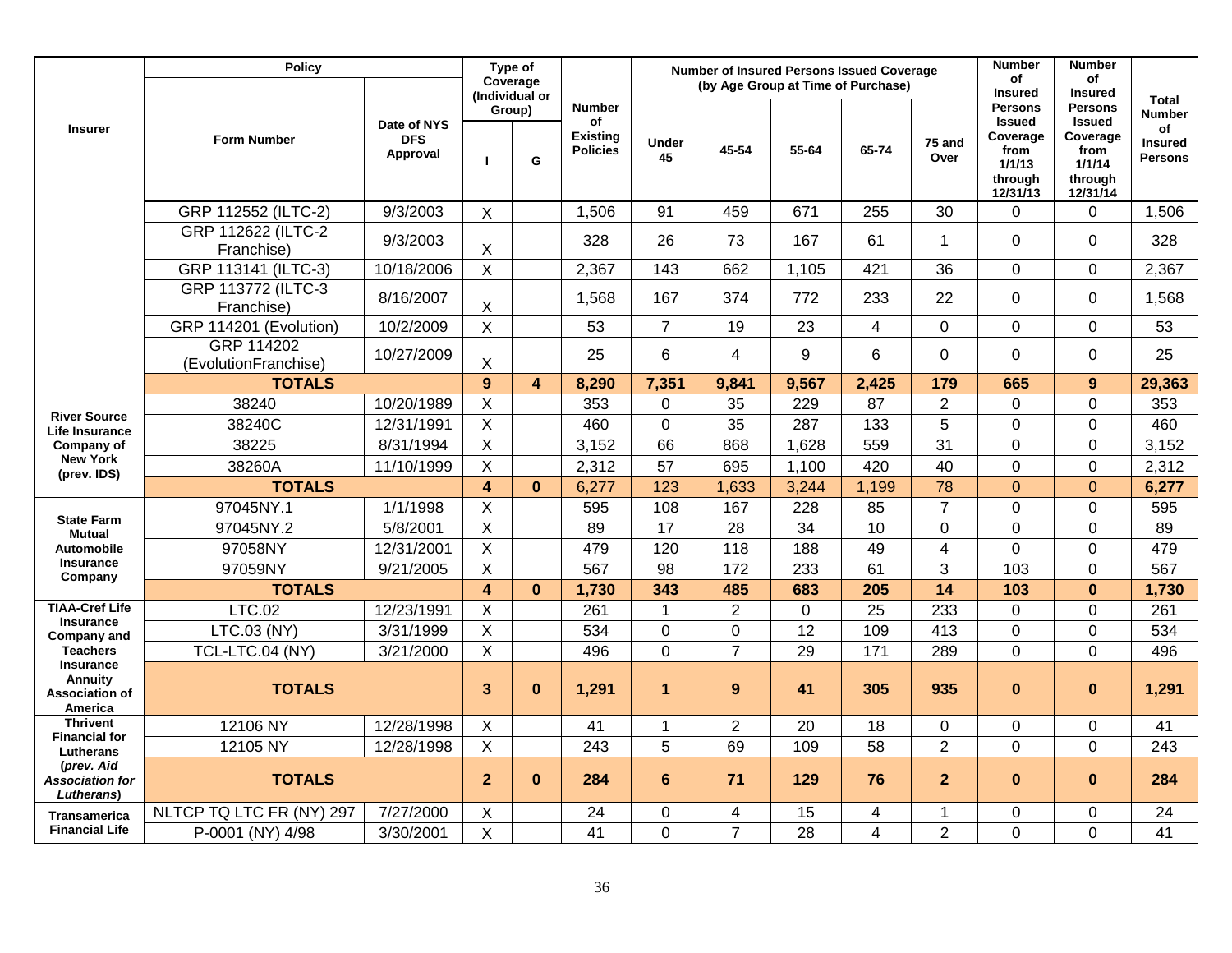|                                                             | <b>Policy</b>                 |                                       |                | Type of<br>Coverage           |                                                           |                    |                | <b>Number of Insured Persons Issued Coverage</b><br>(by Age Group at Time of Purchase) |                |                | <b>Number</b><br>of<br><b>Insured</b>                                                | <b>Number</b><br>οf<br><b>Insured</b>                                                |                                                                  |
|-------------------------------------------------------------|-------------------------------|---------------------------------------|----------------|-------------------------------|-----------------------------------------------------------|--------------------|----------------|----------------------------------------------------------------------------------------|----------------|----------------|--------------------------------------------------------------------------------------|--------------------------------------------------------------------------------------|------------------------------------------------------------------|
| <b>Insurer</b>                                              | <b>Form Number</b>            | Date of NYS<br><b>DFS</b><br>Approval |                | (Individual or<br>Group)<br>G | <b>Number</b><br>οf<br><b>Existing</b><br><b>Policies</b> | <b>Under</b><br>45 | 45-54          | 55-64                                                                                  | 65-74          | 75 and<br>Over | <b>Persons</b><br><b>Issued</b><br>Coverage<br>from<br>1/1/13<br>through<br>12/31/13 | <b>Persons</b><br><b>Issued</b><br>Coverage<br>from<br>1/1/14<br>through<br>12/31/14 | Total<br><b>Number</b><br>of<br><b>Insured</b><br><b>Persons</b> |
| <b>Insurance</b>                                            | <b>GCPLUS 2 1290 (NY)</b>     | 6/28/1996                             | Χ              |                               | $\overline{2}$                                            | $\mathbf 0$        | 1              | 1                                                                                      | $\mathbf 0$    | 0              | $\Omega$                                                                             | 0                                                                                    | $\overline{2}$                                                   |
| Company                                                     | TFL 1-FP (NY) 402             | 5/20/2004                             | X              |                               | 243                                                       | 16                 | 61             | 119                                                                                    | 45             | $\overline{2}$ | $\overline{0}$                                                                       | 0                                                                                    | 243                                                              |
|                                                             | <b>TFL 2-P NYF 0410</b>       | 11/7/2011                             | X              |                               | 645                                                       | 60                 | 172            | 296                                                                                    | 115            | $\overline{2}$ | 421                                                                                  | 119                                                                                  | 645                                                              |
|                                                             | TFL 2-P NY 0410               | 11/7/2011                             | X              |                               | 869                                                       | 57                 | 216            | 447                                                                                    | 144            | 5              | 599                                                                                  | 83                                                                                   | 869                                                              |
|                                                             | LTC 304-198-NY                | 3/30/2001                             | X              |                               | 56                                                        | $\overline{2}$     | 12             | 30                                                                                     | 10             | $\overline{2}$ | $\Omega$                                                                             | 0                                                                                    | 56                                                               |
|                                                             | <b>TOTALS</b>                 |                                       | $\overline{7}$ | $\bf{0}$                      | 1,880                                                     | 135                | 473            | 936                                                                                    | 322            | 14             | 1,020                                                                                | 202                                                                                  | 1,880                                                            |
| <b>Union Security</b><br><b>Life Insurance</b>              | 4062-NY                       | 10/8/1998                             | X              |                               | 158                                                       | $\mathbf{1}$       | 21             | 65                                                                                     | 53             | 18             | $\mathbf 0$                                                                          | 0                                                                                    | 158                                                              |
| Company                                                     | 4063-NY                       | 10/8/1998                             | X              |                               | 2,667                                                     | 20                 | 444            | 1,499                                                                                  | 659            | 45             | $\overline{0}$                                                                       | 0                                                                                    | 2,667                                                            |
| (prev. First<br>Fortis)                                     | <b>TOTALS</b>                 |                                       | $\overline{2}$ | $\bf{0}$                      | 2,825                                                     | 21                 | 465            | 1,564                                                                                  | 712            | 63             | $\bf{0}$                                                                             | $\mathbf{0}$                                                                         | 2,825                                                            |
| <b>The United</b><br><b>States Life</b><br><b>Insurance</b> | 64391-NY Non-TQ               | 7/14/1998                             | X              |                               | 203                                                       | 5                  | 30             | 94                                                                                     | 61             | 13             | $\mathbf 0$                                                                          | $\Omega$                                                                             | 203                                                              |
| <b>Company In</b><br>The City Of<br><b>New York</b>         | 64391-NYTQ                    | 7/14/1998                             | X              |                               | 192                                                       | $\overline{2}$     | 17             | 119                                                                                    | 45             | 9              | $\Omega$                                                                             | $\Omega$                                                                             | 192                                                              |
|                                                             | <b>TOTALS</b>                 |                                       | $\overline{2}$ | $\mathbf{0}$                  | 395                                                       | $\overline{7}$     | 47             | 213                                                                                    | 106            | 22             | $\mathbf{0}$                                                                         | $\mathbf{0}$                                                                         | 395                                                              |
| <b>VOYA</b><br><b>Retirement</b>                            | <b>NCF</b>                    | 10/19/1987                            | X              |                               | 71                                                        | $\overline{0}$     | 11             | 53                                                                                     | $\overline{7}$ | 0              | $\overline{0}$                                                                       | $\overline{0}$                                                                       | 71                                                               |
| Insurance and                                               | <b>NHP</b>                    | 5/2/1986                              | X              |                               | 26                                                        | $\overline{0}$     | $\overline{0}$ | 16                                                                                     | 10             | $\overline{0}$ | $\overline{0}$                                                                       | $\overline{0}$                                                                       | 26                                                               |
| Annuity<br>Company                                          |                               |                                       | $\overline{2}$ | $\mathbf{0}$                  | 97                                                        | $\bf{0}$           | 11             | 69                                                                                     | 17             | $\bf{0}$       | $\bf{0}$                                                                             | $\mathbf{0}$                                                                         | 97                                                               |
|                                                             |                               |                                       |                |                               |                                                           |                    |                |                                                                                        |                |                |                                                                                      |                                                                                      |                                                                  |
|                                                             | <b>NON-PARTNERSHIP TOTALS</b> |                                       | 296            | 36                            | 231,633                                                   | 41,712             | 80,661         | 133,649                                                                                | 70,697         | 19,567         | 11,285                                                                               | 7,522                                                                                | 346,286                                                          |

*All data provided has been self-reported by the insurers and has not been verified by DFS.* 

*See the chart on page 16 for a listing of insurers offering LTC type coverage to New Yorkers.*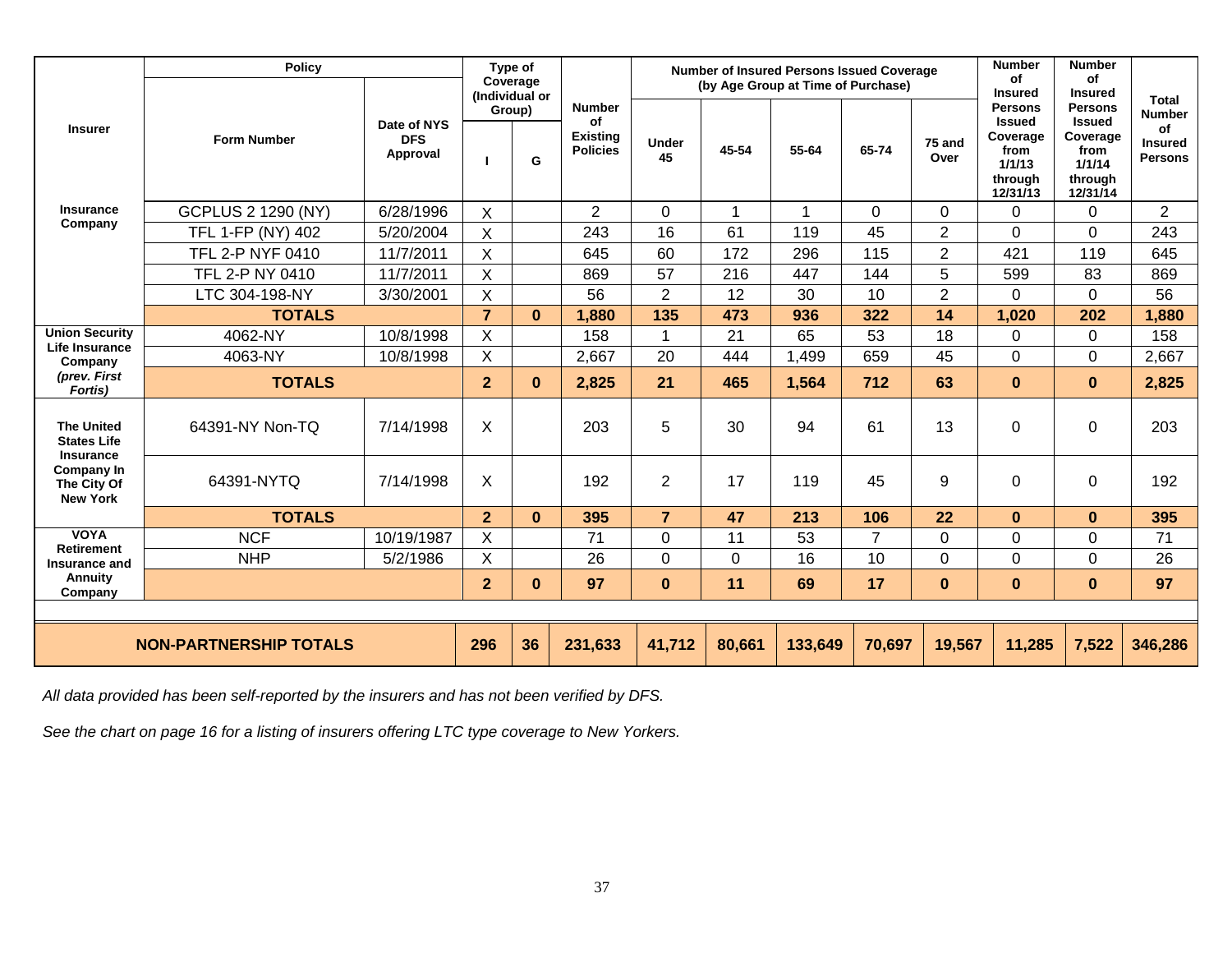#### **APPENDIX 3**

## **Number of Partnership Long Term Care Policies In-Force in New York as of December 31, 2014**

|                                                           | <b>Policy</b>      |                                    | Type of<br>Coverage      |              |                                                           |                |              | <b>Number of Insured Persons Issued Coverage</b><br>(by Age Group at Time of Purchase) |          |                   | <b>Number</b><br>of Insured<br><b>Persons</b>                      | <b>Number</b><br>of Insured<br><b>Persons</b>                      | <b>Total</b>                                            |
|-----------------------------------------------------------|--------------------|------------------------------------|--------------------------|--------------|-----------------------------------------------------------|----------------|--------------|----------------------------------------------------------------------------------------|----------|-------------------|--------------------------------------------------------------------|--------------------------------------------------------------------|---------------------------------------------------------|
| <b>Insurer</b>                                            | <b>Form Number</b> | Date of NYS<br><b>DFS Approval</b> | (Individual<br>or Group) | G            | <b>Number</b><br>of<br><b>Existing</b><br><b>Policies</b> | Under 45       | 45-54        | 55-64                                                                                  | 65-74    | 75<br>and<br>Over | <b>Issued</b><br>Coverage<br>from<br>1/1/13<br>through<br>12/31/13 | <b>Issued</b><br>Coverage<br>from<br>1/1/14<br>through<br>12/31/14 | <b>Number</b><br>of<br><b>Insured</b><br><b>Persons</b> |
| <b>American Family</b>                                    | NY-23000           | 12/2/1994                          | X                        |              | $\overline{2}$                                            | $\overline{1}$ | $\mathbf{1}$ | $\Omega$                                                                               | $\Omega$ | $\Omega$          | $\Omega$                                                           | 0                                                                  | 2                                                       |
| <b>Life Assurance</b><br>of New York                      | <b>TOTALS</b>      |                                    | $\mathbf{1}$             | $\bf{0}$     | $\overline{2}$                                            | $\mathbf{1}$   | $\mathbf{1}$ | $\bf{0}$                                                                               | $\bf{0}$ | $\bf{0}$          | $\bf{0}$                                                           | $\bf{0}$                                                           | 2 <sup>2</sup>                                          |
| American<br><b>Progressive Life</b>                       | APRLTCP (11/99) NY | 11/1/1999                          | X                        |              | 82                                                        | $\mathbf 0$    | 8            | 22                                                                                     | 44       | 8                 | 0                                                                  | 0                                                                  | 82                                                      |
| and Health<br>Insurance<br><b>Company of NY</b>           | <b>TOTALS</b>      |                                    | $\blacktriangleleft$     | $\bf{0}$     | 82                                                        | $\bf{0}$       | 8            | 22                                                                                     | 44       | 8                 | $\bf{0}$                                                           | $\bf{0}$                                                           | 82                                                      |
| <b>Athene Life</b>                                        | N-2500-P           | 2/18/1994                          | X                        |              | 255                                                       | 8              | 56           | 127                                                                                    | 59       | 5                 | 0                                                                  | 0                                                                  | 255                                                     |
| <b>Insurance</b><br><b>Company of New</b>                 | $N-2500-P(Q)$      | 2/18/1994                          | X                        |              | 68                                                        | 4              | 19           | 31                                                                                     | 13       | $\mathbf 1$       | $\Omega$                                                           | 0                                                                  | 68                                                      |
| York                                                      | <b>TOTALS</b>      |                                    | $\overline{2}$           | $\mathbf{0}$ | 323                                                       | 12             | 75           | 158                                                                                    | 72       | 6                 | $\mathbf{0}$                                                       | $\mathbf{0}$                                                       | 323                                                     |
| <b>Bankers</b><br><b>Conseco Life</b><br><b>Insurance</b> | ATIC-RWJ-NY        | 10/7/1996                          | X                        |              | 731                                                       | 5              | 72           | 566                                                                                    | 299      | 24                | 0                                                                  | $\Omega$                                                           | 966                                                     |
| Company (prev.<br>Conseco)                                | <b>TOTALS</b>      |                                    | 1                        | $\bf{0}$     | 731                                                       | 5              | 72           | 566                                                                                    | 299      | 24                | $\Omega$                                                           | $\bf{0}$                                                           | 966                                                     |
|                                                           | P1-18584-A31       | 3/23/1993                          | X                        |              | 1,458                                                     | 15             | 159          | 670                                                                                    | 579      | 35                | $\Omega$                                                           | 0                                                                  | 1,458                                                   |
|                                                           | P1-18585-A31       | 3/23/1993                          | X                        |              | 59                                                        | $\mathbf 0$    | 13           | 30                                                                                     | 16       | $\mathbf 0$       | 0                                                                  | 0                                                                  | 59                                                      |
| <b>Continental</b><br>Casualty                            | P1-N0041-A31       | 7/29/1997                          | X                        |              | 3,700                                                     | 61             | 557          | 1,802                                                                                  | 1,163    | 117               | 0                                                                  | $\overline{0}$                                                     | 3,700                                                   |
| Company (CNA)                                             | P1-N0042-A31       | 7/29/1997                          | X                        |              | 30                                                        | $\mathbf 0$    | 1            | 20                                                                                     | 9        | $\Omega$          | $\Omega$                                                           | $\mathbf 0$                                                        | 30                                                      |
|                                                           | SR-LTCP-31         | 1/1/1994                           |                          | X            | 4                                                         | 87             | 219          | 144                                                                                    | 38       | $\overline{2}$    | 0                                                                  | 0                                                                  | 490                                                     |
|                                                           | <b>TOTALS</b>      |                                    | $\boldsymbol{4}$         | 1            | 5,251                                                     | 163            | 949          | 2,666                                                                                  | 1,805    | 154               | $\bf{0}$                                                           | $\mathbf 0$                                                        | 5,737                                                   |
|                                                           | 50109              | 1/1/1996                           | X                        |              | 460                                                       | -1             | 27           | 206                                                                                    | 216      | 10                | $\overline{0}$                                                     | 0                                                                  | 460                                                     |
|                                                           | 51001              | 1/30/1996                          | X                        |              | 1234                                                      | $\mathbf{1}$   | 91           | 548                                                                                    | 526      | 68                | 0                                                                  | $\mathbf 0$                                                        | 1,234                                                   |
|                                                           | 51011              | 8/31/2001                          | X                        |              | 6395                                                      | 147            | 1660         | 3672                                                                                   | 856      | 60                | 0                                                                  | $\mathbf 0$                                                        | 6,395                                                   |
| <b>Genworth Life</b><br><b>Insurance</b>                  | 51013              | 9/9/2004                           | X                        |              | 3889                                                      | 93             | 1027         | 2315                                                                                   | 437      | 17                | 0                                                                  | $\overline{0}$                                                     | 3,889                                                   |
| <b>Company of New</b>                                     | 51015              | 12/15/2005                         | X                        |              | 1218                                                      | 23             | 223          | 776                                                                                    | 190      | 6                 | $\overline{0}$                                                     | $\overline{0}$                                                     | 1,218                                                   |
| York                                                      | 51015REV           | 9/26/2007                          | X                        |              | 7895                                                      | 109            | 1339         | 4920                                                                                   | 1491     | 36                | $\Omega$                                                           | $\mathbf 0$                                                        | 7,895                                                   |
|                                                           | 7052NYP            | 10/5/2011                          | X                        |              | 2980                                                      | 67             | 635          | 1806                                                                                   | 461      | 11                | 1242                                                               | 371                                                                | 2,980                                                   |
|                                                           | 8000NYP            | 10/3/2013                          | X                        |              | 965                                                       | 22             | 143          | 559                                                                                    | 236      | 5                 | $\Omega$                                                           | 965                                                                | 965                                                     |
|                                                           | <b>TOTALS</b>      |                                    | 8                        | $\mathbf{0}$ | 25,036                                                    | 463            | 5,145        | 14,802                                                                                 | 4,413    | 213               | 1,242                                                              | 1,336                                                              | 25,036                                                  |
| <b>John Hancock</b>                                       | LTC-96RWJ2 NY 4/99 | 7/5/2001                           | X                        |              | $\overline{7}$                                            |                |              | $\overline{2}$                                                                         | 4        | $\overline{1}$    | 0                                                                  | $\mathbf 0$                                                        | $\overline{7}$                                          |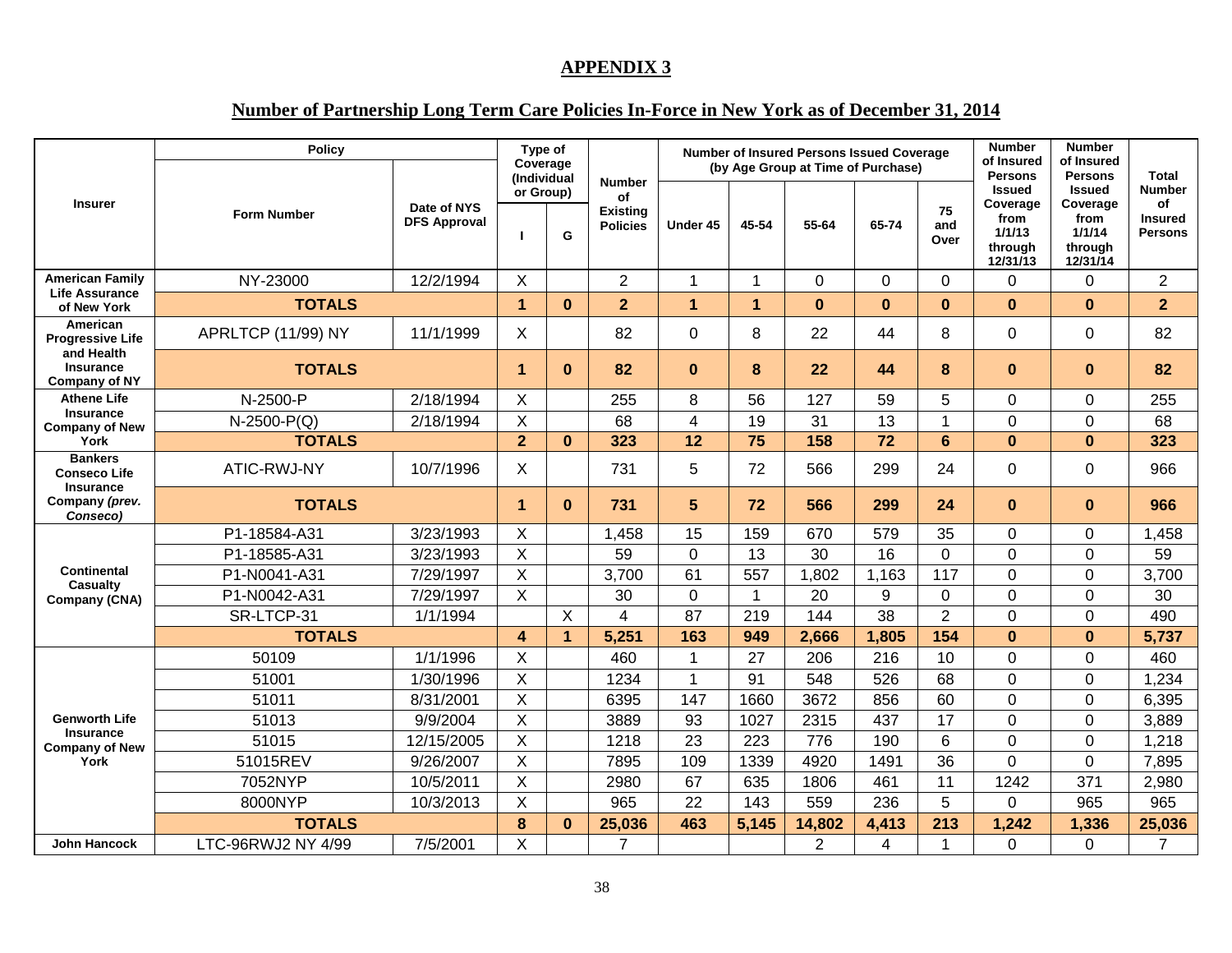|                                        | <b>Policy</b>                         |                                    | Type of<br>Coverage<br>(Individual |              |                                                           |                |                | Number of Insured Persons Issued Coverage<br>(by Age Group at Time of Purchase) |                |                   | <b>Number</b><br>of Insured<br><b>Persons</b>                      | <b>Number</b><br>of Insured<br><b>Persons</b>                      | <b>Total</b>                                            |
|----------------------------------------|---------------------------------------|------------------------------------|------------------------------------|--------------|-----------------------------------------------------------|----------------|----------------|---------------------------------------------------------------------------------|----------------|-------------------|--------------------------------------------------------------------|--------------------------------------------------------------------|---------------------------------------------------------|
| <b>Insurer</b>                         | <b>Form Number</b>                    | Date of NYS<br><b>DFS Approval</b> | or Group)                          | G            | <b>Number</b><br>of<br><b>Existing</b><br><b>Policies</b> | Under 45       | 45-54          | 55-64                                                                           | 65-74          | 75<br>and<br>Over | <b>Issued</b><br>Coverage<br>from<br>1/1/13<br>through<br>12/31/13 | <b>Issued</b><br>Coverage<br>from<br>1/1/14<br>through<br>12/31/14 | <b>Number</b><br>of<br><b>Insured</b><br><b>Persons</b> |
| <b>Life Insurance</b>                  | LTC-96RWJ2 NY 9/97                    | 3/20/1998                          | $\sf X$                            |              | 57                                                        | $\mathbf{1}$   | $\overline{7}$ | 34                                                                              | 11             | $\overline{4}$    | 0                                                                  | 0                                                                  | 57                                                      |
| Company<br>(U.S.A.)                    | LTC-NY-91-RWJ, LTC-NY-91-<br>RWJ 3/95 | 3/25/1993                          | $\sf X$                            |              | 8                                                         | 0              | $\mathbf{1}$   | $\overline{4}$                                                                  | 3              | $\mathbf 0$       | 0                                                                  | 0                                                                  | 8                                                       |
|                                        | <b>NYP-05</b>                         | 2/9/2006                           | X                                  |              | 28                                                        | 0              | $\overline{7}$ | 17                                                                              | $\overline{4}$ | $\overline{0}$    | 0                                                                  | 0                                                                  | 28                                                      |
|                                        | <b>TOTALS</b>                         |                                    | $\overline{4}$                     | $\mathbf{0}$ | 100                                                       | $\overline{1}$ | 15             | 57                                                                              | 22             | $5\phantom{1}$    | $\mathbf{0}$                                                       | $\mathbf{0}$                                                       | 100                                                     |
|                                        | LTC-11 NYP                            | 8/18/2011                          | $\sf X$                            |              | 50                                                        | $\mathbf{1}$   | 6              | 20                                                                              | 22             | $\mathbf{1}$      | 31                                                                 | 18                                                                 | 50                                                      |
|                                        | LTC-96RWJ2 NY 4/99                    | 7/5/2001                           | $\boldsymbol{\mathsf{X}}$          |              | 594                                                       | 3              | 63             | 324                                                                             | 183            | 21                | $\Omega$                                                           | $\mathbf 0$                                                        | 594                                                     |
| John Hancock<br>Life & Health          | LTC-96RWJ2 NY 9/97                    | 3/20/1998                          | $\boldsymbol{\mathsf{X}}$          |              | 8980                                                      | 54             | 1090           | 4874                                                                            | 2632           | 330               | 0                                                                  | $\overline{0}$                                                     | 8,980                                                   |
| <b>Insurance</b><br>Company            | LTC-NY-91-RWJ, LTC-NY-91-<br>RWJ 3/95 | 3/25/1993                          | $\sf X$                            |              | 1189                                                      | 8              | 84             | 530                                                                             | 543            | 24                | $\mathbf 0$                                                        | $\mathbf 0$                                                        | 1,189                                                   |
|                                        | <b>NYP-05</b>                         | 2/9/2006                           | X                                  |              | 6751                                                      | 103            | 1256           | 4236                                                                            | 1094           | 62                | $\mathbf 0$                                                        | 0                                                                  | 6,751                                                   |
|                                        | <b>TOTALS</b>                         |                                    | 5                                  | $\bf{0}$     | 17,564                                                    | 169            | 2,499          | 9,984                                                                           | 4,474          | 438               | 31                                                                 | 18                                                                 | 17,564                                                  |
|                                        | MM-202-P-NYP                          | 7/28/2002                          | $\boldsymbol{\mathsf{X}}$          |              | 40                                                        | $\mathbf{1}$   | 17             | 29                                                                              | 10             | $\mathbf 1$       | 0                                                                  | 0                                                                  | 58                                                      |
|                                        | MM-205-P-NYP                          | 7/28/2002                          | $\boldsymbol{\mathsf{X}}$          |              | 4                                                         | 0              | $\overline{2}$ | 3                                                                               | $\overline{2}$ | $\overline{0}$    | 0                                                                  | 0                                                                  | $\overline{7}$                                          |
|                                        | MM-302-P-NYP                          | 3/13/2003                          | $\boldsymbol{\mathsf{X}}$          |              | 5                                                         | $\mathbf 0$    | $\mathbf{1}$   | $6\phantom{1}6$                                                                 | $\overline{0}$ | $\overline{0}$    | 0                                                                  | 0                                                                  | $\overline{7}$                                          |
|                                        | MM-305-P-NYP                          | 3/13/2003                          | X                                  |              | 0                                                         | $\mathbf 0$    | 0              | $\mathbf 0$                                                                     | 0              | $\overline{0}$    | $\overline{0}$                                                     | 0                                                                  | $\overline{0}$                                          |
|                                        | MM-506-P-NYP                          | 1/21/2009                          | $\pmb{\times}$                     |              | 129                                                       | 3              | 27             | 79                                                                              | 18             | $\overline{2}$    | $\Omega$                                                           | 0                                                                  | 129                                                     |
|                                        | MM-507-P-NYP                          | 1/21/2009                          | X                                  |              | $\overline{\mathbf{4}}$                                   | 0              | $\mathbf 0$    | $\overline{2}$                                                                  | $\overline{2}$ | $\overline{0}$    | 0                                                                  | 0                                                                  | $\overline{\mathbf{4}}$                                 |
|                                        | MM-508-P-NYP                          | 1/21/2009                          | $\pmb{\mathsf{X}}$                 |              | 39                                                        | $\mathbf{1}$   | 8              | 29                                                                              | $\overline{0}$ | 1                 | 0                                                                  | 0                                                                  | 39                                                      |
| <b>Massachusetts</b>                   | MM-510-P-NYP                          | 1/21/2009                          | $\mathsf{X}$                       |              | 3                                                         | $\mathsf 0$    | 3              | $\mathsf 0$                                                                     | $\Omega$       | $\overline{0}$    | $\Omega$                                                           | 0                                                                  | 3                                                       |
| <b>Mutual Life</b><br><b>Insurance</b> | MM-506-P-1-NYP                        | 2/3/2012                           | $\mathsf{X}$                       |              | 4                                                         | $\mathbf 0$    | $\overline{2}$ | $\overline{2}$                                                                  | $\mathbf 0$    | $\overline{0}$    | 0                                                                  | 0                                                                  | $\overline{\mathbf{4}}$                                 |
| Company                                | MM-507-P-1-NYP                        | 2/3/2012                           | $\boldsymbol{\mathsf{X}}$          |              | $\overline{0}$                                            | $\mathbf 0$    | $\overline{0}$ | $\overline{0}$                                                                  | $\Omega$       | $\Omega$          | 0                                                                  | 0                                                                  | $\overline{0}$                                          |
|                                        | MM-508-P-1-NYP                        | 2/3/2012                           | $\mathsf{X}$                       |              | 6                                                         | $\mathbf 0$    | 3              | $\mathbf{3}$                                                                    | $\Omega$       | $\Omega$          | $\overline{2}$                                                     | 0                                                                  | 6                                                       |
|                                        | MM-510-P-1-NYP                        | 2/3/2012                           | $\mathsf{X}$                       |              | $\Omega$                                                  | $\mathbf 0$    | $\mathbf 0$    | $\mathbf 0$                                                                     | $\Omega$       | $\Omega$          | $\Omega$                                                           | $\mathbf 0$                                                        | 0                                                       |
|                                        | MM-506-P-2-NYP                        | 11/30/2012                         | $\boldsymbol{\mathsf{X}}$          |              | 19                                                        | $\mathbf 0$    | 6              | 10                                                                              | 3              | $\mathbf 0$       | 10                                                                 | 10                                                                 | 19                                                      |
|                                        | MM-507-P-2-NYP                        | 11/30/2012                         | X                                  |              | $\overline{1}$                                            | $\overline{0}$ | $\overline{0}$ | $\overline{0}$                                                                  | $\overline{1}$ | $\overline{0}$    | 1                                                                  | 0                                                                  | $\mathbf{1}$                                            |
|                                        | MM-508-P-2-NYP                        | 11/30/2012                         | $\pmb{\mathsf{X}}$                 |              | $\overline{2}$                                            | $\overline{0}$ | $\overline{0}$ | $\overline{1}$                                                                  | $\overline{1}$ | $\overline{0}$    | 1                                                                  | $\overline{1}$                                                     | $\overline{2}$                                          |
|                                        | MM-510-P-2-NYP                        | 11/30/2012                         | $\pmb{\mathsf{X}}$                 |              | $\overline{2}$                                            | 0              | $\overline{2}$ | $\mathbf 0$                                                                     | $\mathbf 0$    | $\mathbf 0$       | $\overline{2}$                                                     | 0                                                                  | $\overline{2}$                                          |
|                                        | <b>TOTALS</b>                         |                                    | 16                                 | $\bf{0}$     | 258                                                       | 5              | 71             | 164                                                                             | 37             | 4                 | 16                                                                 | 11                                                                 | 281                                                     |
| <b>MedAmerica</b>                      | LTC-CD6-NY                            | 3/30/1993                          | X                                  |              | 644                                                       | 10             | 43             | 310                                                                             | 264            | 17                | $\Omega$                                                           | $\overline{0}$                                                     | 644                                                     |
| Insurance<br><b>Company of New</b>     | LTC-CD6TQ-NY                          | 6/24/1997                          | $\sf X$                            |              | 1188                                                      | 6              | 111            | 586                                                                             | 460            | 25                | $\Omega$                                                           | 0                                                                  | 1,188                                                   |
| York                                   | PRT11-336-NY-998                      | 2/20/2001                          | $\boldsymbol{\mathsf{X}}$          |              | 2502                                                      | 88             | 458            | 1209                                                                            | 643            | 104               | 0                                                                  | 0                                                                  | 2,502                                                   |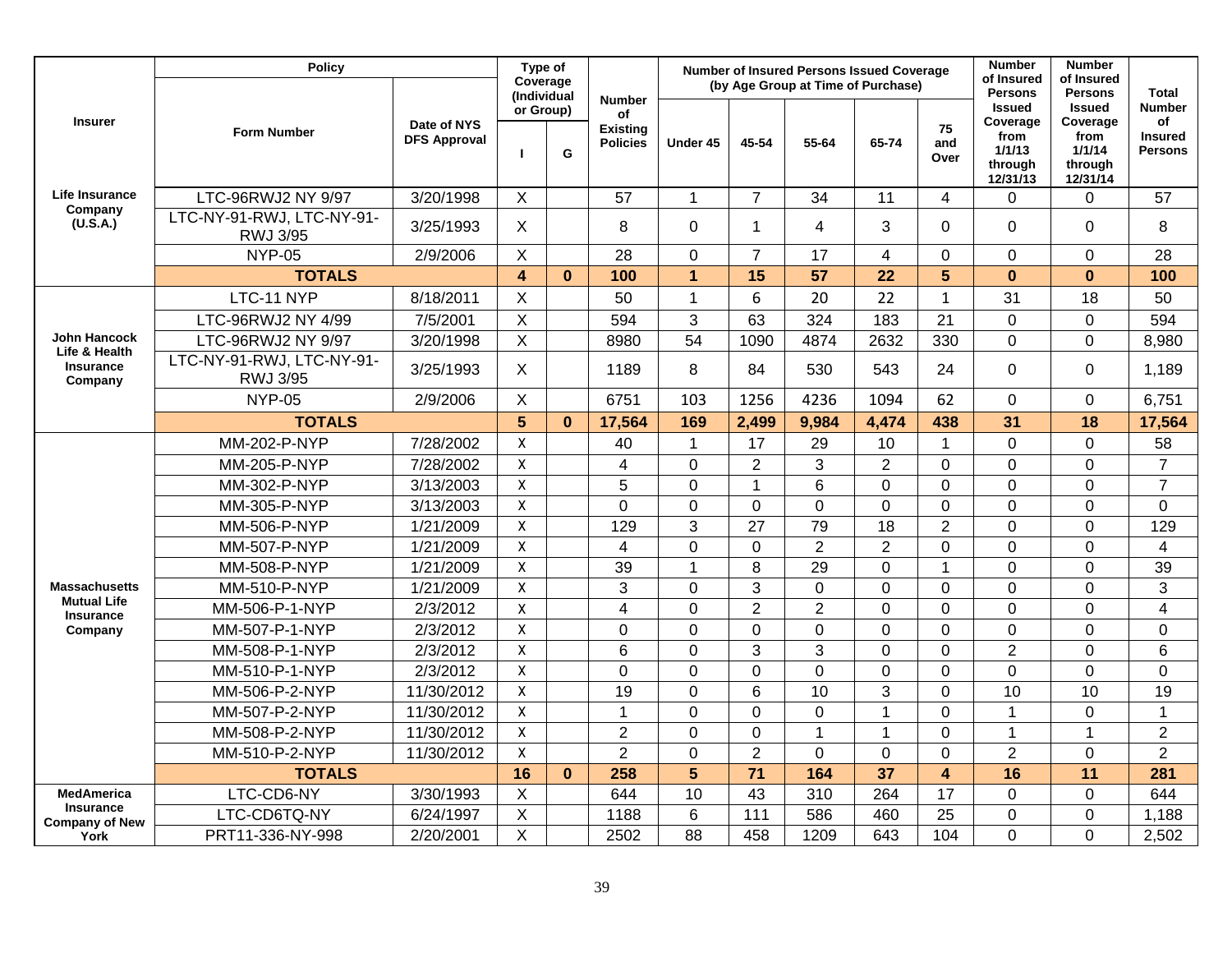|                                            | <b>Policy</b>       |                                    | Type of<br>Coverage       |                         |                                                           |                 |                 | <b>Number of Insured Persons Issued Coverage</b><br>(by Age Group at Time of Purchase) |                         |                   | <b>Number</b><br>of Insured                                                          | <b>Number</b><br>of Insured                                                          |                                                                         |
|--------------------------------------------|---------------------|------------------------------------|---------------------------|-------------------------|-----------------------------------------------------------|-----------------|-----------------|----------------------------------------------------------------------------------------|-------------------------|-------------------|--------------------------------------------------------------------------------------|--------------------------------------------------------------------------------------|-------------------------------------------------------------------------|
| <b>Insurer</b>                             | <b>Form Number</b>  | Date of NYS<br><b>DFS Approval</b> | (Individual<br>or Group)  | G                       | <b>Number</b><br>of<br><b>Existing</b><br><b>Policies</b> | Under 45        | 45-54           | 55-64                                                                                  | 65-74                   | 75<br>and<br>Over | <b>Persons</b><br><b>Issued</b><br>Coverage<br>from<br>1/1/13<br>through<br>12/31/13 | <b>Persons</b><br><b>Issued</b><br>Coverage<br>from<br>1/1/14<br>through<br>12/31/14 | <b>Total</b><br><b>Number</b><br>of<br><b>Insured</b><br><b>Persons</b> |
|                                            | PRT11-336-NY-305    | 9/1/2006                           | $\boldsymbol{\mathsf{X}}$ |                         | 1661                                                      | 72              | 427             | 789                                                                                    | 334                     | 39                | 354                                                                                  | 0                                                                                    | 1,661                                                                   |
|                                            | PRT11-336-NY-0612   | 2/6/2013                           | X                         |                         | 724                                                       | 26              | 120             | 424                                                                                    | 147                     | $\overline{7}$    | 221                                                                                  | 503                                                                                  | 724                                                                     |
|                                            | NYP11-342-NY-0612   | 11/28/2012                         |                           | X                       | 1                                                         | 3               | 8               | 11                                                                                     | $\overline{\mathbf{4}}$ | $\overline{0}$    | 1                                                                                    | 25                                                                                   | 26                                                                      |
|                                            | PGR11-342-NY-900    | 3/13/2001                          |                           | X                       | 3                                                         | 1               | $\overline{4}$  | $\overline{7}$                                                                         | $\Omega$                | $\overline{0}$    | $\mathbf 0$                                                                          | $\mathbf 0$                                                                          | 12                                                                      |
|                                            | NYP11-342-NY-200    | 6/1/2001                           |                           | X                       | 1                                                         | 143             | 453             | 478                                                                                    | 131                     | 14                | 34                                                                                   | $\mathbf 0$                                                                          | 1,219                                                                   |
|                                            | <b>TOTALS</b>       |                                    | 5                         | $\overline{\mathbf{3}}$ | 6,724                                                     | 349             | 1,624           | 3,814                                                                                  | 1,983                   | 206               | 610                                                                                  | 528                                                                                  | 7,976                                                                   |
| <b>MetLife</b>                             | LC <sub>3</sub>     | 3/1/1997                           | $\sf X$                   |                         | 3,516                                                     | 14              | 283             | 1,662                                                                                  | 1,475                   | 82                | 0                                                                                    | 0                                                                                    | 3,516                                                                   |
| Insurance                                  | LC4                 | 3/9/1997                           | X                         |                         | 1,838                                                     | 15              | 248             | 1,014                                                                                  | 537                     | 24                | $\Omega$                                                                             | $\mathbf 0$                                                                          | 1,838                                                                   |
| Company                                    | <b>TOTALS</b>       |                                    | $\overline{2}$            | $\bf{0}$                | 5,354                                                     | $\overline{29}$ | 531             | 2,676                                                                                  | 2,012                   | 106               | $\bf{0}$                                                                             | $\bf{0}$                                                                             | 5,354                                                                   |
|                                            | <b>G.LTC197</b>     | 11/8/2002                          |                           | X                       |                                                           | $\mathbf 1$     | 6               | 46                                                                                     | 196                     | 276               | $\Omega$                                                                             | 0                                                                                    | 525                                                                     |
|                                            | LTC-VAL-NYP         | 12/16/2002                         | X                         |                         | 1848                                                      | $6\phantom{1}$  | 48              | 324                                                                                    | 1141                    | 329               | 0                                                                                    | $\mathbf 0$                                                                          | 1,848                                                                   |
|                                            | LTC2-DD100-NYP      | 10/31/2005                         | X                         |                         | 35                                                        | $\overline{0}$  | $\mathbf 0$     | 5                                                                                      | 27                      | 3                 | $\Omega$                                                                             | $\mathbf 0$                                                                          | 35                                                                      |
|                                            | LTC2-DD50-NYP       | 10/31/2005                         | $\mathsf{X}$              |                         | 46                                                        | $\overline{1}$  | $\overline{2}$  | 10                                                                                     | 19                      | 14                | 0                                                                                    | 0                                                                                    | 46                                                                      |
|                                            | LTC2-TD100-NYP      | 10/31/2005                         | $\sf X$                   |                         | 913                                                       | 3               | 39              | 259                                                                                    | 497                     | 115               | 0                                                                                    | $\overline{0}$                                                                       | 913                                                                     |
|                                            | LTC2-TD50-NYP       | 10/31/2005                         | $\sf X$                   |                         | 1577                                                      | $\overline{7}$  | $\overline{41}$ | 441                                                                                    | 881                     | 207               | $\Omega$                                                                             | 0                                                                                    | 1,577                                                                   |
| <b>Metropolitan Life</b>                   | LTC-VAL-ML-NYP      | 2/6/2003                           | $\sf X$                   |                         | 395                                                       | 3               | 23              | 103                                                                                    | 206                     | 60                | 0                                                                                    | 0                                                                                    | 395                                                                     |
| Insurance                                  | LTC2-DD100-NYP      | 10/31/2005                         | $\sf X$                   |                         | 5                                                         | $\overline{0}$  | $\mathbf 0$     | $\mathbf 0$                                                                            | 5                       | $\overline{0}$    | 0                                                                                    | $\mathbf 0$                                                                          | 5                                                                       |
| Company                                    | LTC2-DD50-ML-NYP    | 9/6/2005                           | $\boldsymbol{\mathsf{X}}$ |                         | 16                                                        | $\overline{2}$  | $\mathbf 0$     | $\overline{\mathbf{4}}$                                                                | $\overline{7}$          | 3                 | $\Omega$                                                                             | 0                                                                                    | 16                                                                      |
|                                            | LTC2-TD100-ML-NYP   | 9/6/2005                           | $\boldsymbol{\mathsf{X}}$ |                         | 354                                                       | $\overline{2}$  | 28              | 104                                                                                    | 169                     | 51                | 0                                                                                    | 0                                                                                    | 354                                                                     |
|                                            | LTC2-TD50-ML-NYP    | 9/6/2005                           | X                         |                         | 366                                                       | $\mathbf 1$     | 11              | 95                                                                                     | 188                     | 71                | $\Omega$                                                                             | 0                                                                                    | 366                                                                     |
|                                            | 1LTC-97 NYP         | 8/31/2001                          | $\mathsf{X}$              |                         | 130                                                       | $\mathbf 0$     | $\mathbf{1}$    | 11                                                                                     | 65                      | 53                | 0                                                                                    | 0                                                                                    | 130                                                                     |
|                                            | 1LTC-97-NY (00)     | 5/24/1999                          | $\sf X$                   |                         | 14                                                        | $\mathbf 0$     | $\overline{0}$  | 3                                                                                      | 9                       | $\overline{2}$    | $\Omega$                                                                             | 0                                                                                    | 14                                                                      |
|                                            | <b>RWJ.01</b>       | 2/25/1994                          | X                         |                         | 131                                                       | $\mathbf 0$     | $\Omega$        | 1                                                                                      | 3                       | 127               | $\overline{0}$                                                                       | 0                                                                                    | 131                                                                     |
|                                            | <b>TOTALS</b>       |                                    | 13                        | $\blacktriangleleft$    | 5,831                                                     | 26              | 199             | 1,406                                                                                  | 3,413                   | 1,311             | $\mathbf{0}$                                                                         | $\mathbf{0}$                                                                         | 6,355                                                                   |
|                                            | LTC <sub>20</sub>   | 10/26/1993                         | X                         |                         | 75                                                        | 3               | 13              | 34                                                                                     | 25                      | 0                 | 0                                                                                    | 0                                                                                    | 75                                                                      |
| <b>Mutual of Omaha</b><br><b>Insurance</b> | LTC <sub>23</sub>   | 10/26/1993                         | X                         |                         | $\overline{2}$                                            | $\overline{0}$  | $\overline{0}$  | $\overline{1}$                                                                         | 1                       | $\overline{0}$    | $\Omega$                                                                             | 0                                                                                    | $\overline{2}$                                                          |
| Company                                    | LTM20               | 10/26/1993                         | $\sf X$                   |                         | 5                                                         | $\overline{0}$  | $\overline{2}$  | $\overline{2}$                                                                         | 1                       | $\overline{0}$    | $\Omega$                                                                             | 0                                                                                    | 5                                                                       |
|                                            | <b>TOTALS</b>       |                                    | $\overline{3}$            | $\bf{0}$                | 82                                                        | 3               | 15              | 37                                                                                     | 27                      | $\mathbf{0}$      | $\mathbf{0}$                                                                         | $\mathbf{0}$                                                                         | 82                                                                      |
|                                            | 21050RWJ            | 5/15/1995                          | $\times$                  |                         | 37                                                        | $\mathbf 1$     | 9               | 21                                                                                     | 6                       | $\mathbf 0$       | 0                                                                                    | 0                                                                                    | 37                                                                      |
| <b>New York Life</b><br>Insurance          | 21050 50TAP (0105)  | 3/20/2006                          | $\sf X$                   |                         | 90                                                        | $\overline{4}$  | $\overline{27}$ | 35                                                                                     | $\overline{22}$         | $\overline{2}$    | $\overline{7}$                                                                       | $\overline{1}$                                                                       | 90                                                                      |
| Company                                    | 21050 100TAP (0105) | 3/20/2006                          | $\mathsf X$               |                         | 58                                                        | 12              | 25              | 18                                                                                     | 3                       | 0                 | 0                                                                                    | 0                                                                                    | 58                                                                      |
|                                            | 21050 50DDAP (0105) | 3/20/2006                          | X                         |                         | 4                                                         | $\Omega$        | $\Omega$        | $\overline{2}$                                                                         | 1                       | $\mathbf{1}$      | $\Omega$                                                                             | $\Omega$                                                                             | 4                                                                       |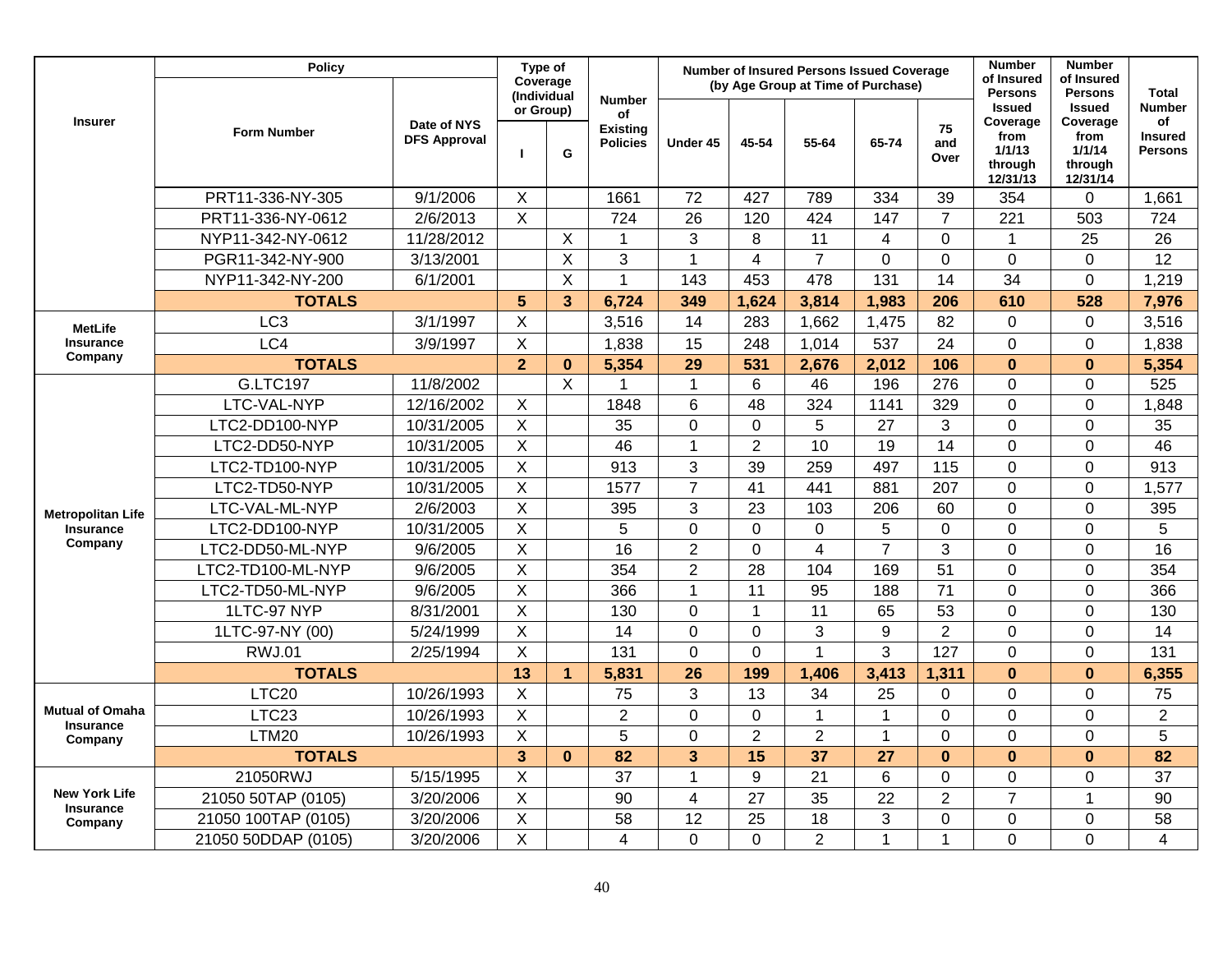| <b>Insurer</b>                                                                                                             | <b>Policy</b>                      |                                    | Type of<br>Coverage<br>(Individual |                         |                                                           |                |                | <b>Number of Insured Persons Issued Coverage</b><br>(by Age Group at Time of Purchase) | <b>Number</b><br>of Insured<br><b>Persons</b> | <b>Number</b><br>of Insured<br><b>Persons</b> | <b>Total</b>                                                       |                                                                    |                                                         |
|----------------------------------------------------------------------------------------------------------------------------|------------------------------------|------------------------------------|------------------------------------|-------------------------|-----------------------------------------------------------|----------------|----------------|----------------------------------------------------------------------------------------|-----------------------------------------------|-----------------------------------------------|--------------------------------------------------------------------|--------------------------------------------------------------------|---------------------------------------------------------|
|                                                                                                                            | <b>Form Number</b>                 | Date of NYS<br><b>DFS Approval</b> | or Group)                          | G                       | <b>Number</b><br>Οf<br><b>Existing</b><br><b>Policies</b> | Under 45       | 45-54          | 55-64                                                                                  | 65-74                                         | 75<br>and<br>Over                             | <b>Issued</b><br>Coverage<br>from<br>1/1/13<br>through<br>12/31/13 | <b>Issued</b><br>Coverage<br>from<br>1/1/14<br>through<br>12/31/14 | <b>Number</b><br>Οf<br><b>Insured</b><br><b>Persons</b> |
|                                                                                                                            | 21050 100DDAP (0105)               | 3/20/2006                          | X                                  |                         |                                                           | $\mathbf 0$    |                | $\mathbf 0$                                                                            | 0                                             | $\mathbf 0$                                   | 0                                                                  | 0                                                                  | 1                                                       |
|                                                                                                                            | <b>TOTALS</b>                      |                                    | 5                                  | $\bf{0}$                | 190                                                       | 17             | 62             | 76                                                                                     | 32                                            | 3                                             | $\overline{7}$                                                     | 1                                                                  | 190                                                     |
| <b>Prudential</b><br><b>Insurance</b><br>Company of<br>America                                                             | 83500 PLTC 9001<br>83500 LTCR 8003 | 11/14/1995                         |                                    | X                       |                                                           |                | 0              | $\overline{2}$                                                                         |                                               | $\Omega$                                      | $\Omega$                                                           | 0                                                                  | 4                                                       |
|                                                                                                                            | GRP 99865                          | 11/27/2001                         | X                                  |                         | 117                                                       |                | 22             | 67                                                                                     | 24                                            | 3                                             | $\Omega$                                                           | 0                                                                  | 117                                                     |
|                                                                                                                            | <b>TOTALS</b>                      |                                    | 1                                  | $\overline{\mathbf{1}}$ | 118                                                       | $\overline{2}$ | 22             | 69                                                                                     | 25                                            | 3                                             | $\mathbf{0}$                                                       | $\bf{0}$                                                           | 121                                                     |
| <b>TIAA-Cref Life</b><br>Insurance<br>Company* and<br><b>Teachers</b><br>Insurance<br>Annuity<br>Association of<br>America | <b>RWJ.01</b>                      | 2/25/1994                          | X                                  |                         | 45                                                        | $\mathbf 0$    | 0              | 1                                                                                      | 5                                             | 39                                            | $\Omega$                                                           | 0                                                                  | 45                                                      |
|                                                                                                                            | <b>TOTALS</b>                      |                                    | 1                                  | $\bf{0}$                | 45                                                        | $\bf{0}$       | $\bf{0}$       | 1                                                                                      | 5                                             | 39                                            | $\bf{0}$                                                           | $\bf{0}$                                                           | 45                                                      |
| <b>Transamerica</b>                                                                                                        | LTC 304-198-NYP                    | 3/11/2002                          | X                                  |                         | 20                                                        | 0              | $\overline{7}$ | 8                                                                                      | 4                                             |                                               | $\mathbf 0$                                                        | 0                                                                  | 20                                                      |
| <b>Financial Life</b><br>Insurance<br>Company                                                                              | <b>TOTALS</b>                      |                                    | 1                                  | $\bf{0}$                | 20                                                        | $\bf{0}$       | $\overline{7}$ | 8                                                                                      | 4                                             | 1                                             | $\bf{0}$                                                           | $\bf{0}$                                                           | 20                                                      |
| <b>Union Security</b><br><b>Life Insurance</b><br>Company (prev.                                                           | 4051-NY                            | 9/24/1998                          | X                                  |                         | 1,691                                                     | 14             | 178            | 922                                                                                    | 520                                           | 57                                            | $\Omega$                                                           | $\Omega$                                                           | 1,691                                                   |
| <b>First Fortis)</b>                                                                                                       | <b>TOTALS</b>                      |                                    | $\blacktriangleleft$               | $\bf{0}$                | 1,691                                                     | 14             | 178            | 922                                                                                    | 520                                           | 57                                            | $\mathbf{0}$                                                       | $\mathbf{0}$                                                       | 1,691                                                   |
|                                                                                                                            |                                    |                                    |                                    |                         |                                                           |                |                |                                                                                        |                                               |                                               |                                                                    |                                                                    |                                                         |
| <b>PARTNERSHIP TOTALS</b>                                                                                                  |                                    |                                    | 74                                 | 6                       | 69,402                                                    | 1,259          | 11,473         | 37,428                                                                                 | 19,187                                        | 2,578                                         | 1,906                                                              | 1,894                                                              | 71,925                                                  |

*All data provided has been self-reported by the insurers and has not been verified by DFS.* 

*See the chart on page 16 for a listing of insurers offering LTC type coverage to New Yorkers.*